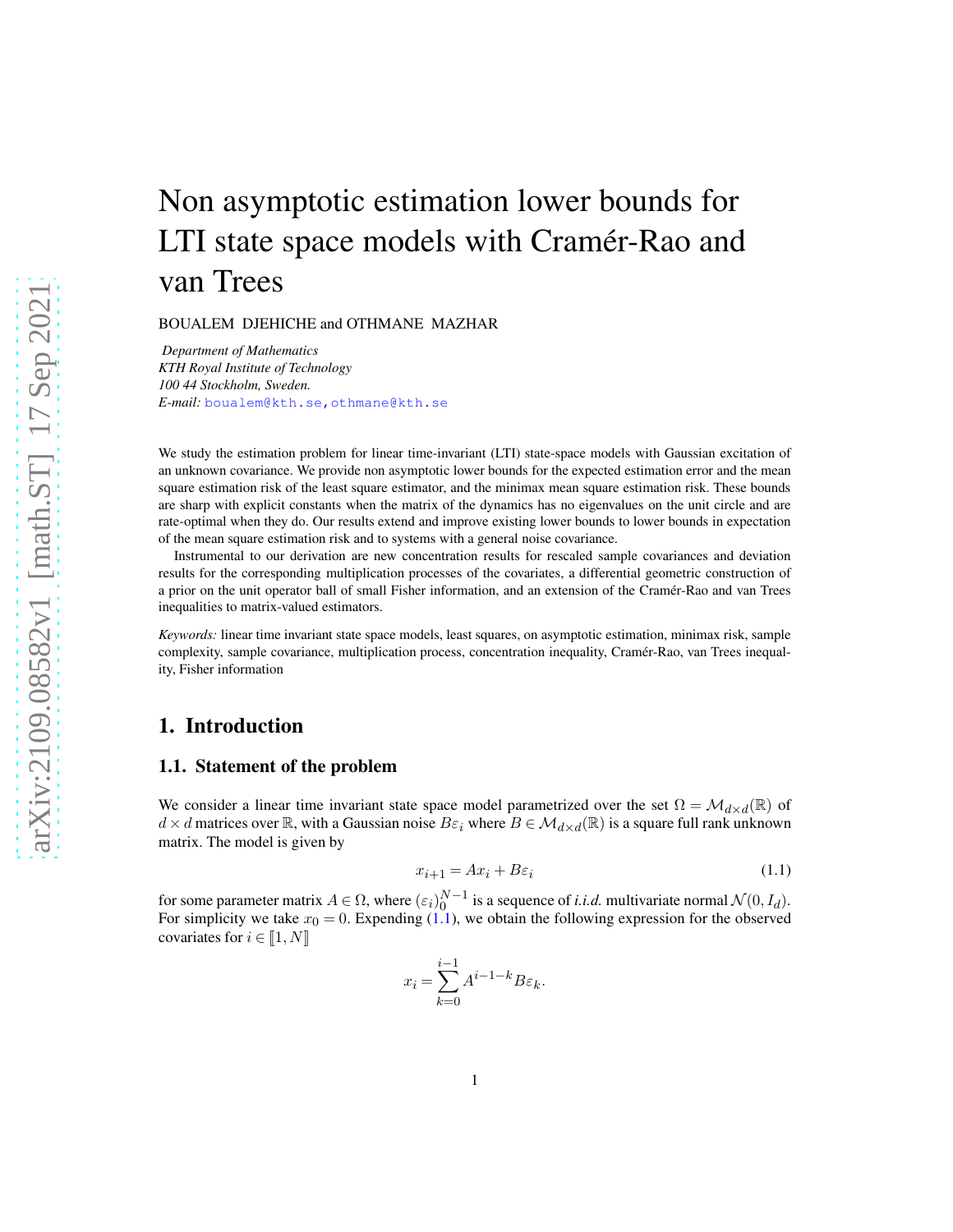Given the observations, the least square estimator for the parameter matrix  $A$  is given as<sup>[1](#page-1-0)</sup>

$$
\hat{A}_{\text{LS}} = \underset{A \in \mathcal{M}_{d \times d}(\mathbb{R})}{\text{arg min}} \sum_{i=1}^{N} |x_i - Ax_{i-1}|_2^2 = \left(\sum_{i=1}^{N} x_i x_{i-1}^*\right) \left(\sum_{i=1}^{N} x_{i-1} x_{i-1}^*\right)^{-1},\tag{1.2}
$$

where  $y^*$  denotes the transpose of the vector y and  $|y|_2^2 := \sum_{i=1}^n |y_i|^2$ .

In this paper we provide non asymptotic lower bounds for the estimation risks  $\mathcal{E}(\hat{A}_{LS}, A)$ ,  $\mathcal{E}_2(\hat{A}_{LS}, A)$  and the minimax mean square estimation risk  $\mathcal{E}_2(\mathcal{C}_s)$  over the class  $\mathcal{C}_s$  of matrices A whose singular values are larger than  $s \ge 0$ , defined as follows. For a given estimator  $\hat{A}$  of  $A \in \mathcal{M}_{d \times d}(\mathbb{R})$ , we define the expected estimation error as

<span id="page-1-1"></span>
$$
\mathcal{E}(\hat{A}, A) = \mathbb{E}(\hat{A} - A)(\hat{A} - A)^*,
$$

and the mean square estimation risk as

$$
\mathcal{E}_2(\hat{A}, A) = \mathbb{E}(|\hat{A} - A|_{S_2}^2) = \text{tr}(\mathcal{E}(\hat{A}, A)),
$$

where  $W^*$  is the (conjugate) transpose of the matrix  $W$  and  $|W|_{S_2} = (\text{tr}(W^*W))^{1/2}$ . Furthermore, given a class of parameters  $C \subset \mathcal{M}_{d \times d}(\mathbb{R})$  we define the worst case mean square risk over the given class as

$$
\mathcal{E}_2(\hat{A}, \mathcal{C}) := \sup_{A \in \mathcal{C}} \mathcal{E}_2(\hat{A}, A).
$$

Finally, we define the minimax mean square estimation risk over the class  $\mathcal C$  by

$$
\mathcal{E}_2(\mathcal{C}):=\inf_{\hat{A}}\sup_{A\in\mathcal{C}}\mathcal{E}_2(\hat{A},A),
$$

where the infimum is taken over all  $(x_1, \ldots, x_N)$ -measurable functions.

Before we highlight the content of the paper, we give a short review of related results in the literature and describe the main contribution of the present study.

#### 1.2. Discussion of the related literature

The literature on the estimation of LTI state space models is very rich and its complete overview falls beyond the scope of this paper. Instead, we focus here on recent results on non asymptotic estimation lower bounds for the matrix A, which to the best of our knowledge represent the state of the art on the topic. We also mention a few results on non asymptotic upper bounds to figure out at least qualitatively which lower bounds are reasonable for this estimation problem.

• Non asymptotic lower bounds on the estimation risk appeared first in [\[17](#page-39-0), Theorem 2.3]. This work provides non asymptotic high probability minimax lower bounds on the estimation problem for the matrix A, in the case where the matrix  $B = I_d$ , in term of the operator norm. These minimax lower bounds were provided for the sub-classes of the orthogonal matrices  $O(d)$ parametrized as  $\mathcal{C}_{\rho} = {\rho O \mid O \in O(d)}$  for some  $\rho \ge 0$ , and they show the existence of three different possible decay rates depending on the value of  $\rho$  as follows:

<span id="page-1-0"></span> $<sup>1</sup>$ In Lemma [2.1](#page-6-0) below, we show that the sample covariance matrix for the model [\(1.1\)](#page-0-0) is invertible with probability one.</sup>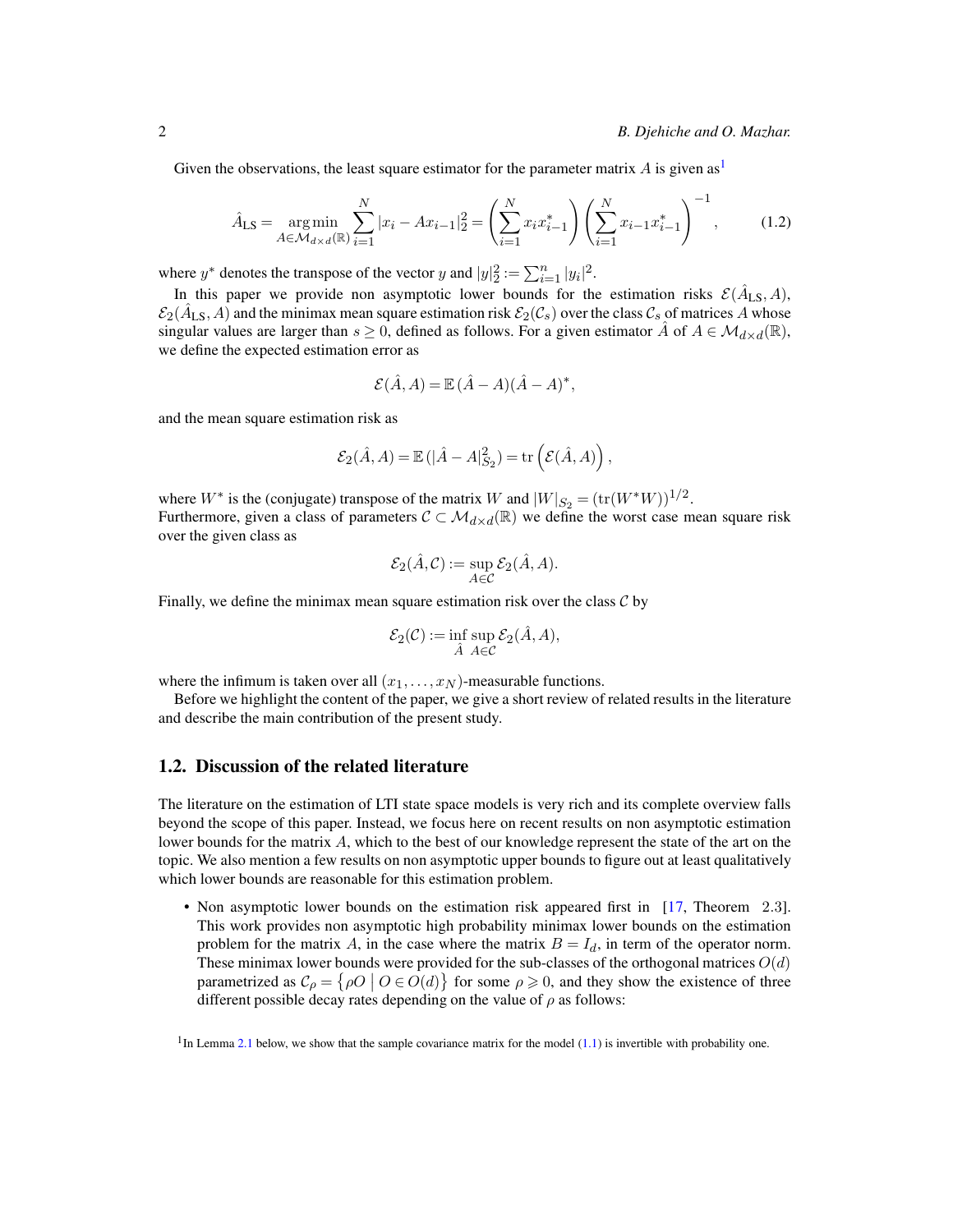*Estimation lower bounds for LTI state space models* 3

Set  $\gamma_N(\rho) := \sum^{N-1}$  $i=0$  $\rho^{2i}$ . Then, for all  $\hat{A}$  and  $\delta \in (0 \ 1/4)$ , there exists  $O \in O(d)$  such that with probability at least  $\delta$  we have

$$
|\hat{A} - \rho O|_{S_{\infty}}^2 \geqslant C \frac{d + \log(1/\delta)}{N \gamma_N(\rho)},
$$

where  $|W|_{S_{\infty}} = \max_{|x|_2 \le 1} |Wx|_2$ .

This bound is to be understood as a minimax bound in the sense that for any estimator  $\hat{A}$  it provides a matrix  $ρO$  for which the probability of estimation failure is greater than δ. This result also shows the existence of three different decay rates at least when estimating scaled orthogonal matrices: for stable matrices ( $\rho \leq 1 - 1/N$ ) where A cannot be estimated faster than  $\frac{C}{N}(d +$  $\log(1/\delta)(1-\rho^2)$ , for limit stable matrices ( $\rho \in (1-1/N, 1+1/N)$ ) where A cannot be estimated faster than  $\frac{C}{N^2}(d + \log(1/\delta))$ , and for unstable matrices  $(\rho \ge 1 + 1/N)$  where A cannot be estimated faster than  $C \frac{d + \log(1/\delta)}{N \rho^{2N}}$ .

• To extend these results beyond the class of scaled orthogonal matrices in the same setup, [\[9](#page-39-1)] provides high probability problem specific lower bounds in the sense that the bound specifically depends on the parameter matrix A. For the purpose of establishing such a bound, some conditions on the estimator have to be imposed. To this end they introduce the notion of  $(\epsilon, \delta)$ -locally stable estimator in A. An estimator is said to be  $(\epsilon, \delta)$ -locally stable in A if there is an N such that for all  $n \geq N$  and all  $D \in B(0, 3\epsilon) = \{D \in \mathcal{M}_{d \times d}(\mathbb{R}) : |A - D|_{S_2} \leq 3\epsilon\}$ ,  $\mathbb{P}(|A - A|_{S_2} \leq \epsilon) \geq \delta$ . They define the notion of sample complexity as the infimum over such  $N_s$  and characterise it as the smallest  $N$  satisfying

$$
\lambda_{\min}\left(\sum_{i=1}^{N-1} (N-i)A^{i-1}A^{*i-1}\right) \geqslant \frac{1}{2\epsilon^2} \log\left(\frac{1}{2.4\delta}\right),
$$

where  $\lambda_{\min}(W)$  denotes the smallest eigenvalue of the symmetric matrix W.

• For the upper bound, to the best of our knowledge, the only papers which addressed the non asymptotic estimation of the matrix A with stable, unstable, and limit stable parts are  $[15, 16]$  $[15, 16]$  $[15, 16]$  $[15, 16]$ and their results are obtained for the operator norm. We refer to [\[15,](#page-39-2) Theorem 1] for the exact statement of these results and the conditions under which they hold. These results confirm the existence of three decay rates in the non asymptotic case if the least square estimator is used to estimate A. Indeed, for a stable matrix in the sense that  $|A|_{S_{\infty}} \leq 1 - 1/N$ , one obtains with probability at least  $1 - \delta$ 

$$
|\hat{A}_{\text{LS}} - A|_{S_{\infty}}^2 \leq C \frac{d \log(Nd/\delta)}{N} \quad \text{for} \quad N \geq C d \log(Nd/\delta).
$$

If the matrix has only a limit stable part meaning that  $1 - 1/N \leq s_{\min}(A) \leq |A|_{S_{\infty}} \leq 1 + 1/N$ , where  $s_{\text{min}}(A)$  is the least singular value of A, they obtain with probability at least  $1 - \delta$ 

$$
|\hat{A}_{\text{LS}} - A|_{S_{\infty}}^2 \leq C \frac{h(d) \log^2(Nd/\delta)}{N^2} \quad \text{with } h(d) \text{ a function of the dimension.}
$$

If the matrix has only an unstable part in the sense that  $|A|_{S_{\infty}} \geq 1 + 1/N$ , with probability at least 1 –  $\delta$ , the quantity  $|\hat{A}_{LS} - A|_{S_{\infty}}^2$  decreases exponentially like  $|A|_{S_{\infty}}^{-2N}$ , while it is not clear how this decay scales with the other parameters of the problem. Theorem 2 in [\[17\]](#page-39-0) on the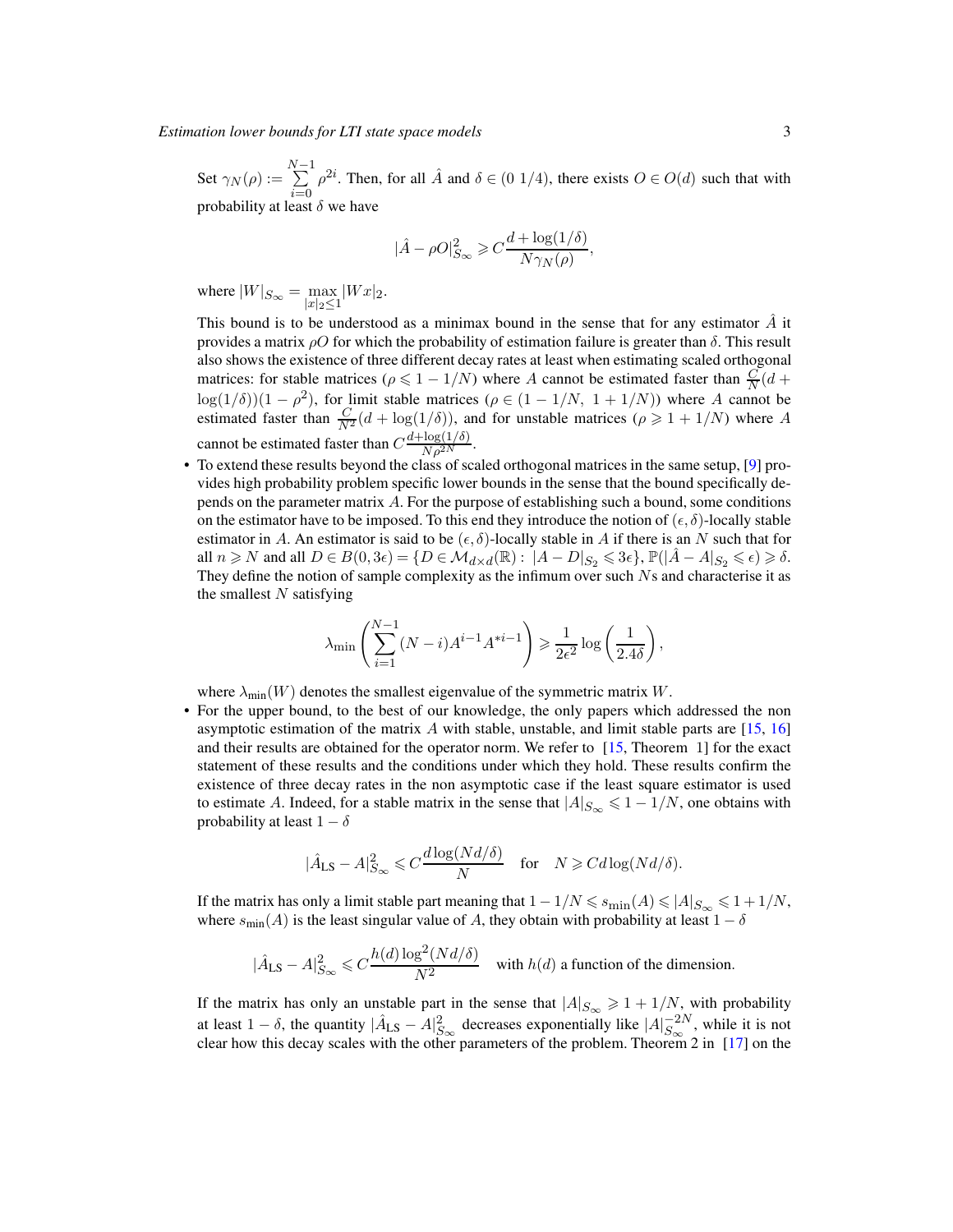other hand shows that in the case of matrices with more than one part we obtain the worst case behavior.

• The asymptotic study of the estimation problem dates back at least to the eighties where the focus was on the consistency properties of the least square solution when estimating autoregressive processes. Some of the most notable papers are [12, [10](#page-39-4), [11\]](#page-39-5). These results are relevant since autoregressive processes are a special case of LTI state space models with A given by the corresponding companion matrix. In general these results show that the least square estimator  $\hat{A}_{LS}$ converges almost surely to A and a careful investigation of the proofs suggests that the stable part converges at a rate  $N^{-1}$ , the limit stable part converges at a rate of at least  $N^{-2}$  and the unstable part converges at a rate  $|A|_{S_{\infty}}^{-2N}$ .

#### 1.3. Main contribution

From the previous discussion on the lower bound we note that even though the results of [\[9\]](#page-39-1) are valid for all matrices not just scaled orthogonal ones as opposed to [\[17\]](#page-39-0), the obtained bound does not account for the dimension  $d$ . The minimax rate obtained by  $[17]$  on the other hand while capturing the dimension factor, holds only for scaled orthogonal matrices which is a small subset of matrices. Furthermore, they do not indicate clearly the dependence of the minimax rate on the spectral properties of the matrix since all the eigenvalue of a scaled orthogonal matrix have the same magnitude. This information is also missing in the upper bounds obtained in  $[15]$  and in the asymptotic studies of  $[12, 10, 11]$  $[12, 10, 11]$  $[12, 10, 11]$  $[12, 10, 11]$ . Indeed, there is no mention of the spectral properties in the rates given by [\[15\]](#page-39-2) and the dependence on the dimension is off by a  $log(Nd)$  factor at best. The spectral properties disappear in the papers [12, [10,](#page-39-4) [11](#page-39-5)] when taking the limit and the use of inequalities like

$$
\frac{1}{d} \min_{i \in [\![1,d]\!]} |c_i(X_n) - \hat{c}_i(X_n)|_2 \le \lambda_{\min} \left( \sum_{i=1}^{N-1} x_i x_i^* \right) \le d \min_{i \in [\![1,d]\!]} |c_i(X_n) - \hat{c}_i(X_n)|_2
$$

shown in  $[10, Equation (3.6)]$  prevents from getting a clear intuition on what is the right dependence on the dimension.

All of the non asymptotic results discussed above were derived for the case  $B = I_d$  which results in an identity variance for the model [\(1.1\)](#page-0-0). If we take  $B = \sigma I_d$ , we obtain for the least square estimator

$$
\mathbb{E}\left(|\hat{A}_{LS} - A|_{S_2}^2\right) = \mathbb{E}\left(\left|\left(\sum_{i=1}^N x_i x_{i-1}^*\right) \left(\sum_{i=1}^N x_{i-1} x_{i-1}^*\right)^{-1} - A\right|_{S_2}^2\right)
$$
\n
$$
= \mathbb{E}\left(\left|\left(\sum_{i=1}^N (Ax_{i-1} + \sigma \varepsilon_{i-1}) x_{i-1}^*\right) \left(\sum_{i=1}^N x_{i-1} x_{i-1}^*\right)^{-1} - A\right|_{S_2}^2\right)
$$
\n
$$
= \mathbb{E}\left(\left|\sum_{i=1}^N \varepsilon_{i-1} \frac{x_{i-1}^*}{\sigma} \left(\sum_{i=1}^N \frac{x_{i-1}}{\sigma} \frac{x_{i-1}^*}{\sigma} \right)^{-1}\right|_{S_2}^2\right)
$$

which is independent of the noise variance since  $\frac{x_i}{\sigma} = \sum_{n=1}^{i-1}$  $_{k=0}$  $A^{i-1-k} \varepsilon_k$ .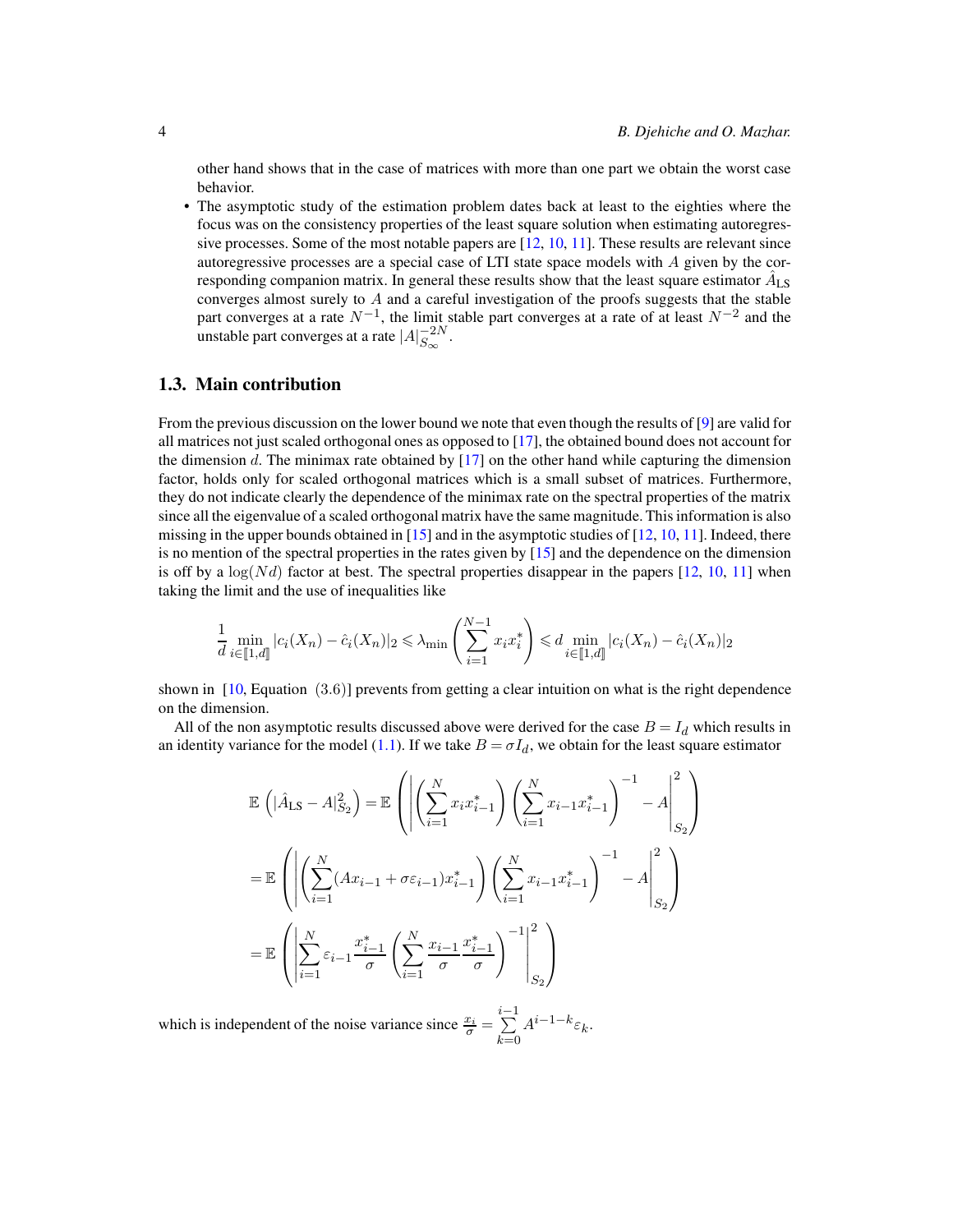Inspired by the above discussion, the present work provides lower bounds for the three types of risk mentioned above which address the following questions:

- All the non asymptotic bounds present results with high probability for the operator norm. A valid question is: Do similar decay rates hold in expectation and for the mean square estimation risk?
- How does the lower bound on the mean square estimation risk depend on the dimension of the model?
- How does the noise variance structure affect the estimation risk lower bound for the least square estimator? Is there any minimax risk lower bound which is independent of the noise variance?
- Do spectral properties of the matrices  $A$  and  $B$  affect the mean square estimation risk lower bound?

Based on the above discussion and the mentioned literature, a sharp lower bound for the minimax mean square estimation error over the class  $C_s$  of  $d \times d$ -matrices over R whose least singular values are larger than  $s \geq 0$  would satisfy  $\mathcal{E}_2(\mathcal{C}_s) \geq \frac{d^2(1-s^2)}{N}$  $\frac{(1-s^2)}{N}$ . if  $s \in [0,1)$ ,  $\mathcal{E}_2(\mathcal{C}_s) \geq \frac{d^2}{s^{2N}}$  $\frac{d^2}{s^{2N}}$ . if  $s > 1$ , and  $\mathcal{E}_2(\mathcal{C}_1) \geq \frac{2d^2}{N(N-1)}$  if s = 1. This lower bound has the right dependence on the dimension since we are estimating  $d^2$  parameters, is independent of the noise covariance matrix which is consistent with the case  $B = \sigma I_d$ , match the asymptotic rates while removing the extra logarithmic factors that appear in the non asymptotic upper bounds, and has sharp leading multiplicative constants that are consistent with the best known bounds. These properties should extend to a sharp lower bound for the expected estimation error and the mean square estimation risk for the least square estimator.

In short, our results answer the above questions by providing sharp lower bounds in that sense. Indeed, for the expected estimation error for the least square estimator our lower bound in Theorem [2.3](#page-10-0) retrieves the missing dimension factor in [\[9\]](#page-39-1) and unlike [\[17,](#page-39-0) Theorem 2.3] it applies to all matrices not just orthogonal ones. The bound on the mean square estimation risk obtained in  $(3.1)$  is a simplification of the one obtained in Theorem [2.3.](#page-10-0) It shows that the least square estimator has a decay rate lower bound whose main part depends only on the operator norm and no other spectral property on the matrix A and is independent on the noise covariance structure implied by  $B$ . The existing lower bounds so far failed to clarify this dependence since they consider only the case  $B = I_d$  and provided examples for scalar systems or scaled orthogonal matrices whose eigenvalues have the same magnitude. Propositions [3.2](#page-17-0) and [3.1](#page-16-0) provide an illustrative example for diagonalizable matrices where the spectral property of having a limit stable part affects the dependence on the dimension. They also show how the estimation risk for the least square estimator depends to a lesser extent on the noise covariance properties through its condition number and on other spectral properties of the matrix  $\vec{A}$  such as its closest eigenvalue to the unit circle. Finally, sharp minimax rates over the class  $\mathcal{C}_s$ , given in Corollary 4.1, show the existence of the three decay rates for all estimators which were previously known only for the least square estimator from the upper bounds in [\[17](#page-39-0)] and in the very specific cases of lower bounds for scalar systems and scaled orthogonal matrices. These minimax lower bounds show also the existence of rates that are independent of the matrix  $B$  and depend only on the least singular value lower bound and the dimension.

More specifically, The main contributions of the paper are given in Sections 2 to 4. Theorem [2.3](#page-10-0) is the main result of Section 2. It takes the form of a Cramér-Rao type of lower bound which shows that the expected estimation error for the least square is bounded from below as follows.

$$
\mathcal{E}(\hat{A}_{\text{LS}}, A) \ge \frac{d^2 (1 - \epsilon)^2}{(1 + C\Delta)^2} \frac{BB^*}{\sum_{i=1}^{N-1} (N - i)|A^{i-1}B|_{S_2}^2},
$$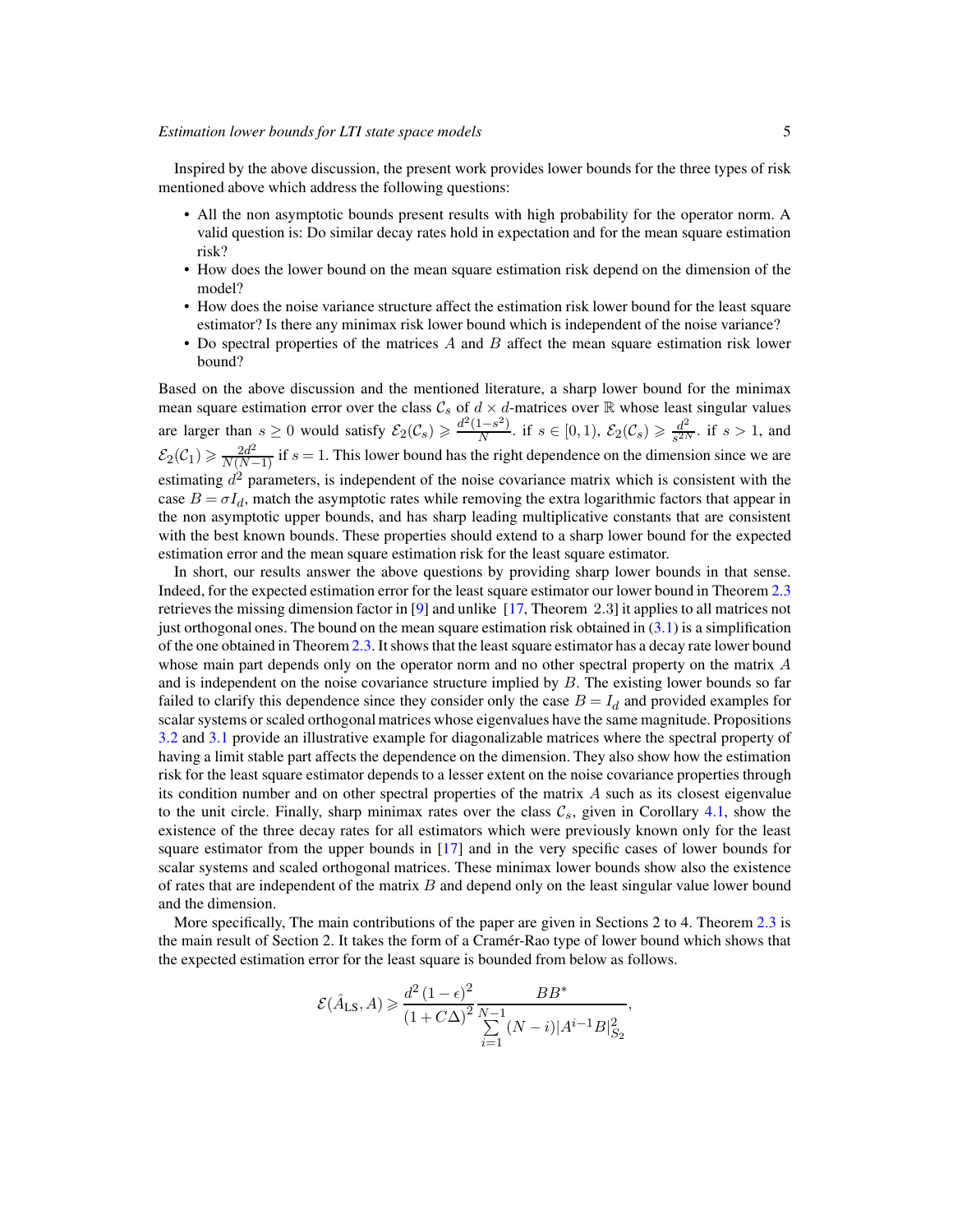where  $\Delta$  is defined in [\(2.3\)](#page-10-1). Propositions [2.1](#page-11-0) and [2.2](#page-11-1) provide a high probability bound on the spectrum of the sample covariance and an  $L_2$  bound for the multiplication process for the covariates generated by the dynamics [\(1.1\)](#page-0-0), which constitute the main probabilistic inequalities needed for the proof of Theorem [2.3.](#page-10-0) Section 3 is devoted to making the result of Theorem [2.3](#page-10-0) explicit. A task that we carry for diagonalizable matrices as an illustrative example. For this example, we need to distinguish between systems with a limit stable part and systems without a limit stable part. For systems with a limit stable part, the explicit lower bound is given in Proposition [3.1.](#page-16-0) This bound is rate-optimal with an unknown positive leading constant. For systems without a limit stable part the explicit lower bound is given in Proposition [3.2.](#page-17-0) That bound is sharp with leading constant one. These propositions provide answers to the aforementioned questions for the least squares estimator. Section 4 is devoted to the minimax mean square estimation risk over the class  $\mathcal{C}_s$  of matrices with a least singular value larger than  $s \geq 0$ . Indeed, it turns out from the example studied in Section 3 for diagonalizable matrices that  $\mathcal{C}_s$  is the right class to look at to get a uniform minimax rate. The result of that section holds for all estimators and all matrices in the class. While the main result is given in Theorem [4.1,](#page-19-0) a more explicit characterization is given in Corollary 4.1 which shows the existence of three decay rates for the lower bound depending on the location of the least singular value lower bound  $s$  of the matrix  $A$ . Roughly, we have, for  $s \in (0\ 1), \ \mathcal{E}_2(\mathcal{C}_s) \gtrsim \frac{d^2(1-s^2)}{N}$  $\frac{(1-s^2)}{N}$ , for  $s=1$ ,  $\mathcal{E}_2(\mathcal{C}_1) \gtrsim \frac{\log^2(d)}{N^2}$  and  $s>1$ ,  $\mathcal{E}_2(\mathcal{C}_s) \gtrsim \frac{d^2}{s^{2N}}$  $rac{a^2}{s^{2N}}$ . These results are sharp with a leading constant that can be made arbitrarily close to one except when  $s = 1$ . They are based on a van Trees inequality and provide a more general picture of the dependence on the dimension, the covariance, and the spectral properties since they hold for all the estimators, hence answering the aforementioned questions in their most general form. The main technical contributions are an extension of the van Trees inequality to the matrix case with explicit construction of a prior on the unit operator norm ball. The construction relies on a change of coordinate argument given in Appendix B and summarized as Proposition [4.1.](#page-22-0) Finally, in Appendix C we collect all technical lemmas used in different parts of this work.

#### Frequently used notation

Throughout this work we use the following notation.

- We use the same standard order notation for real numbers and symmetric matrices. In the case of two symmetric matrices  $M_1$  and  $M_2$  the order notation  $M_1 \leq M_2$  is to be understood in the Löwner order sense in which  $M_1 \leq M_2$  if and only if  $M_1 - M_2$  is positive semi-definite.
- For a matrix W over the complex field  $\mathbb{C}$ ,  $W^*$  is the conjugate transpose. If the matrix W is over  $\mathbb{R}, W^*$  is to be identified with the matrix transpose. For scalar complex number  $z, z^*$  is its complex conjugate.
- We use the notation  $W := diag(w_1, \ldots, w_d)$  for a matrix in  $\mathcal{M}_{d \times d}(\mathbb{C})$  whose only non zero elements are along the diagonal and for which  $W_{ii} = w_i$ . We recall that  $W \in \mathcal{M}_{d \times d}(\mathbb{R})$  has a singular value decomposition  $W = U\Sigma V$  with both matrices U and V belonging to  $O(d)$ the set of orthogonal matrices and the matrix of singular values  $\Sigma = diag(s_1(W), \ldots, s_d(W))$ with  $0 \le s_1(W) \le s_2(W) \le \ldots \le s_d(W)$ . We denote  $s_{\text{max}}(W) = s_d$ ,  $s_{\text{min}}(W) = s_1$  and the condition number  $\text{cond}(W) = \frac{s_{\text{max}}(W)}{s_{\text{min}}(W)}$ .
- We recall that diagonalizable matrices in  $\mathcal{M}_{d\times d}(\mathbb{R})$  are those admitting a decomposition  $W =$  $S\Gamma S^{-1}$  with S invertible matrix called the change of basis matrix and  $\Gamma = \text{diag}(\lambda_1, \dots, \lambda_d)$ the eigenvalues matrix. Example of diagonalizable matrices are symmetric and positive definite matrices. For positive definite matrices,  $W = S\Gamma S^{-1}$  is referred to as the spectral decomposition of W and all the eigenvalues  $\lambda_i$  are non negative. We denote the largest eigenvalue in magnitude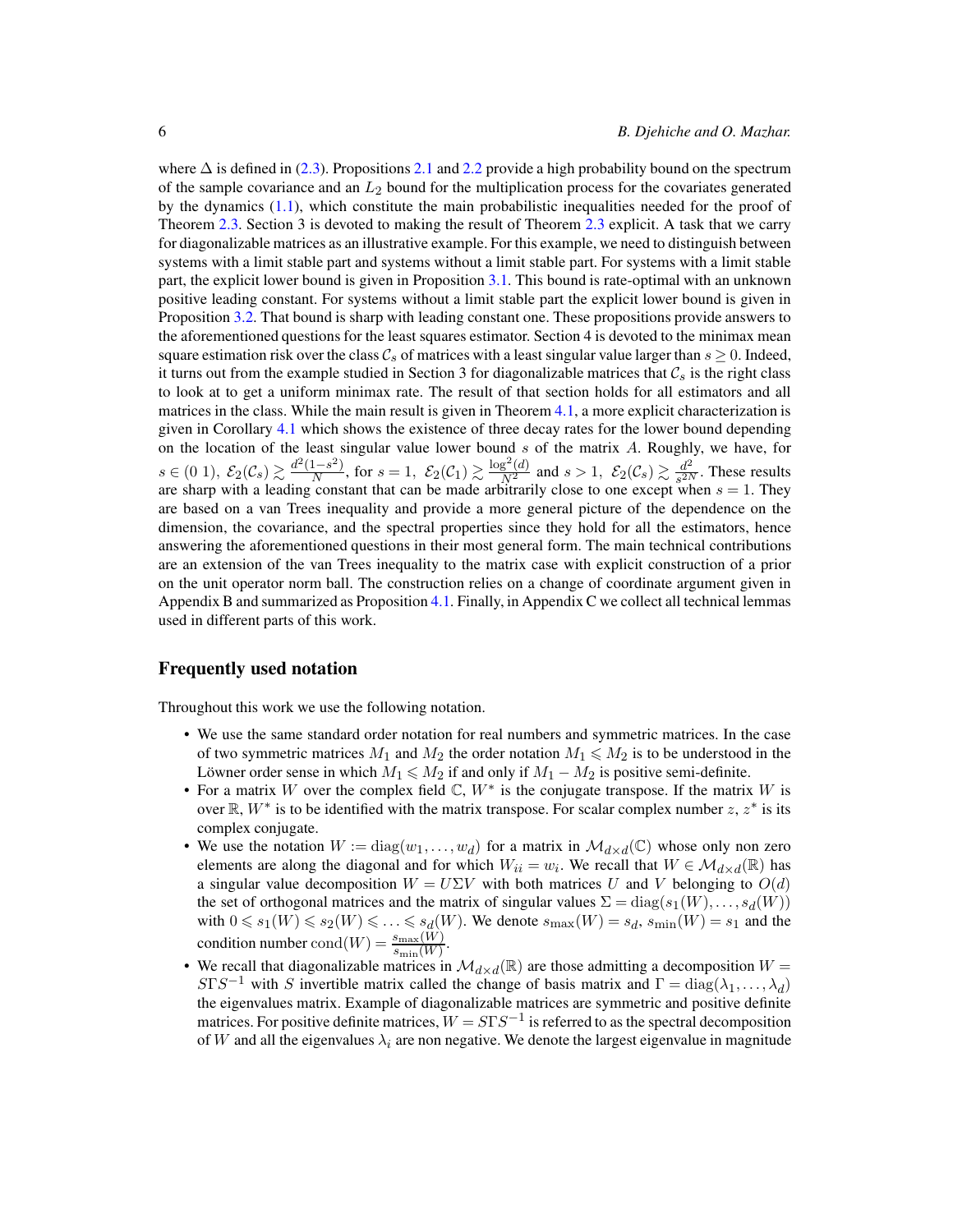of a diagonalizable matrix W by  $\lambda_{\max}(W)$  and the smallest one by  $\lambda_{\min}(W)$  and recall that  $s_{\max}(W) \geqslant |\lambda_{\max}(W)| \geqslant |\lambda_{\min}(W)| \geqslant s_{\min}(W).$ 

- We denote by  $(\Omega, \mathcal{F})$  the underlying measurable space. If a unique probability measure is defined on it, it will be denoted by  $\mathbb P$  and  $\mathbb E$  will be the corresponding expectation operator. If a family of probability measures indexed by an index  $\beta$  are defined on the same measurable space they will be denoted by  $\mathbb{P}_{\beta}$  for distinction and  $\mathbb{E}_{\beta}$  will be the corresponding expectation operator.
- All norms will be distinguished by a subscript denoting the underlying normed space, except for the standard absolute value  $|\cdot|$ . The usual p-norms of a vector  $x \in \mathbb{R}^n$  are denoted by

$$
|x|_p = \left(\sum_{i=1}^n |x_i|^p\right)^{1/p} \quad \text{for } 1 \leq p < \infty, \qquad |x|_\infty = \max_{i \in [\![1,n]\!]} |x_i|.
$$

The p-Schatten norm of a matrix A in the Schatten space  $S_p$  is denoted by

$$
|W|_{S_p} = (\text{tr}(W^*W)^{p/2})^{1/p}
$$
 for  $1 \le p < \infty$ ,  $|W|_{S_\infty} = \max_{x \in \mathbb{S}_2^{n-1}} |Wx|_2$ ,

where  $\mathbb{S}_2^{n-1} = \{x \in \mathbb{R}^n \mid |x|_2 \leq 1\}$  is the Euclidean unit sphere in dimension n. We have  $|W|_{S_{\infty}} = s_{\max}(W).$ 

The spaces  $L_p(\Omega, \mathcal{F}, \mathbb{P}) = \{x \colon \Omega \to \mathbb{R} \text{ measurable}, \ \mathbb{E}(|x|^p) < \infty \}$  of random variables are endowed with the  $L_p$ -norms

$$
|x|_{L_p} = (\mathbb{E}(|x|^p))^{1/p}
$$
 for  $1 \le p < \infty$ ,  $|x|_{L_\infty} = \operatorname{ess} \sup_{\omega \in \Omega} |x(\omega)|$ ,

where ess sup refers to the essential supremum w.r.t. the probability measure  $\mathbb{P}$ .

• Throughout the paper  $C$  will denote a positive constant whose exact value is not important for the derivation of the results and which may change from one line to another.  $x \lesssim y$  is a shorthand notation for the statement 'there exists a positive constant C such that  $x \leq Cy'$  and  $x \simeq y$  means that  $x \lesssim y$  and  $y \lesssim x$ . The minimum (maximum) of two real numbers x and y is denoted as  $\min(x, y) = x \wedge y$  ( $\max(x, y) = x \vee y$ ).

# 2. General Cramér-Rao lower bound

In this section we derive a lower bound in a semi-definite sense for the expected estimation error  $\mathcal{E}(\hat{A}_{LS}, A)$  of the least square estimator  $\hat{A}_{LS}$ . This is done by providing a specific Cramér-Rao lower bound since  $\hat{A}_{LS}$  is biased. This in turn will be made more explicit under mild assumptions on the matrix A in Section 3 and will justify the choice of the class of parameters  $\mathcal{C}_s$  for studying the minimax estimation risk  $\mathcal{E}_2(\mathcal{C}_s)$ .

First, we start by justifying taking the inverse in the definition of the least square estimator.

<span id="page-6-0"></span>Lemma 2.1. *If the covariates are generated according to* [\(1.1\)](#page-0-0) *then the sample covariance matrix*  $\sum^N$  $\sum_{i=1}^{n} x_{i-1} x_{i-1}^*$  is invertible with probability one and the least square estimator exists almost surely.

Hence without loss of generality, we place ourselves on the event where the sample covariance matrix is invertible. While the proof of this lemma is rather elementary, we could not find a source to refer to. The lemma is needed here since unlike in the case of the non asymptotic literature discussed in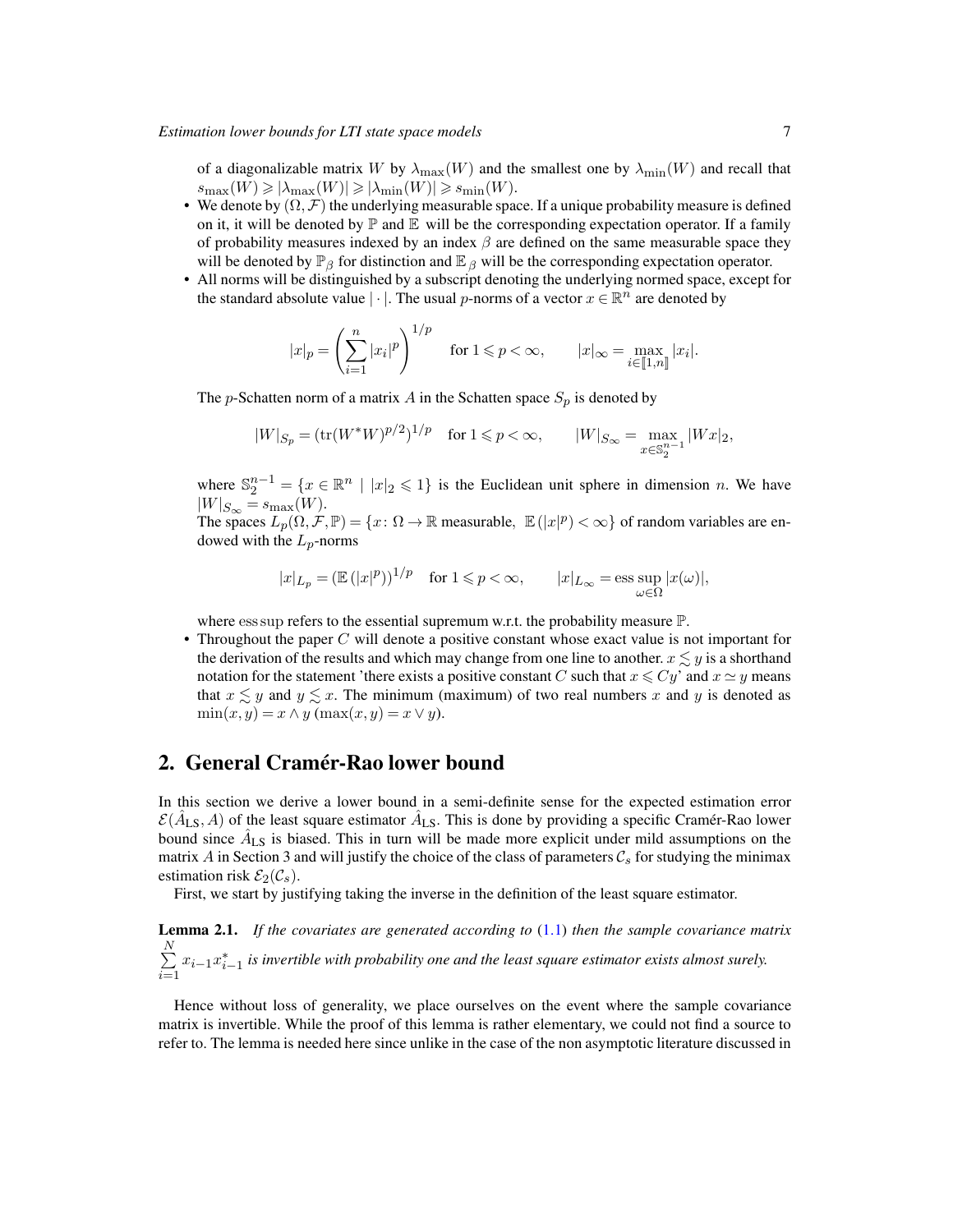the introduction where the standard is to work on a high probability event where the sample covariance is invertible, we provide bounds in expectation and we need to care about the non-invertible case. This has also been the case in the asymptotic literature, where results were proven with probability one, the standard way of dealing with it was to add the extra assumption of the almost sure existence of  $N_0$ such that  $\sum^{\text{N}_0}$  $\sum_{i=1}^{n} x_{i-1} x_{i-1}^*$  is invertible [12, Lemma 1]. We cannot afford to do this here either but this

lemma shows that  $N_0$  can be taken equal to d in our case.

*Proof of Lemma [2.1.](#page-6-0)* We start with noting that since  $(\epsilon_i)^d_1$  are *i.i.d.* multivariate normal  $\mathcal{N}(0, I_d)$  then for any (deterministic) matrices  $M_1, \ldots, M_d \in \mathcal{M}_{d \times d}(\mathbb{R})$ , we have

<span id="page-7-0"></span>
$$
M_1\varepsilon_1 + M_2\varepsilon_2 \cdots + M_d\varepsilon_d = 0
$$
 a.s., if and only if  $M_1 = M_2 \cdots = M_d = 0.$  (2.1)

Indeed, for the if part, take the covariance operator of the sum. The only if part is trivial.

To show the Lemma it is enough to show that  $[x_1, \ldots, x_d]$  are independent with probability one which guarantees the invertibility of the sample covariance and the existence of the least square esti-

mator. For this we take *d* scalars  $a_1, \ldots, a_d$  such that  $\sum^d$  $\sum_{i=1} a_i x_i = 0$  and note that

$$
0 = \sum_{i=1}^{d} a_i x_i = \sum_{i=1}^{d} a_i \sum_{k=0}^{i-1} A^{i-1-k} B \epsilon_k = \sum_{k=0}^{d-1} (\sum_{i=1}^{d-k} a_{i+k} A^{i-1} B) \epsilon_k
$$

Using  $(2.1)$ , the last display implies that the following set of equations hold

$$
\sum_{i=1}^{d-k} a_{i+k} A^{i-1} B = 0 \text{ for } k \in [0, d-1].
$$

Since B is invertible we can remove it. Starting from the last equation  $k = d - 1$  we get  $a_d = 0$ , moving to  $k = d - 2$  we get  $a_{d-1} = 0$ , and so on to get  $a_1 = \cdots = a_d = 0$ , which means that  $[x_1, \ldots, x_d]$  are linearly independent with probability one. linearly independent with probability one.

Next, we provide a closed-form formula for the joint distribution of the covariates as defined by the model [\(1.1\)](#page-0-0). In this case, the covariates  $x_i$  given  $x_{i-1}$  are generated according to a non-degenerate join Gaussian measure  $\mathcal{N}(Ax_{i-1},BB^*)$ . The joint density is

$$
f_{x;A}(x) = f_{x_1,x_2,...,x_N;A,B}(x) = \prod_{i=1}^{N} f_{x_i | x_{i-1};A,B}(x)
$$
  
=  $(2\pi \det(BB^*))^{-N/2} \exp\left(-\frac{1}{2} \sum_{i=1}^{N} |(BB^*)^{-1/2} (x_i - Ax_{i-1})|_2^2\right)$   
=  $\exp\left(\left\langle \left[\frac{(BB^*)^{-1}A}{-\frac{1}{2}A^*(BB^*)^{-1}A}\right], \left[\sum_{i=1}^{N} x_i x_{i-1}^*\right] \right\rangle - \log(Z(x))\right),$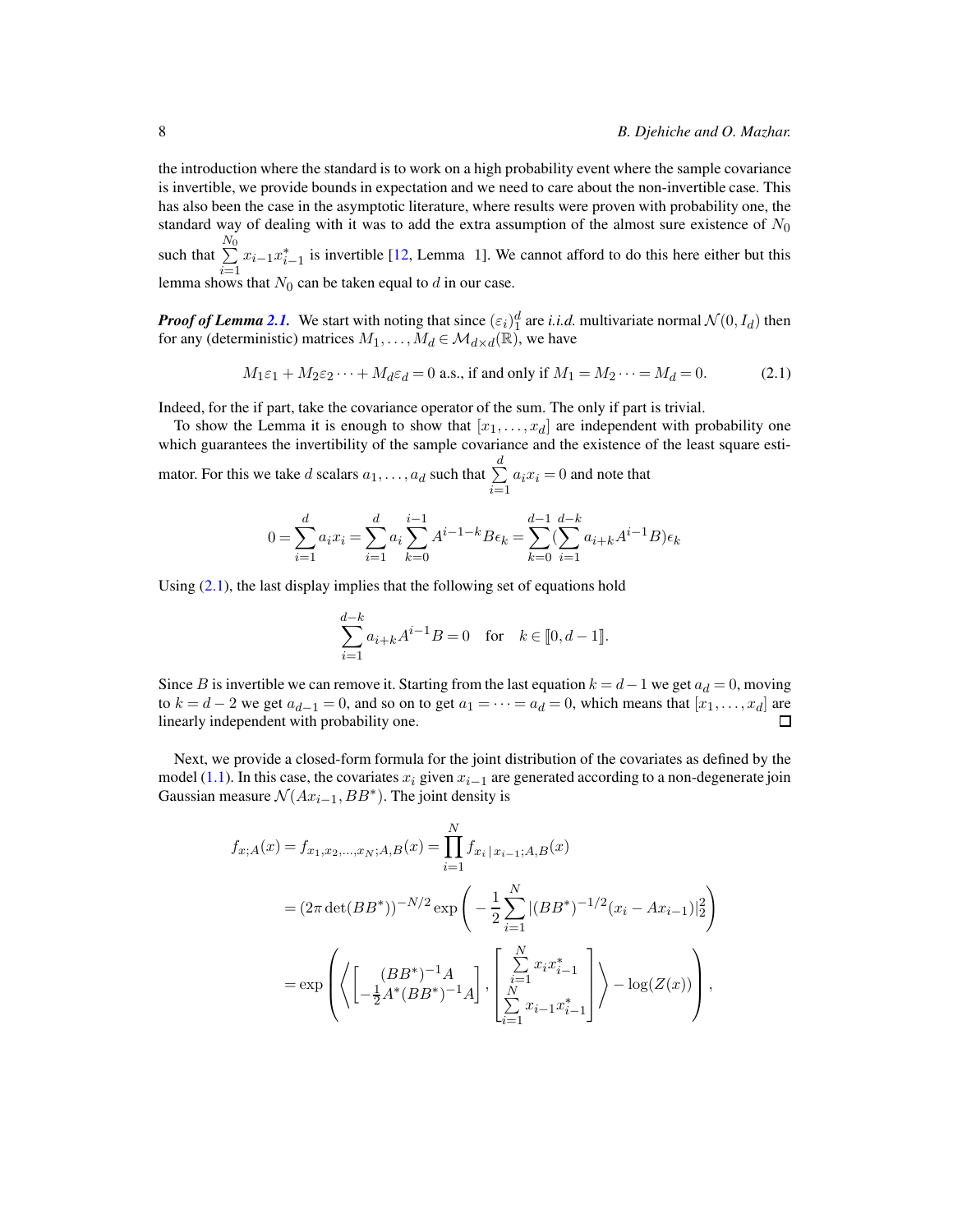which is the density of a tilted exponential family with natural parameter  $\eta(A)$ , natural statistics  $T(x)$ and partition function  $Z(x)$  so that

<span id="page-8-0"></span>
$$
f_{x;A}(x) = \exp\left(\langle \eta(A), T(x) \rangle - \log(Z(x))\right),\tag{2.2}
$$

where

$$
\begin{cases}\n\eta(A) := \begin{bmatrix}\n(BB^*)^{-1}A \\
-\frac{1}{2}A^*(BB^*)^{-1}A\n\end{bmatrix}, & T(x) := \begin{bmatrix}\n\Gamma(x) \\
\Sigma(x)\n\end{bmatrix} = \begin{bmatrix}\n\sum_{i=1}^N x_i x_{i-1}^* \\
\sum_{i=1}^N x_{i-1} x_{i-1}^*\n\end{bmatrix}, \\
Z(x) := (2\pi \det(BB^*))^{N/2} \exp\left(\frac{1}{2\sigma_{\varepsilon}^2} \sum_{i=1}^N |(BB^*)^{-1/2} x_i|_2^2\right).\n\end{cases}
$$
\n(2.3)

For the likelihood function [\(2.2\)](#page-8-0), we define the logarithmic sensitivity  $S_x : \mathcal{M}_{d \times d}(\mathbb{R}) \to \mathcal{M}_{d \times d}(\mathbb{R})$ and the Fisher information matrix  $I(A) : \mathcal{M}_{d \times d}(\mathbb{R}) \to \mathcal{M}_{d \times d}(\mathbb{R})$  by

$$
S_x(A) = \nabla_A \log(f_{x;A}(x)), \quad I(A) = \mathbb{E} \left( S_x(A) \right) S_x(A)^*.
$$

In the next lemma, we provide a closed-form formula for the Fisher information  $I(A)$  and a simple expression for the expected correlation of the logarithmic sensitivity with the estimation error. These formulas will be needed below for deriving both the Cramér-Rao lower bound in the next Theorem and the van Trees inequality in section 3.

<span id="page-8-2"></span>Lemma 2.2. *For the tilted exponential family* [\(2.2\)](#page-8-0)*, the Fisher information is given by*

<span id="page-8-1"></span>
$$
I(A) = \left(\sum_{i=1}^{N-1} (N-i)|A^{i-1}B|_{S_2}^2\right) (BB^*)^{-1}.
$$
 (2.4)

*Moreover, for the least squares estimator*  $\hat{A}_{LS}$ *, we have* 

$$
\mathbb{E}\left((\hat{A}_{LS}-A)S_x(A)^*\right) = B\mathbb{E}\left(\left(\sum_{i=1}^{N-1}\varepsilon_i x_i^*\right)\left(\sum_{i=1}^{N-1}x_i x_i^*\right)^{-1}\left(\sum_{i=1}^{N-1}x_i\varepsilon_i^*\right)\right)B^{-1}.\tag{2.5}
$$

*Proof.* The log-likelihood function of the tilted exponential family [\(2.2\)](#page-8-0) reads

$$
\log f_{x;A}(x) = \left\langle \begin{bmatrix} (BB^*)^{-1}A \\ -\frac{1}{2}A^*(BB^*)^{-1}A \end{bmatrix}, \begin{bmatrix} \Gamma(x) \\ \Sigma(x) \end{bmatrix} \right\rangle - \log(Z(x)).
$$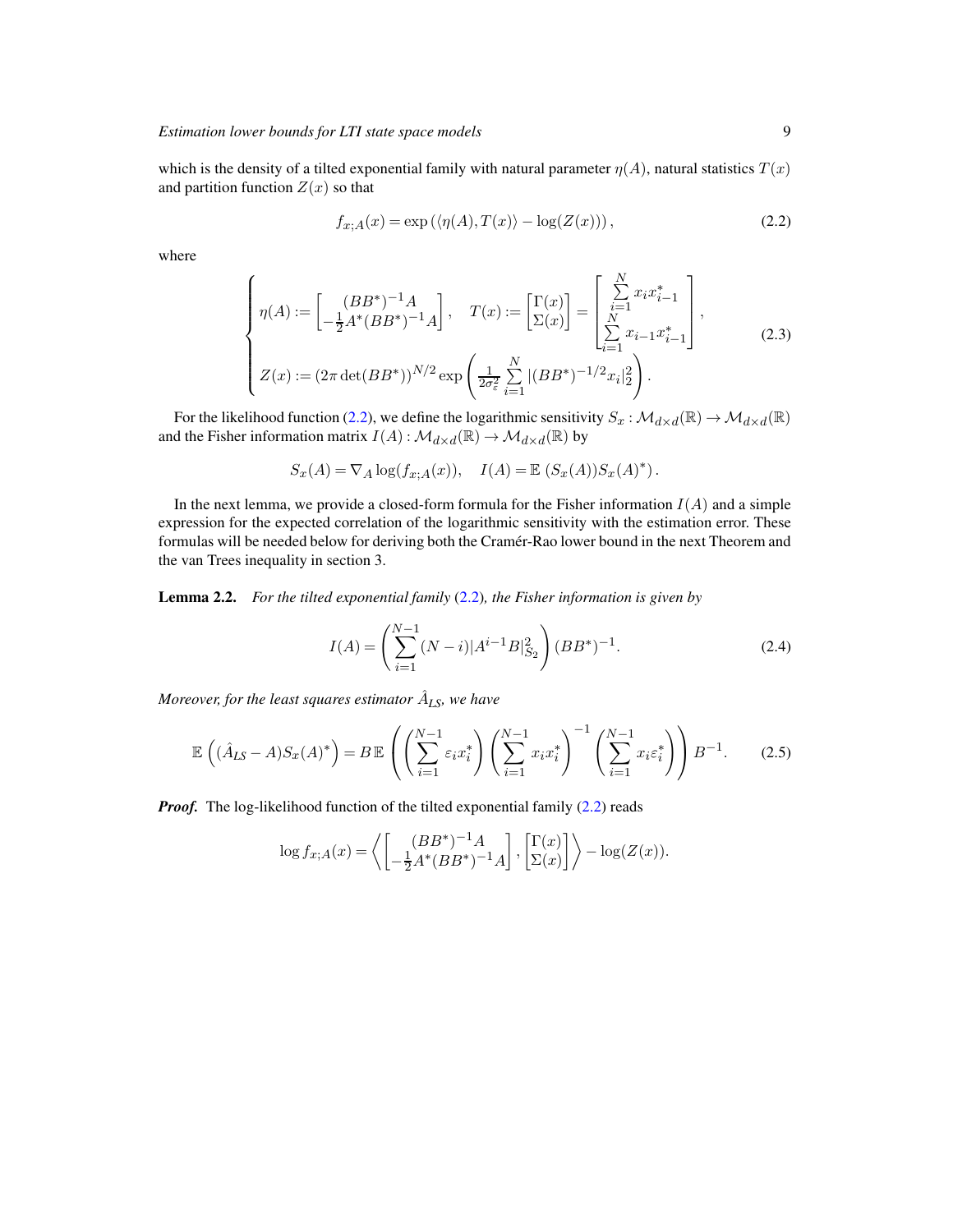Therefore, the sensitivity is

$$
S_x(A) = \nabla_A \left\langle \begin{bmatrix} (BB^*)^{-1}A \\ -\frac{1}{2}A^*(BB^*)^{-1}A \end{bmatrix}, \begin{bmatrix} \Gamma(x) \\ \Sigma(x) \end{bmatrix} \right\rangle = (BB^*)^{-1}(\Gamma(x) - A\Sigma(x))
$$
  
\n
$$
= (BB^*)^{-1} \left( \sum_{i=1}^N x_i x_{i-1}^* - A(\sum_{i=1}^N x_{i-1} x_{i-1}^*) \right)
$$
  
\n
$$
= (BB^*)^{-1} \left( \sum_{i=1}^N (x_i - Ax_{i-1} - B\varepsilon_{i-1})x_{i-1}^* + \sum_{i=1}^N (Ax_{i-1} + B\varepsilon_{i-1})x_{i-1}^* - A(\sum_{i=1}^N x_{i-1} x_{i-1}^*) \right).
$$

Finally,

<span id="page-9-0"></span>
$$
S_x(A) = (B^*)^{-1} \left( \sum_{i=1}^N \varepsilon_{i-1} x_{i-1}^* \right) + (BB^*)^{-1} \left( \sum_{i=1}^N (x_i - Ax_{i-1} - B\varepsilon_{i-1}) x_{i-1}^* \right). \tag{2.6}
$$

The Fisher information is

$$
I(A) = \mathbb{E}\left(S_x(A)S_x(A)^*\right) = (B^*)^{-1} \mathbb{E}\left(\left(\sum_{i=1}^N \varepsilon_{i-1} x_{i-1}^*\right) \left(\sum_{i=1}^N \varepsilon_{i-1} x_{i-1}^*\right)^*\right) B^{-1}
$$
  
=  $(B^*)^{-1} \mathbb{E}\left(\sum_{i=1}^N \sum_{j=1}^N \varepsilon_{i-1} \langle x_{i-1}, x_{j-1} \rangle \varepsilon_{j-1}^*\right) B^{-1}.$ 

Upon conditioning w.r.t. the sigma algebra  $\mathcal{F}_n = \sigma(\varepsilon_1, \dots, \varepsilon_n)$ , we obtain

$$
\mathbb{E}\left(\sum_{i=0}^{N-1}\sum_{j=0}^{N-1}\varepsilon_{i}\langle x_{i},x_{j}\rangle\varepsilon_{j}^{*}\right) = \mathbb{E}\left(\sum_{i=0}^{N-1}\sum_{j=0}^{N-1}\langle x_{i\vee j},x_{i\wedge j}\rangle \mathbb{E}\left(\varepsilon_{i\vee j}\varepsilon_{i\wedge j}^{*}|\mathcal{F}_{i\vee j-1}\right)\right)
$$
\n
$$
= \mathbb{E}\left(\sum_{i=0}^{N-1}\langle x_{i},x_{i}\rangle\right)I_{d} = \sum_{i=1}^{N-1}\mathbb{E}\left\langle\sum_{k=0}^{i-1}A^{i-1-k}B\varepsilon_{k},\sum_{k=0}^{i-1}A^{i-1-k}B\varepsilon_{k}\right\rangle I_{d}
$$
\n
$$
= \sum_{i=1}^{N-1}\sum_{k=0}^{i-1}\sum_{l=0}^{i-1}\mathbb{E}\left\langle A^{i-1-k}B\varepsilon_{k},A^{i-1-l}B\varepsilon_{l}\right\rangle I_{d}
$$
\n
$$
= \sum_{i=1}^{N-1}\sum_{k=0}^{i-1}\sum_{l=0}^{i-1}\langle \mathbb{E}\left(\varepsilon_{k}\varepsilon_{l}^{*}\right),\left(A^{i-1-k}B\right)^{*}\left(A^{i-1-l}B\right)\rangle I_{d}
$$
\n
$$
= \sum_{i=1}^{N-1}\sum_{k=0}^{i-1}|A^{i-1-k}B|_{S_{2}}^{2}I_{d} = \sum_{i=1}^{N-1}\left(N-i\right)|A^{i-1}B|_{S_{2}}^{2}I_{d}.
$$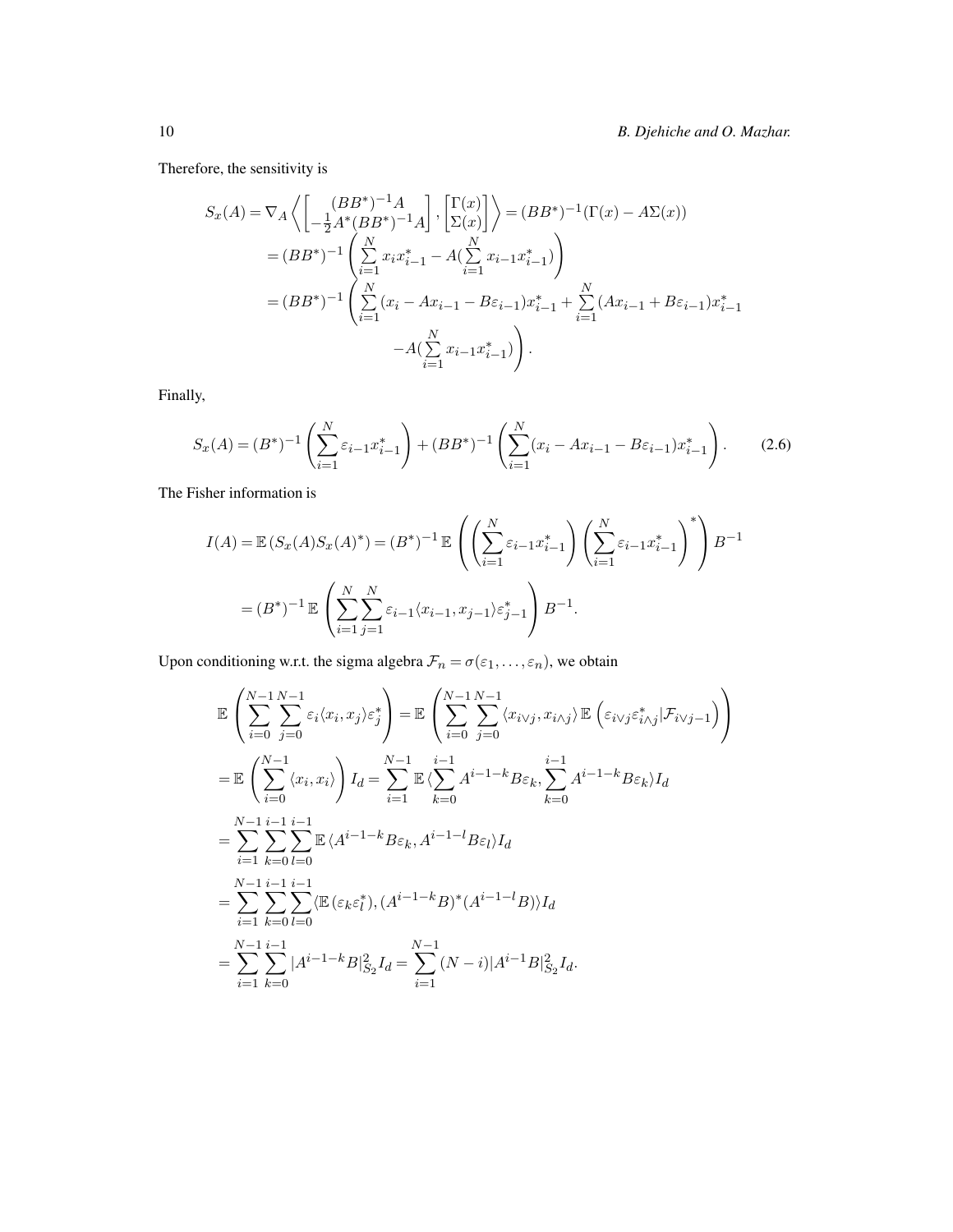This yields

$$
I(A)=(B^*)^{-1}\left(\sum_{i=1}^{N-1}(N-i)|A^{i-1}B|_{S_2}^2I_d\right)B^{-1}=\left(\sum_{i=1}^{N-1}(N-i)|A^{i-1}B|_{S_2}^2\right)(BB^*)^{-1}.
$$

To derive  $(2.5)$ , we note that by  $(1.2)$  and  $(2.6)$ , we have

$$
\mathbb{E}\left((\hat{A}_{ls}-A)S_{x}(A)^{*}\right) = \mathbb{E}\left((\hat{A}_{ls}-A)\sum_{i=1}^{N}x_{i-1}\varepsilon_{i-1}^{*}\right)B^{-1}
$$
\n
$$
= \mathbb{E}\left(\left(\left(\sum_{i=1}^{N}x_{i}x_{i-1}^{*}\right)\left(\sum_{i=1}^{N}x_{i-1}x_{i-1}^{*}\right)^{-1}-A\right)\sum_{i=1}^{N}x_{i-1}\varepsilon_{i-1}^{*}\right)B^{-1}
$$
\n
$$
= \mathbb{E}\left(\left(\sum_{i=1}^{N}(Ax_{i-1}+B\varepsilon_{i-1})x_{i-1}^{*}\left(\sum_{i=1}^{N}x_{i-1}x_{i-1}^{*}\right)^{-1}-A\right)\sum_{i=1}^{N}x_{i-1}\varepsilon_{i-1}^{*}\right)B^{-1}
$$
\n
$$
= B\mathbb{E}\left(\left(\sum_{i=1}^{N-1}\varepsilon_{i}x_{i}^{*}\right)\left(\sum_{i=1}^{N-1}x_{i}x_{i}^{*}\right)^{-1}\sum_{i=1}^{N-1}x_{i}\varepsilon_{i}^{*}\right)B^{-1}.
$$

<span id="page-10-1"></span>

Introduce

$$
\Psi := \mathbb{E}\left(\sum_{i=1}^{N-1} x_i x_i^*\right) = \sum_{k=1}^{N-1} (N-k) A^{k-1} B B^* A^{*k-1},
$$
\n
$$
\mathcal{L}_{A,B} := \sup_{s \in [0,1]} |\Psi^{-1/2}(\sum_{k=0}^{N-2} A^k e^{j2\pi ks}) B|_{S_{\infty}}^2,
$$
\n(2.7)

and set

$$
\Delta_{A,1}(t) := (d \vee t)\mathcal{L}_{A,B} + (d \vee t)^{1/2}\mathcal{L}_{A,B}^{1/2}, \quad \Delta_{A,2} := d\mathcal{L}_{A,B}.
$$
\n(2.8)

We now state the main theorem of this section where we provide a lower bound for the estimation error of least square estimator.

<span id="page-10-0"></span>**Theorem 2.3.** *For all*  $A \in \mathcal{M}_{d \times d}(\mathbb{R})$  *and*  $B \in \mathcal{M}_{d \times d}(\mathbb{R})$  *with B non singular, the following lower bound for the estimation error holds:*

$$
\mathcal{E}(\hat{A}_{LS}, A) \ge \frac{d^2 (1 - \epsilon)^2}{(1 + C\Delta)^2} \frac{BB^*}{\sum_{i=1}^{N-1} (N - i)|A^{i-1}B|_{S_2}^2},
$$
\n(2.9)

*with*

$$
\Delta = \Delta_{A,1} \left( \log \left( \frac{\mathcal{L}_{A,B}}{\epsilon} \right) \right).
$$

The derivation of this lower bound is inspired by that of the classical Cramér-Rao lower bound using a Schur complement. Such a derivation is outlined in Ibragimov and Khasminskii [\[8\]](#page-39-6) Chapter I, section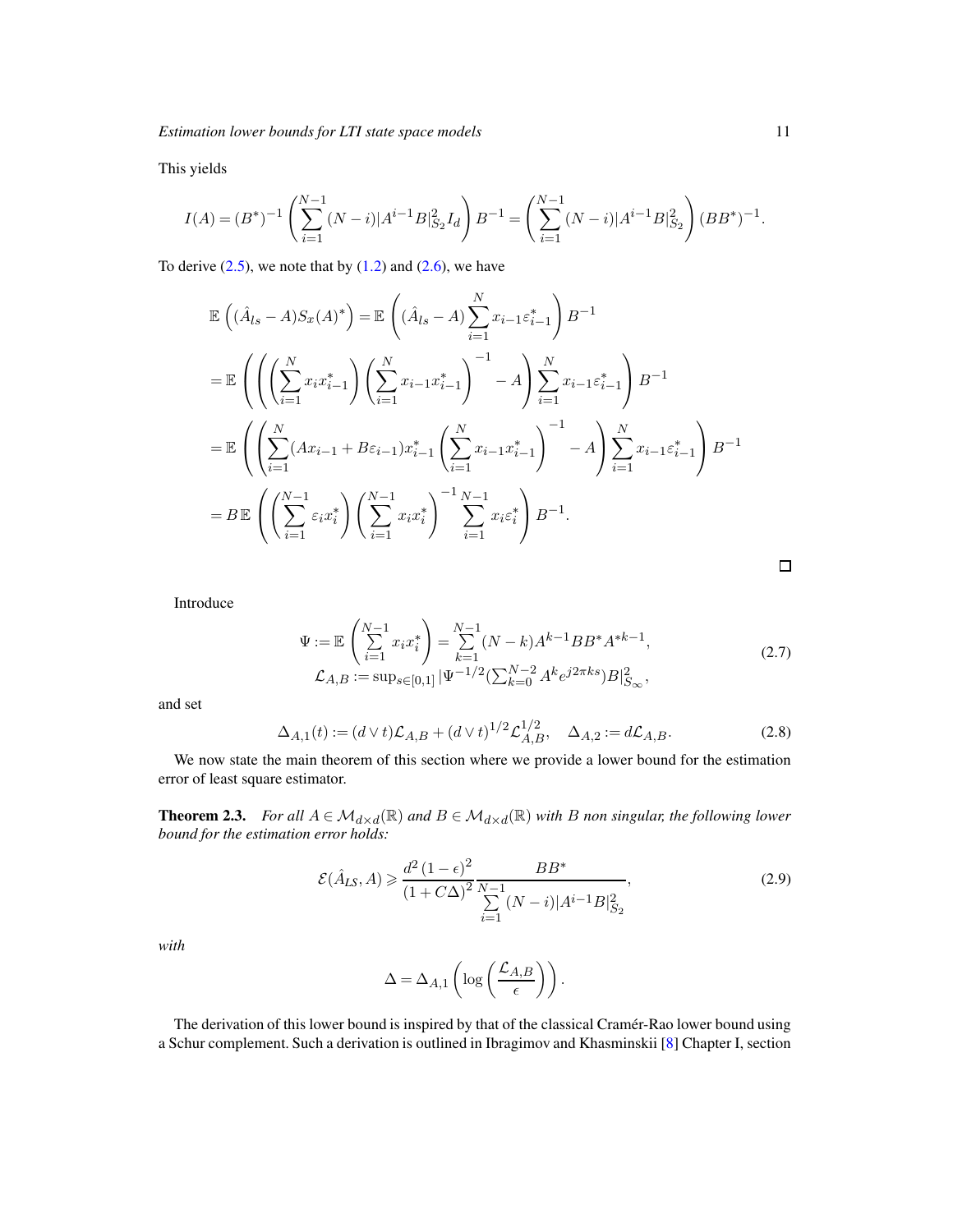7, where it is done in a somewhat general setting for a class of parameters from a general Hilbert space of vectors. Besides the use of a Schur complement, the proof is different since we are working with a specific likelihood function defined on the parametric Hilbert space of matrices with a biased least square estimator, which puts the set up outside the classical case where one could get a general bound on the larger class of unbiased estimator.

The derivation of the bound [\(2.9\)](#page-10-1) is based on the estimates displayed in the next two propositions where we provide a high probability deviation bound for a rescaled sample covariance of the LTI state space system evolving according to  $(1.1)$  and an upper bound on the  $L_2$  norm of the multiplication process of the same covariates. These results are of independent value on their own and are obtained through a generic chaining argument. Their proofs are differed to Appendix A.

<span id="page-11-0"></span>**Proposition 2.1.** *Let*  $x_1, \ldots, x_N$  *be the time shifted covariates of linear state space model [1.1.](#page-0-0) Then, for every*  $t \geq 1$ *, we obtain, with probability*  $1 - e^{-t}$ *,* 

$$
|\Psi^{-1/2}\left(\sum_{i=1}^{N-1}x_ix_i^*\right)\Psi^{-1/2}-I_d|_{S_\infty}\leqslant C\Delta_{A,1}(t).
$$

Previous optimal results on the concentration of dependent covariates were obtained in [4] where the authors showed that time shifted covariates concentrate around their mean at a decaying rate as illustrated in [4, Theorem 3.4] which says that with probability at least  $1 - e^{-t}$  we have

$$
\left| \sum_{i=1}^{N-1} x_i x_i^* - \sigma_x^2 I_d \right|_{S_{\infty}} \lesssim \frac{d \log(d)}{N} + \sqrt{\frac{d \log(d)}{N}} + \frac{d}{N} t + \sqrt{\frac{d}{N}} t^{1/2}.
$$

Up to a  $log(d)$  factor these results are similar to those obtained for the independent case in [\[1,](#page-39-7) Theorem 1]. As we shall see in Section 3 while this will be the case for stable and unstable matrices, it will not be the case if the matrix A has a limit stable part.

<span id="page-11-1"></span>**Proposition 2.2.** If the covariates  $(x_i)_{i=1}^N$  are generated according to a non-degenerate join Gaus*sian distribution with the density* [\(2.2\)](#page-8-0)*, then we have*

$$
\mathbb{E}\left|\Psi^{-1/2}\sum_{i=1}^{N-1}x_i\varepsilon_i^*\right|^2_{S_{\infty}}\leqslant C d\Delta_{A,2}.
$$

*Proof of Theorem [2.3.](#page-10-0)* For any estimator  $\hat{A}$  of A, the following matrix

$$
\begin{bmatrix}\n\hat{A} - A \\
\nabla_A \log(f_{x;A}(x))\n\end{bmatrix} \left[ (\hat{A} - A)^* \nabla_A \log(f_{x;A}(x))^* \right]
$$
\n
$$
= \begin{bmatrix}\n(\hat{A} - A)(\hat{A} - A)^* (\hat{A} - A)S_x(A)^* \\
S_x(A)(\hat{A} - A)^* S_x(A)S_x(A)^*\n\end{bmatrix}
$$

is positive semi-definite by construction. Taking the expectation and using the Schur complement formula we obtain the inequality

$$
\mathcal{E}(\hat{A}_{LS}, A) = \mathbb{E}\left((\hat{A} - A)(\hat{A} - A)^{*}\right)
$$
  
\n
$$
\geq \mathbb{E}\left((\hat{A} - A)S_{x}(A)^{*}\right)I(A)^{-1}\mathbb{E}\left(S_{x}(A)(\hat{A} - A)^{*})\right).
$$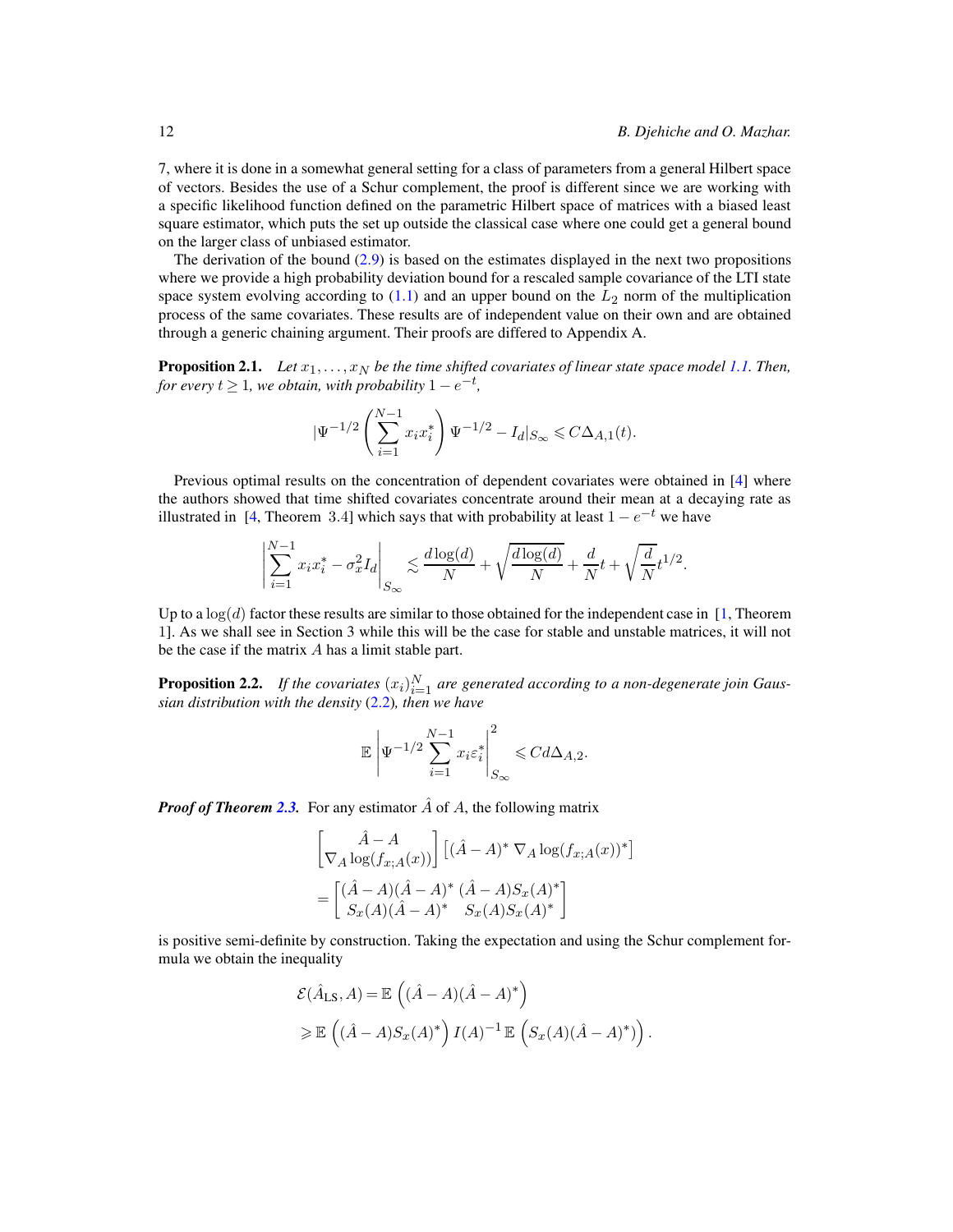Instead of continuing with the Cramér-Rao derivation, we compute explicitly the terms of the last expression since we have a specific Likelihood function and estimator. The term  $S_x(A)$  depends only on the likelihood function. Thus both the sensitivity  $S_x(A)$  and the Fisher information  $I(A)$  can be computed independently of the choice of the estimator. These terms are computed in Lemma [2.2](#page-8-2) which yields

$$
\mathcal{E}(\hat{A}_{\mathrm{LS}},A) \geqslant \frac{B\left(\mathbb{E}\left(\left(\sum_{i=1}^{N-1}\varepsilon_{i}x_{i}^{*}\right)\left(\sum_{i=1}^{N-1}x_{i}x_{i}^{*}\right)^{-1}\left(\sum_{i=1}^{N-1}x_{i}\varepsilon_{i}^{*}\right)\right)\right)^{2}B^{*}}{\sum\limits_{i=1}^{N-1}(N-i)|A^{i-1}B|_{S_{2}}^{2}}
$$

By Proposition [2.1](#page-11-0) we have, with probability  $1 - e^{-t}$ , the following estimate:

$$
|\Psi^{-1/2}\left(\sum_{i=1}^{N-1} x_i x_i^*\right) \Psi^{-1/2} - I_d|_{S_\infty} \lesssim \Delta_{A,1}.
$$

Thus, with probability at least  $1 - e^{-t}$ , we have, for some positive constant C,

$$
\sum_{i=1}^{N-1} x_i x_i^* \leqslant (1 + C \Delta_{A,1}) \Psi.
$$

We then define the event A of probability at least  $1 - e^{-t}$ 

$$
\mathcal{A} = \left\{ \frac{1}{1 + C \Delta_{A,1}} \Psi^{-1} \leqslant \left( \sum_{i=1}^{N-1} x_i x_i^* \right)^{-1} \right\}.
$$

.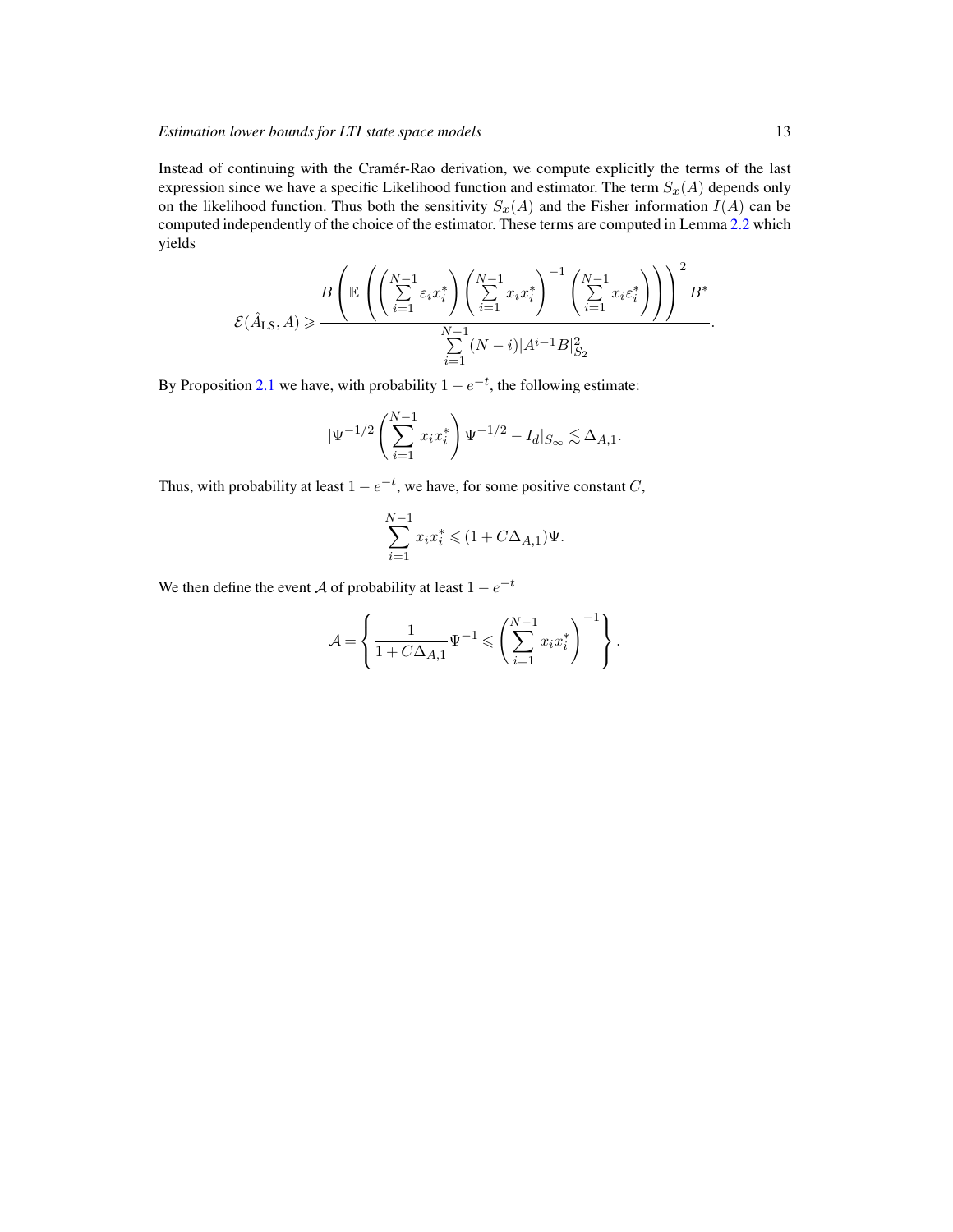We note that

$$
\mathbb{E}\left(\left(\sum_{i=1}^{N-1}\varepsilon_{i}x_{i}^{*}\right)\left(\sum_{i=1}^{N-1}x_{i}x_{i}^{*}\right)^{-1}\left(\sum_{i=1}^{N-1}x_{i}\varepsilon_{i}^{*}\right)\right)
$$
\n
$$
\geqslant \mathbb{E}\left(\mathbb{1}_{\mathcal{A}}\left(\sum_{i=1}^{N-1}\varepsilon_{i}x_{i}^{*}\right)\left(\sum_{i=1}^{N-1}x_{i}x_{i}^{*}\right)^{-1}\sum_{i=1}^{N-1}x_{i}\varepsilon_{i}^{*}\right)
$$
\n
$$
\geqslant \frac{1}{1+C\Delta_{A,1}}\mathbb{E}\left(\mathbb{1}_{\mathcal{A}}\left(\sum_{i=1}^{N-1}\varepsilon_{i}x_{i}^{*}\right)\Psi^{-1}\left(\sum_{i=1}^{N-1}x_{i}\varepsilon_{i}^{*}\right)\right)
$$
\n
$$
=\frac{1}{1+C\Delta_{A,1}}\left(\mathbb{E}\left(\left(\sum_{i=1}^{N-1}\varepsilon_{i}x_{i}^{*}\right)\Psi^{-1}\left(\sum_{i=1}^{N-1}x_{i}\varepsilon_{i}^{*}\right)\right)\right)
$$
\n
$$
-\mathbb{E}\left(\mathbb{1}_{\mathcal{A}^{c}}\left(\sum_{i=1}^{N-1}\varepsilon_{i}x_{i}^{*}\right)\Psi^{-1}\left(\sum_{i=1}^{N-1}x_{i}\varepsilon_{i}^{*}\right)\right)\right)
$$
\n
$$
\geqslant \frac{1}{1+C\Delta_{A,1}}\left(\mathbb{E}\left(\left(\sum_{i=1}^{N-1}\varepsilon_{i}x_{i}^{*}\right)\Psi^{-1}\left(\sum_{i=1}^{N-1}x_{i}\varepsilon_{i}^{*}\right)\right)
$$
\n
$$
-\mathbb{P}(\mathcal{A}^{c})\mathbb{E}\left(\left|\Psi^{-1/2}\left(\sum_{i=1}^{N-1}x_{i}\varepsilon_{i}^{*}\right)\right|\right)_{i=1}^{2}
$$
\n
$$
\geqslant \frac{1}{1+C\Delta_{A,1}}\left(\mathbb{E}\left(\left(\sum_{i=1}^{N-1}\varepsilon_{i}x_{i}^{*}\right)\Psi^{-1
$$

We compute the first term as follows:

$$
\mathbb{E}\left(\left(\sum_{i=1}^{N-1} \varepsilon_i x_i^*\right) \Psi^{-1}\left(\sum_{i=1}^{N-1} x_i \varepsilon_i^*\right)\right)
$$
\n
$$
= \mathbb{E}\left(\left(\sum_{i=1}^{N-1} \varepsilon_i \left(\sum_{k=0}^{i-1} A^{i-1-k} B \varepsilon_k\right)^*\right) \Psi^{-1}\left(\sum_{i=1}^{N-1} \left(\sum_{k=0}^{i-1} A^{i-1-k} B \varepsilon_k\right) \varepsilon_i^*\right)\right)
$$
\n
$$
= \mathbb{E}\left(\sum_{i=1}^{N-1} \varepsilon_i \mathbb{E}\left(\sum_{k=0}^{i-1} \varepsilon_k^* B^* A^{i-1-k*} \Psi^{-1} A^{i-1-k} B \varepsilon_k \mid \varepsilon_i\right) \varepsilon_i^*\right)
$$
\n
$$
= \mathbb{E}\left(\sum_{i=1}^{N-1} \varepsilon_i \sum_{k=0}^{i-1} \langle \mathbb{E}\left(\varepsilon_k \varepsilon_k^* | \varepsilon_i\right), B^* A^{i-1-k*} \Psi^{-1} A^{i-1-k} B \rangle \varepsilon_i^*\right)
$$
\n
$$
= \sum_{i=1}^{N-1} \sum_{k=0}^{i-1} A^{i-1-k} B B^* A^{i-1-k*}, \Psi^{-1} \rangle \mathbb{E}\left(\varepsilon_i \varepsilon_i^*\right)
$$
\n
$$
= \langle \sum_{i=1}^{N-1} \sum_{k=0}^{i-1} A^{i-1-k} B B^* A^{i-1-k*}, \Psi^{-1} \rangle I_d = \langle \Psi, \Psi^{-1} \rangle I_d = dI_d.
$$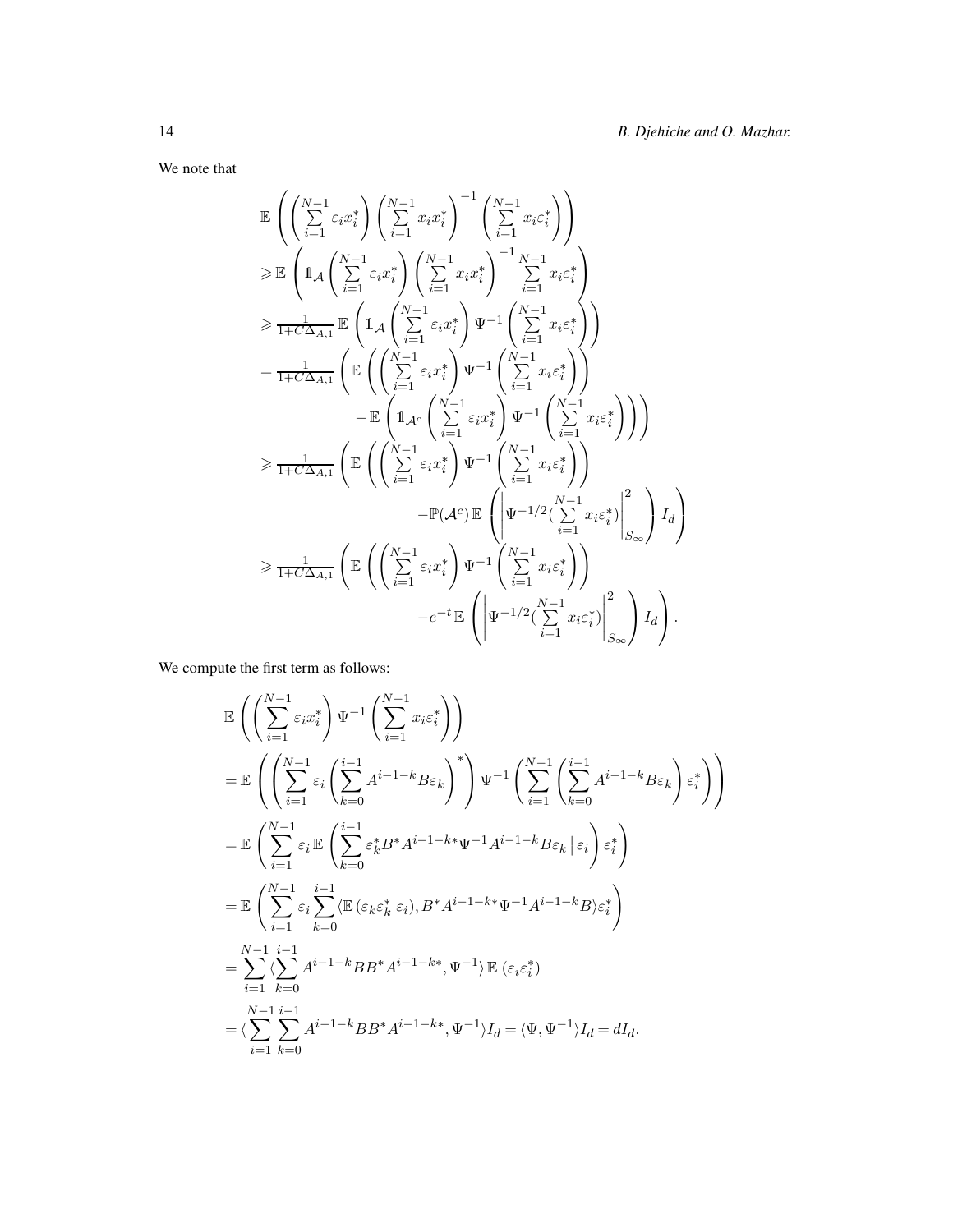Furthermore, by Proposition [2.2,](#page-11-1) we have

$$
\mathbb{E}\left|\Psi^{-1/2}\sum_{i=1}^{N-1}x_i\varepsilon_i^*\right|^2_{S_{\infty}}\leqslant C d\Delta_{A,2}.
$$

altogether we obtain the desired result

$$
\mathbb{E}\left(\left(\sum_{i=1}^{N-1} \varepsilon_i x_i^*\right) \left(\sum_{i=1}^{N-1} x_i x_i^*\right)^{-1} \left(\sum_{i=1}^{N-1} x_i \varepsilon_i^*\right)\right) \geq \frac{d\left(1 - Ce^{-t}\Delta_{A,2}\right)}{1 + C\Delta_{A,1}} I_d
$$

Substituting this result in [\(2\)](#page-11-1) we obtain

$$
\mathcal{E}(\hat{A}_{LS}, A) \ge \frac{d^2 (1 - C e^{-t} \Delta_{A,2})^2}{(1 + C \Delta_{A,1})^2} \frac{BB^*}{\sum_{i=1}^{N-1} (N-i)|A^{i-1}B|_{S_2}^2}
$$

To ensure  $Ce^{-t}\Delta_{A,2} \leqslant \epsilon,$  we choose  $t = \log\left(\frac{C\Delta_{A,2}}{\epsilon}\right)$  $\left(\frac{\Delta_{A,2}}{\epsilon}\right)$  for C large enough. This gives

$$
\mathcal{E}(\hat{A}_{LS}, A) \geq \frac{d^2 (1 - \epsilon)^2}{\left(1 + C\Delta_{A,1} \left(\log\left(\frac{\Delta_{A,2}}{\epsilon}\right)\right)\right)^2 \sum_{i=1}^{N-1} (N - i)|A^{i-1}B|_{S_2}^2}.
$$

Plugging in the value of  $\Delta_{A,2}$  gives the desired result.

# 3. Specific bounds for diagonalizable matrices

Theorem [2.3](#page-10-0) provides the most general results when it comes to a lower bound of the mean square estimation risk incurred by the least square estimator for the estimation of a specific matrix A. Yet, the expression [\(2.9\)](#page-10-1) does not explicitly show the dependence of the decay rate on the spectral properties of the estimated matrix. This will be the task of the present section. This task will be done under the simplifying assumption that the matrix  $\vec{A}$  is diagonalizable. The non explicit parts of [\(2.9\)](#page-10-1) are the

$$
\sum_{i=1}^{N-1} (N-i)|A^{i-1}B|_{S_2} \quad \text{and} \quad \mathcal{L}_{A,B} = \sup_{s \in [0, \ 1]} |\Psi^{-1/2}(\sum_{k=0}^{N} A^k e^{j2\pi ks})B|_{S_{\infty}}^2.
$$

To deal with the first term we introduce the function  $\Phi : [0, \infty) \to [0, \infty)$  that will capture the three estimation rates claimed in the above literature review:

$$
\Phi(a) = \begin{cases} \frac{N}{1-a} + \frac{1}{(1-a)^2} & \text{if } a \in [0,1), \\ \frac{N(N-1)}{2} & \text{if } a = 1, \\ \frac{a^N}{(a-1)^2} & \text{if } a > 1. \end{cases}
$$

 $\Box$ 

.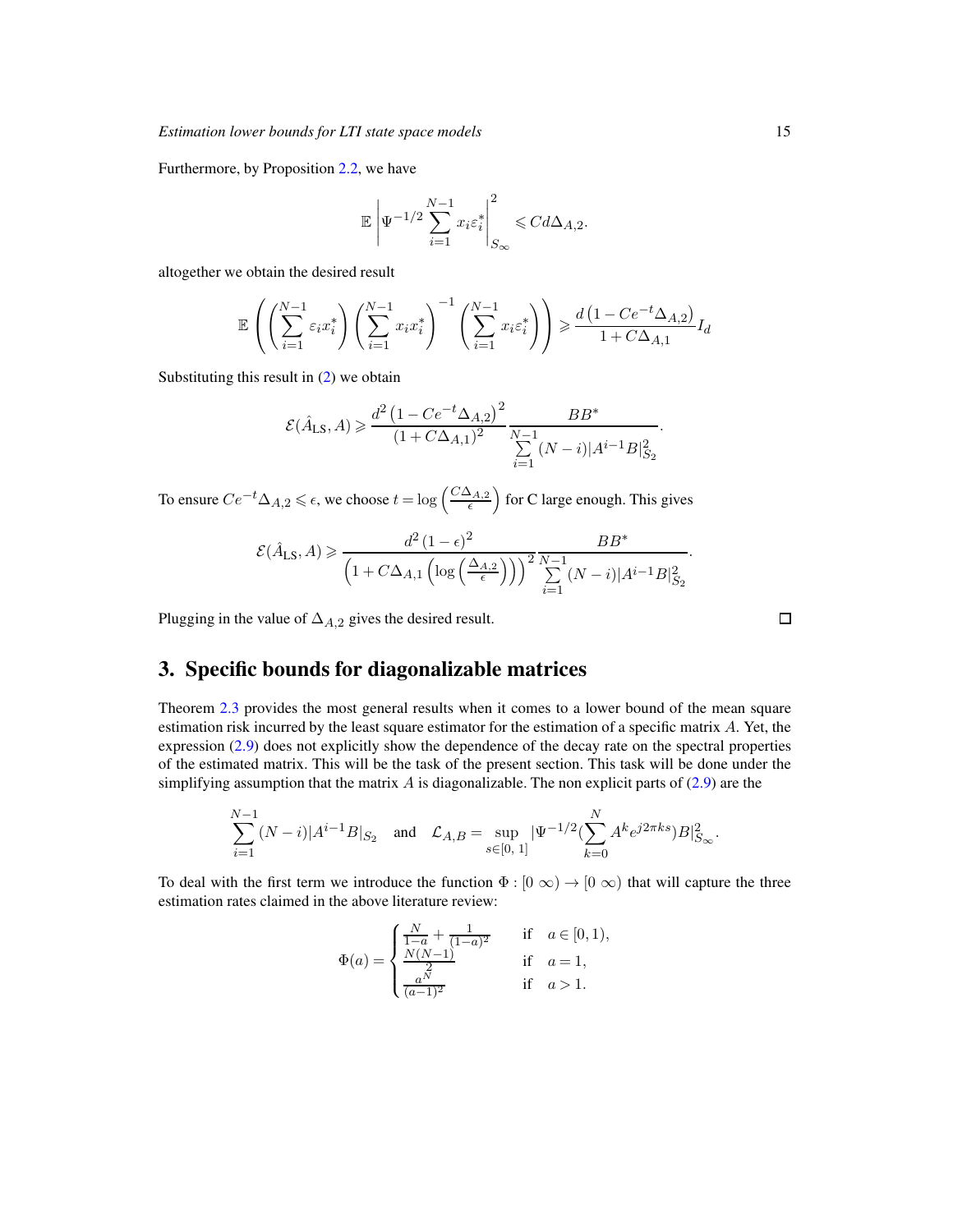By Lemma [4.5](#page-38-0) in Appendix C, we have  $\Phi(a) \geqslant \sum^{N-2}$  $\sum_{i=0}^{n} (N-1-i)a^i$  on  $[0 \infty)$ . Recall also that the mean square risk of the least square estimator is expressed as

$$
\mathcal{E}_2(\hat{A}_{LS}, A) = \mathbb{E}\left(|\hat{A}_{LS} - A|_{S_2}^2\right) = \text{tr}\left(\mathcal{E}(\hat{A}_{LS}, A)\right).
$$

In view of Theorem [2.3,](#page-10-0) we have

$$
\mathcal{E}_{2}(\hat{A}_{LS}, A) \geq \frac{d^{2} (1 - \epsilon)^{2}}{(1 + C\Delta)^{2}} \frac{|B|_{S_{2}}^{2}}{\sum_{i=1}^{N-1} (N - i)|A^{i-1}B|_{S_{2}}^{2}}
$$
\n
$$
\geq \frac{(1 - \epsilon)^{2}}{(1 + C\Delta)^{2}} \frac{d^{2}}{\sum_{i=1}^{N-1} (N - i)|A|_{S_{\infty}}^{2(i-1)}} \geq \frac{(1 - \epsilon)^{2}}{(1 + C\Delta)^{2}} \frac{d^{2}}{\Phi(|A|_{S_{\infty}}^{2})}. \tag{3.1}
$$

Recall that, by the Jordan matrix decomposition, a matrix A can be written as

<span id="page-15-2"></span><span id="page-15-0"></span>
$$
A = S \begin{bmatrix} A_u & & \\ & A_s & \\ & & A_{ls} \end{bmatrix} S^{-1} := S \tilde{A} S^{-1}, \tag{3.2}
$$

via a change of basis matrix S,  $A_s \in \mathcal{M}_{s \times s}(\mathbb{C})$  is the stable part with all  $|\lambda_i(A_s)| < 1$ ,  $A_u \in$  $\mathcal{M}_{u\times u}(\mathbb{C})$  is the unstable part with all  $|\lambda_i(A_u)| > 1$ , and  $A_{ls} \in \mathcal{M}_{ls\times ls}(\mathbb{C})$  with all  $|\lambda_i(A_{ls})| = 1$ . Also define  $B = S\tilde{B}$  and note that

$$
\Delta = \left(d \vee \log\left(\frac{\mathcal{L}_{A,B}}{\epsilon}\right)\right) \mathcal{L}_{A,B} + \left(d \vee \log\left(\frac{\mathcal{L}_{A,B}}{\epsilon}\right)\right)^{1/2} \mathcal{L}_{A,B}^{1/2}
$$

is an increasing function of  $\mathcal{L}_{A,B}$ . Thus, to get a sharp bound in Theorem [2.3](#page-10-0) we need a good upper estimate for  $\mathcal{L}_{A,B}$ . For this purpose, we impose the following simplifying assumption.

<span id="page-15-3"></span>Assumption 1. *We assume that* A *is diagonalizable.*

The results of the next two propositions can be obtained under the more general yet less natural Assumption [2](#page-15-1) stated below. The proofs are written so that the reader can immediately see how to extend it to the general case.

<span id="page-15-1"></span>Assumption 2. *We assume that the matrix* S *in the decomposition* [\(3.2\)](#page-15-2) *can be chosen such that*  $|A_u^{-1}|_{S_{\infty}} \leq 1$ ,  $|A_s|_{S_{\infty}} \leq 1$ , and  $A_{ls}$  is diagonal with  $A_{ls}A_{ls}^* = I_{ls}$ .

It is easy to check that Assumption 1 implies Assumption 2.

#### Case 1: The matrix A has a limit stable part

If the matrix A in the linear state space model  $(1.1)$  has a limit stable part, the following proposition provides a lower bound on the estimation error of the least square estimator.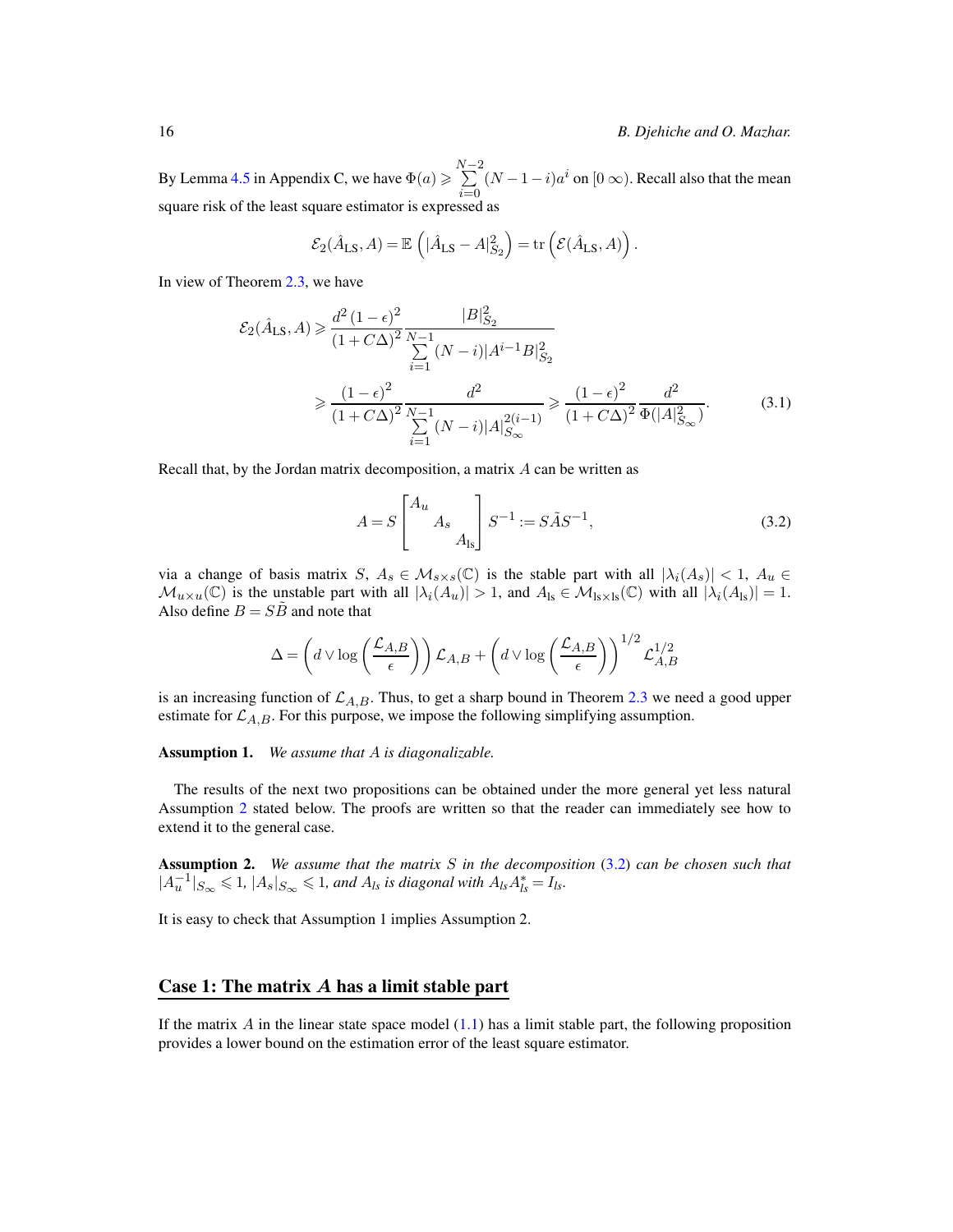*Estimation lower bounds for LTI state space models* 17

<span id="page-16-0"></span>Proposition 3.1. *Suppose the matrix* A *of a linear state space evolution given by* [\(1.1\)](#page-0-0) *has eigenval-ues in the limit stable part and satisfies Assumption [1.](#page-15-3) Set, for any*  $\epsilon \in (0,1)$ *,* 

$$
\Delta_{\epsilon} := \left( d \vee \log \left( \frac{\text{cond}^2(\tilde{B})}{\epsilon (1 - |A_u^{-1}|_{S_{\infty}} \vee |A_s|_{S_{\infty}})} \right) \right) \frac{\text{cond}^2(\tilde{B})}{1 - |A_u^{-1}|_{S_{\infty}} \vee |A_s|_{S_{\infty}}}.
$$

*Then, for values of* N *such that*

$$
N \geqslant \frac{2}{1 - s_{\min}^2(A_u^{-1}) \vee s_{\min}^2(A_s)},
$$

*we obtain the following lower bound on the mean square risk for the least square estimator,*

$$
\mathcal{E}_2(\hat{A}_{LS}, A) \gtrsim (1 - \epsilon)^2 \frac{(d/\Delta_{\epsilon})^2}{\Phi(|A|_{S_{\infty}}^2)}.
$$

We note that in the presence of a limit stable part we loose the dimension factor  $d^2$  since  $d/\Delta_{\epsilon} \leqslant 1$ . This will not be the case when there is no limit stable part, since  $\Delta_{\epsilon}$  can be made arbitrarily small. On the other hand, for the case with a limit stable part we do not have concentration of the sample covariance around  $\Psi$  (cf. Proposition [2.1\)](#page-11-0) but only the following deviation result

$$
\sum_{i=1}^{N-1} x_i x_i^* \leqslant C \left( d \vee \log \left( \frac{\mathcal{L}_{A,B}}{\epsilon} \right) \right) \mathcal{L}_{A,B} \Psi
$$

with probability  $1 - e^{-t}$ , since  $\mathcal{L}_{A,B}$  cannot be made arbitrarily small for large sample size N.

*Proof of Proposition* [3.1.](#page-16-0) From Theorem [2.3](#page-10-0) we have obtained the simplified lower bound of equation [\(3.1\)](#page-15-0)

$$
\mathcal{E}_2(\hat{A}_{\mathrm{LS}}, A) \geqslant \frac{(1-\epsilon)^2}{(1+C\Delta)^2} \frac{d^2}{\Phi(|A|^2_{S_{\infty}})},
$$

with

$$
\Delta = \left(d \vee \log\left(\frac{\mathcal{L}_{A,B}}{\epsilon}\right)\right) \mathcal{L}_{A,B} + \left(d \vee \log\left(\frac{\mathcal{L}_{A,B}}{\epsilon}\right)\right)^{1/2} \mathcal{L}_{A,B}^{1/2}.
$$

To obtain the result it is enough to lower bound the term

$$
\frac{d^2\left(1-\epsilon\right)^2}{(1+C\Delta)^2}.
$$

this requires the following upper bound on  $\mathcal{L}_{A,B}$  which is a direct consequence of Lemma [4.4](#page-36-0) in Appendix C. For all  $N$  such that

$$
N \geqslant \frac{2}{1 - s_{\min}^2(A_u^{-1}) \vee s_{\min}^2(A_s)},
$$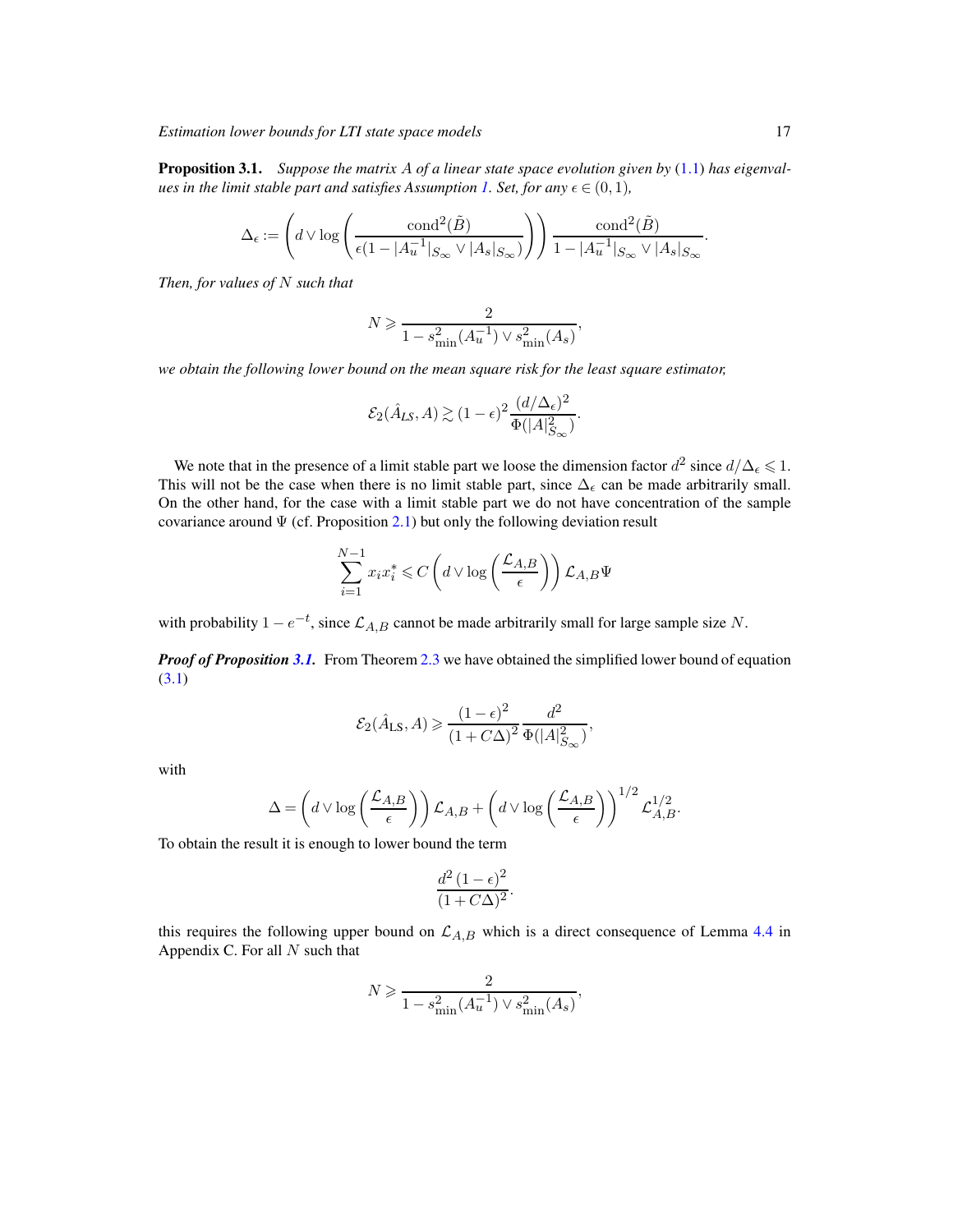we have

$$
\mathcal{L}_{A,B} \leqslant \frac{9 \operatorname{cond}^2(\tilde{B})}{1 - |A_u^{-1}|_{S_{\infty}} \vee |A_s|_{S_{\infty}}}.
$$

Since the right hand side is greater than 1 we can upper bound  $\Delta$  by  $\Delta_{\epsilon}$  defined as

$$
\Delta_{\epsilon} = \left(d \vee \log \left(\frac{\text{cond}^2(\tilde{B})}{\epsilon (1 - |A_u^{-1}|_{S_{\infty}} \vee |A_s|_{S_{\infty}})}\right)\right) \frac{\text{cond}^2(\tilde{B})}{1 - |A_u^{-1}|_{S_{\infty}} \vee |A_s|_{S_{\infty}}} \gtrsim \Delta.
$$

Hence, for

$$
N \geq \frac{2}{1 - s_{\min}^2(A_u^{-1}) \vee s_{\min}^2(A_s)},
$$

we obtain the following lower bound on the risk, valid for all  $\epsilon \in (0, 1)$ ,

$$
\mathcal{E}_2(\hat{A}_{\mathrm{LS}}, A) \gtrsim (1-\epsilon)^2 \frac{(d/\Delta_\epsilon)^2}{\Phi(|A|^2_{S_\infty})}.
$$

 $\Box$ 

### Case 2: The matrix A has no limit stable part

Now we turn in the next proposition to lower bounds on the estimation error of the least square estimator when A has no limit stable part.

<span id="page-17-0"></span>Proposition 3.2. *Suppose the matrix* A *has no eigenvalues in the limit stable part and satisfies Assumption* [1.](#page-15-3) For  $\epsilon \in (0, 1)$  *and for values of* N *such that* 

$$
N \geqslant \frac{(d \vee \log(1/\epsilon)) \operatorname{cond}(\tilde{B})^2}{\epsilon^2 (1 - |A_u^{-1}|_{S_{\infty}} \vee |A_s|_{S_{\infty}})},
$$

the expected mean square estimation error associated to the least square estimator  $\hat{A}_{LS}$  satisfies the *following lower bound:*

$$
\mathcal{E}_2(\hat{A}_{LS},A) \geqslant \frac{(1-\epsilon)^2}{(1+\epsilon)^2}\frac{d^2}{\Phi(|A|^2_{S_{\infty}})}.
$$

This result is sharp and the leading multiplicative constant can be made arbitrarily close to one. Here we retrieve the dimension factor  $d^2$  as opposed to the case with a limit stable part. This factor is usually expected when estimating  $d^2$  parameter. The fact that it disappears in the case of presence of a limit stable part is due to the  $\mathcal{L}_{A,B}$  factor which comes from the  $\gamma_1$  functional in both the proof of Theorem [2.1](#page-11-0) and [2.2.](#page-11-1) One would think that this is an artifact of the proof but the same happens in the next section while deriving lower bounds on the minimax risk using completely different machinery.

*Proof.* In the same way as for the case with a limit stable part, recall that by Theorem [2.3](#page-10-0) we have obtained the simplified lower bound of equation  $(3.1)$ 

$$
\mathcal{E}_2(\hat{A}_{\mathrm{LS}}, A) \geqslant \frac{\left(1 - \epsilon\right)^2}{\left(1 + C\Delta\right)^2} \frac{d^2}{\Phi(|A|_{S_{\infty}}^2)},
$$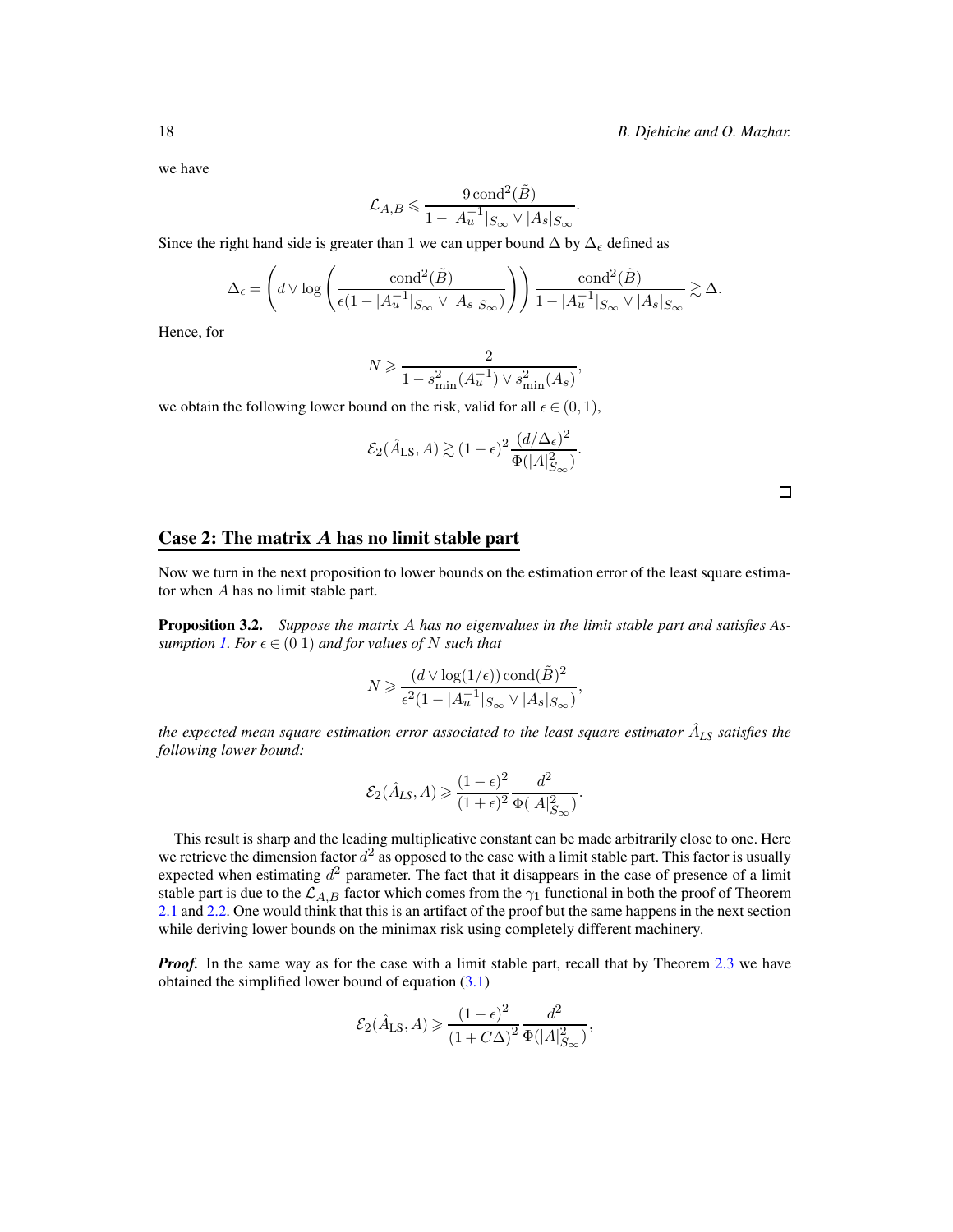with the definition of

$$
\Delta = \left(d \vee \log\left(\frac{\mathcal{L}_{A,B}}{\epsilon}\right)\right) \mathcal{L}_{A,B} + \left(d \vee \log\left(\frac{\mathcal{L}_{A,B}}{\epsilon}\right)\right)^{1/2} \mathcal{L}_{A,B}^{1/2}.
$$

Since the matrix A has no limit stable part, as direct consequence of Lemma [4.4](#page-36-0) in Appendix C, we have the bound

$$
\mathcal{L}_{A,B} \leq \frac{4 \operatorname{cond}(\tilde{B})^2 (1 - s_{\min}^2(A_s) \wedge s_{\min}^2(A_u^{-1}))}{N(1 - |A_u^{-1}|_{S_\infty} \vee |A_s|_{S_\infty})}.
$$
\n(3.3)

for

$$
N \geqslant \frac{2}{1 - s_{\min}^2(A_u^{-1}) \vee s_{\min}^2(A_s)},
$$

If we take

$$
N \geqslant 16 \frac{1}{1 - s_{\min}^2(A_u^{-1}) \vee s_{\min}^2(A_s)} \vee \frac{d \vee \log(1/\epsilon)}{\epsilon^2} \frac{\text{cond}(\tilde{B})^2 (1 - s_{\min}^2(A_s) \wedge s_{\min}^2(A_u^{-1}))}{1 - |A_u^{-1}|_{S_{\infty}} \vee |A_s|_{S_{\infty}}},
$$

we get in particular  $4d\mathcal{L}_{A,B} \leqslant \epsilon^2$  and  $\log\left(\frac{\mathcal{L}_{A,B}}{\epsilon}\right)$  $\left(\frac{A,B}{\epsilon}\right) \leq \log(\epsilon) \leq 0$  which means

$$
\Delta \leqslant 2 \left( d \mathcal{L}_{A,B} \right)^{1/2} \leqslant \epsilon.
$$

This indeed ensures that the following lower bound on the risk holds for all  $\epsilon \in (0,1)$ ,

$$
\mathcal{E}_2(\hat{A}_{\text{LS}}, A) \gtrsim \frac{(1 - \epsilon)^2}{(1 + \epsilon)^2} \frac{d^2}{\Phi(|A|_{S_{\infty}}^2)}.
$$

The condition on the values of  $N$  is simplified since

$$
\frac{1}{1 - s_{\min}^2(A_u^{-1}) \vee s_{\min}^2(A_s)} \leq \frac{1}{1 - |A_u^{-1}|_{S_{\infty}} \vee |A_s|_{S_{\infty}}}.
$$

| <b>Remark 1.</b> The rates provided in Propositions 3.1 and 3.2 seem to suggest that there is a sharp phase                              |
|------------------------------------------------------------------------------------------------------------------------------------------|
| transition from a decay rate of $N^{-1}$ in the stable case, to $N^{-2}$ in the limit stable case, to $ A _{S_{ss}}^{-2N}$ in            |
| the unstable case expressed in terms of the function $\Phi( A ^2_{S_{\infty}})$ . According the these propositions the                   |
| values of validity of these rates for N get arbitrarily large if $ A_u^{-1} _{S_{\infty}} \vee  A_s _{S_{\infty}}$ is arbitrary close to |
| 1. This is just an artifact of the proof that has nothing to do with the lower bound provided by Theorem                                 |
| 2.9 and the transition from one rate to another is continuous in the sample size $N$ . Of course, these                                  |
| issues disappear in asymptotic results after taking the limit such as in [2]. A similar remark is made                                   |
| for the minimax rate in Corollary 4.1. We propose a way to deal with this issue in Remark 2, below.                                      |

The results presented in this section provide answers to the questions mentioned in the introduction. Indeed [\(3.1\)](#page-15-0) as a direct consequence of Theorem [2.9,](#page-10-1) shows that we can recover similar results in expectation for the mean square error of the least square estimator in the setup of  $(1.1)$ . The observed decay rate depends on the spectrum of the matrix  $A$  and is dictated by its operator norm. Proposition

 $\Box$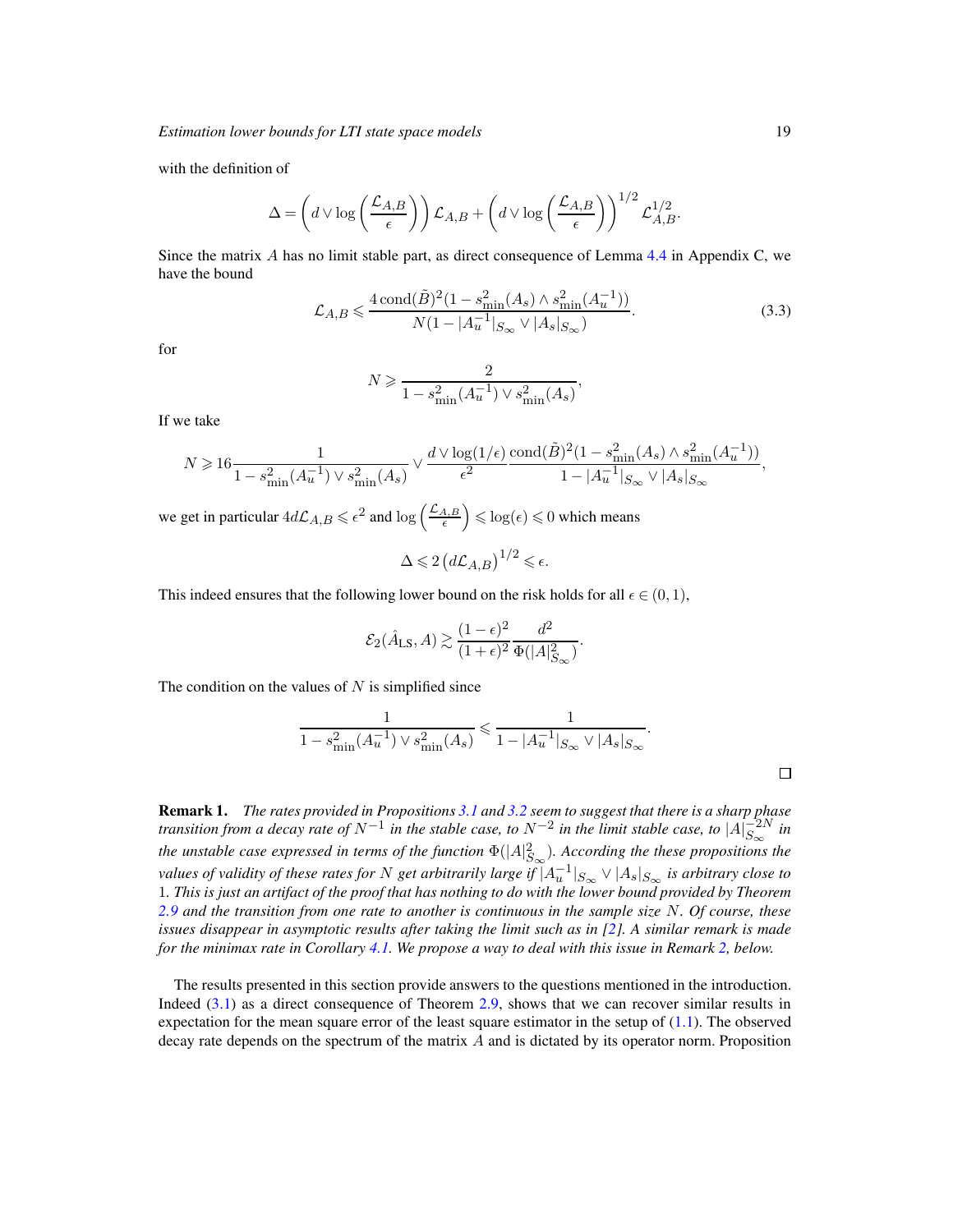[3.2](#page-17-0) shows that in the absences of a limit stable part the decay rate is independent of the covariance and scales with  $d^2$ , while in the presence of a limit stable part Proposition [3.1](#page-16-0) shows that the decay rate still involves the noise covariance through the condition number of B while the  $d^2$  factor is lost.

These results are extended in the next section to the mean square minimax setup which holds for all estimators and larger classes of estimates. There the least singular value dictates the rate instead which is always independent of the covariance structure and the  $d^2$  factor still disappears for limits stable matrices.

#### 4. Mini-max lower-bounds and adaptivity: The van Trees inequality

In the previous sections, we provided lower bounds on the mean square estimation risk and the expected estimation error that are specific to the least square estimator  $\hat{A}_{LS}$  when applied to a specific matrix A. We now turn to the more general task of describing the minimax mean square estimation risk for all estimators and over a large class of matrices. Upon inspection of  $(3.1)$ , we note that the most difficult matrices to estimate in any class would be those with the smallest  $|A|_{S_{\infty}}$ . This remark motivates the choice of the following class  $\mathcal{C}_s$  of matrices parametrized by  $s \geq 0$  and defined by

$$
\mathcal{C}_s = \{ A \in \mathcal{M}_{d \times d}(\mathbb{R}), \ s_{\min}(A) \geqslant s \}.
$$
 (4.1)

So this section is devoted to providing lower bounds for the minimax mean square estimation risk

$$
\mathcal{E}_2(\mathcal{C}_s) := \inf_{\hat{A}} \sup_{A \in \mathcal{C}_s} \mathcal{E}_2(\hat{A}, A),
$$

where the infimum is taken over all  $(x_1, \ldots, x_N)$ -measurable functions.

The main result of this section is

<span id="page-19-0"></span>**Theorem 4.1.** *for all*  $s \ge 0$  *and*  $\varepsilon > 0$  *we have* 

$$
\mathcal{E}_2(\mathcal{C}_s) \geq \frac{d^2}{\sum_{i=0}^{N-2} (N-1-i)(s+\epsilon)^{2i} + \frac{2(d+2)^2}{\epsilon^2}}.
$$

This theorem is actually a van Trees inequality for the mean square risk of matrices. One might think that it is possible to use existing multivariate van Trees inequalities such as in  $[6, 5]$  $[6, 5]$  to obtain the result. But a close inspection of the proof reveals that a key step in the derivation is to construct a prior that is at the same time easy to differentiate with respect to  $A$  as a matrix and easy to integrate with respect to its singular values and singular vectors. This is not an easy task if we use existing multivariate van Trees inequalities, since they are defined in terms of vector-valued gradients which are evaluated at vectors and use integrals with respect to the Lebesgue measure over the components of those vectors.

*Proof.* Given  $s \ge 0$  and  $\varepsilon > 0$ , consider the sets

$$
B_{\infty}(s,\epsilon) = \left\{ A \in \mathcal{M}_{d \times d}(\mathbb{R}) : \left| A - \left(s + \frac{\epsilon}{2}\right) I_d \right|_{S_{\infty}} \leq \frac{\epsilon}{2} \right\}.
$$

These are sets of invertible matrices with the following property:

$$
s \leqslant s_1(A) \leqslant s_2(A) \leqslant \ldots \leqslant s_d(A) \leqslant s + \epsilon.
$$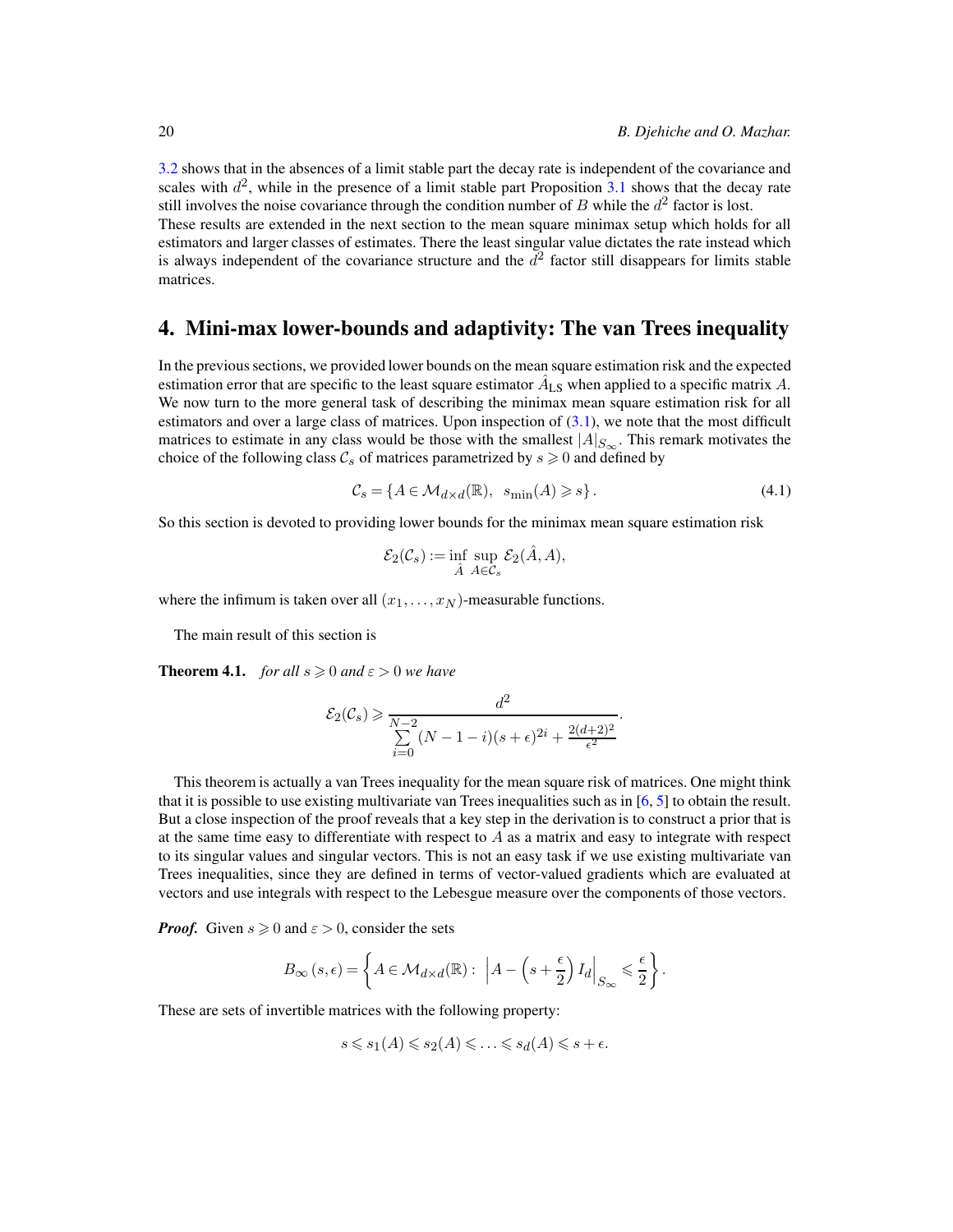Thus, for all  $s \ge 0$ , they are included in the class  $C_s$ .

For any estimator  $\hat{A}$  and any prior with density  $\Pi_{s,\epsilon}$  on the space of matrices  $\mathcal{C}_s$ , we define

$$
I_{\Pi_{s,\epsilon}} := \mathbb{E}_{\Pi_{s,\epsilon}} \left( \nabla_A \log(\Pi_{s,\epsilon}(A)) \right) \nabla_A \log(\Pi_{s,\epsilon}(A))^* \right)
$$

and

$$
I(A):=\mathbb{E}_{A}\left(\nabla_{A}\log(f_{x;A}(x))\nabla_{A}\log(f_{x;A}(x))^{*}\right)
$$

.

To obtain a lower bound on  $\mathcal{E}_2(\mathcal{C}_s)$  we note that the following matrix is positive semi-definite by construction:

$$
\begin{split} &\mathbb{E}_{\Pi_{s,\epsilon}}\mathbb{E}_{A}\left[\underset{\nabla_{A}\log\left(f_{x;A}(x)\Pi_{s,\epsilon}(A)\right)}{\nabla_{A}\log\left(f_{x;A}(x)\Pi_{s,\epsilon}(A)\right)}\right]\left[(\hat{A}-A)^{*}\ \nabla_{A}\log\left(f_{x;A}(x)\Pi_{s,\epsilon}(A)\right)^{*}\right]\\ &=\mathbb{E}_{\Pi_{s,\epsilon}}\mathbb{E}_{A}\left[\underset{\nabla_{A}\log\left(f_{x;A}(x)\Pi_{s,\epsilon}(A)\right)(\hat{A}-A)^{*}}{\nabla_{A}\log\left(f_{x;A}(x)\Pi_{s,\epsilon}(A)\right)}\nabla_{A}\log\left(f_{x;A}(x)\Pi_{s,\epsilon}(A)\right)^{*}\right]. \end{split}
$$

The Schur complement formula yields the inequality

<span id="page-20-1"></span>
$$
\mathcal{E}_2(\mathcal{C}_s) = \inf_{\hat{A}} \sup_{A \in \mathcal{C}_s} \mathcal{E}_2(\hat{A}, A) \ge \inf_{\hat{A}} \text{tr}\left(\mathbb{E}_{\Pi_{s,\epsilon}} \mathbb{E}_A \left((\hat{A} - A)(\hat{A} - A)^*\right)\right)
$$
  
\n
$$
\ge \inf_{\hat{A}} \text{tr}\left(\mathbb{E}_{\Pi_{s,\epsilon}} \mathbb{E}_A \left((\hat{A} - A)\nabla_A \log(f_{x;A}(x)\Pi_{s,\epsilon}(A))^*\right) I_F^{-1}
$$
  
\n
$$
\mathbb{E}_A \left(\nabla_A \log(f_{x;A}(x)\Pi_{s,\epsilon}(A))(\hat{A} - A)^*\right)\right)
$$
\n(4.2)

with

$$
I_F = \mathbb{E}_{\Pi_{s,\epsilon}} \mathbb{E}_A \left( \nabla_A \log(f_{x;A}(x)\Pi_{s,\epsilon}(A)) \nabla_A \log(f_{x;A}(x)\Pi_{s,\epsilon}(A))^* \right)
$$
  
=  $\mathbb{E}_{\Pi_{s,\epsilon}} \mathbb{E}_A \left( (\nabla_A \log(f_{x;A}(x)) + \nabla_A \log(\Pi_{s,\epsilon}(A))) (\nabla_A \log(f_{x;A}(x)) + \nabla_A \log(\Pi_{s,\epsilon}(A))))^* \right)$ 

which becomes

<span id="page-20-0"></span>
$$
I_F = \mathbb{E}_{\Pi_{s,\epsilon}}(I_{(x)}) + I_{\Pi_{s,\epsilon}} + \mathbb{E}_{\Pi_{s,\epsilon}}(\mathbb{E}_A(\nabla_A \log(f_{x;A}(x))\nabla_A \log(\Pi_{s,\epsilon}(A))^*)+ \mathbb{E}_{\Pi_{s,\epsilon}}(\nabla_A \log(\Pi_{s,\epsilon}(A))\mathbb{E}_A(\nabla_A \log(f_{x;A}(x)^*)).
$$
\n(4.3)

By the definition of  $f_{x;A}(x)$  and the independence between  $\varepsilon_i$  and  $x_i$  for each i, we have

$$
\mathbb{E}_{A}(\nabla_{A} \log(f_{x;A}(x)) = \mathbb{E}_{A}(\sum_{i=1}^{N} x_{i}\varepsilon_{i}^{*}) = \sum_{i=1}^{N} \mathbb{E}_{A}(x_{i})\,\mathbb{E}\left(\varepsilon_{i}^{*}\right) = 0
$$

so, the last two terms of equation  $(4.3)$  are equal to 0 and we obtain

$$
I_F = \mathbb{E}_{\Pi_{s,\epsilon}}(I_{(x)}) + I_{\Pi_{s,\epsilon}}.
$$

The first term of the r.h.s of the second inequality in [\(4.2\)](#page-20-1) simplifies to

$$
\mathbb{E}_{\Pi_{s,\epsilon}} \mathbb{E}_A \left( (\hat{A} - A)\nabla_A \log(f_{x;A}(x)\Pi_{s,\epsilon}(A))^* \right)
$$
  
= 
$$
\mathbb{E}_{\Pi_{s,\epsilon}} \mathbb{E}_A \left( (\hat{A} - A)(\nabla_A \log(f_{x;A}(x)) + \nabla_A \log(\Pi_{s,\epsilon}(A)))^* \right)
$$
  
= 
$$
\mathbb{E}_{\Pi_{s,\epsilon}} \mathbb{E}_A \left( \hat{A}\nabla_A \log(f_{x;A}(x))^* \right) + \mathbb{E}_{\Pi_{s,\epsilon}} \mathbb{E}_A \left( \hat{A}\nabla_A \log(\Pi_{s,\epsilon}(A))^* \right)
$$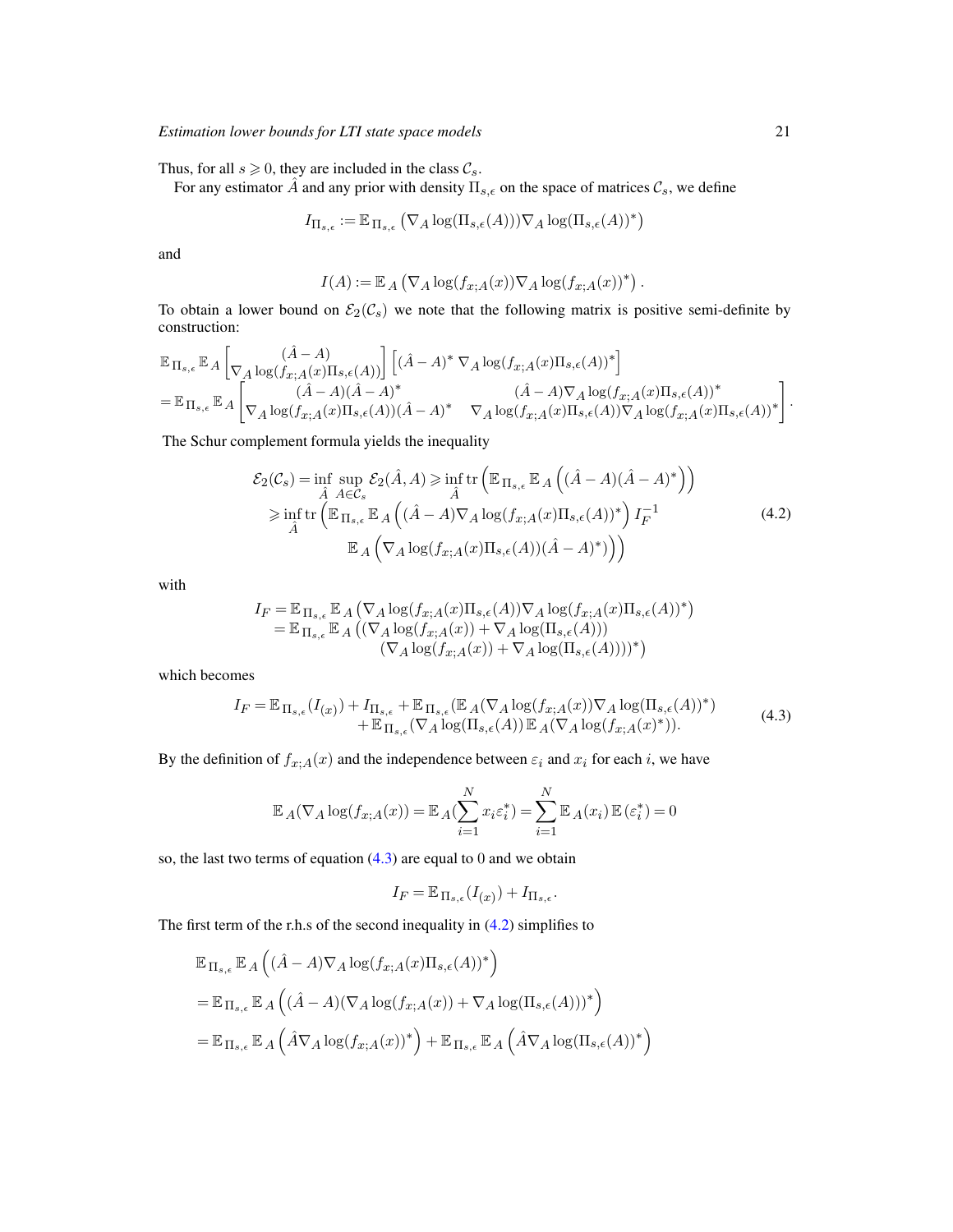$$
-\mathbb{E}_{\Pi_{s,\epsilon}}\mathbb{E}_{A}\left(A\nabla_{A}\log(f_{x;A}(x))^{*}\right)-\mathbb{E}_{\Pi_{s,\epsilon}}\mathbb{E}_{A}\left(A\nabla_{A}\log(\Pi_{s,\epsilon}(A))^{*}\right)
$$
  
\n
$$
=\mathbb{E}_{\Pi_{s,\epsilon}}\mathbb{E}_{A}\left(\hat{A}\nabla_{A}\log(f_{x;A}(x))^{*}\right)+\mathbb{E}_{\Pi_{s,\epsilon}}\mathbb{E}_{A}\left(\hat{A}\nabla_{A}\log(\Pi_{s,\epsilon}(A))^{*}\right)
$$
  
\n
$$
-\mathbb{E}_{\Pi_{s,\epsilon}}\mathbb{E}_{A}\left(A\nabla_{A}\log(f_{x;A}(x))^{*}\right)-\mathbb{E}_{\Pi_{s,\epsilon}}\mathbb{E}_{A}\left(Af_{x;A}(x)\nabla_{A}\log(\Pi_{s,\epsilon}(A))^{*}\right)
$$
  
\n
$$
=\int \left(\hat{A}\Pi_{s,\epsilon}(A)\nabla_{A}f_{x;A}(x)^{*}+\hat{A}f_{x;A}(x)\nabla_{A}\Pi_{s,\epsilon}(A)^{*}dA dx\right)
$$
  
\n
$$
-\mathbb{E}_{\Pi_{s,\epsilon}}\left(A\mathbb{E}_{A}(\nabla_{A}\log(f_{x;A}(x)))^{*}\right)-\mathbb{E}_{\Pi_{s,\epsilon}}\left(A\nabla_{A}\log(\Pi_{s,\epsilon}(A))^{*}\right)
$$
  
\n
$$
=\int \left(\hat{A}\left(\int \nabla_{A}(f_{x;A}(x)\Pi_{s,\epsilon}(A))dA\right)^{*}dx\right)-\mathbb{E}_{\Pi_{s,\epsilon}}\left(A\nabla_{A}\log(\Pi_{s,\epsilon}(A))^{*}\right).
$$

By choosing a prior  $\Pi_{s,\epsilon}$  that vanishes at the boundaries of the set  $B_\infty(s,\epsilon)$ , the inner integral vanishes by Stoke's theorem:

$$
\int \nabla_A (f_{x;A}(x)\Pi_{s,\epsilon}(A))dA = \int_{B_{\infty}(s,\epsilon)} f_{x;A}(x)\Pi_{s,\epsilon}(A)dA = 0.
$$

Hence, we get

$$
\mathbb{E}_{\Pi_{s,\epsilon}} \mathbb{E}_A \left( (\hat{A} - A) \nabla_A \log(f_{x;A}(x) \Pi_{s,\epsilon}(A))^* \right) = - \mathbb{E}_{\Pi_{s,\epsilon}} \left( A \nabla_A \log(\Pi_{s,\epsilon}(A))^* \right).
$$

All together these considerations lead us to the following simple lower bound on the risk

$$
\mathcal{E}_2(\mathcal{C}_s) \geq \inf_{\hat{A}} \text{tr}\left(\mathbb{E}_{\prod_{s,\epsilon}}\left(A\nabla_A \log(\Pi_{s,\epsilon}(A))^*\right)\left(\mathbb{E}_{\Pi_{s,\epsilon}}(I_{(x)}) + I_{\Pi_{s,\epsilon}}\right)^{-1}\right)
$$

$$
\mathbb{E}_{\Pi_{s,\epsilon}}\left(A\nabla_A \log(\Pi_{s,\epsilon}(A))^*\right)^*\right).
$$

We thus make the following choice of prior

<span id="page-21-0"></span>
$$
\Pi_{s,\epsilon}(A) := Z_{s,\epsilon} \det(\epsilon^{1/2} I_d - ((A - sI_d)(A - sI_d)^*)^{1/2})^2 1(A \in B_\infty(s,\epsilon)),\tag{4.4}
$$

where  $Z_{s,\epsilon} = \prod^d$  $\prod_{i=1} Z_{i,s,\epsilon}$  is the product of integration constants to make the prior into a valid probability density. They depend on s and  $\epsilon$  and will be made explicit later on (see [\(4.6\)](#page-22-1) in Proposition [4.1,](#page-22-0) below).

Let  $U\Sigma V$  be the singular value decomposition of  $A - sI$  with  $\Sigma$  being the diagonal matrix of the singular values  $(\sigma)_{i=1}^d$  satisfying  $0 \le \sigma_1 \le \sigma_2 \le \ldots \le \sigma_d \le \epsilon$ . Then we obtain

<span id="page-21-1"></span>
$$
\Pi_{s,\epsilon}(A) = Z_{s,\epsilon} \det(\epsilon I_d - ((A - sI_d)(A - sI_d)^*)^{1/2})^2 \mathbb{1}(A \in B_{\infty}(s,\epsilon))
$$
  
\n
$$
= Z_{s,\epsilon} \det(\epsilon I_d - U\Sigma U^*)^2 \mathbb{1}(\sigma_d \in [0 \epsilon])
$$
  
\n
$$
= \prod_{i=1}^d Z_{i,s,\epsilon}(\epsilon - \sigma_i)^2 \mathbb{1}(\sigma_i \in [0 \epsilon]).
$$
\n(4.5)

The next proposition addresses the issues of integration with respect to the representation of  $\Pi_{s,\epsilon}(A)$ where  $(U, V, \sigma_1, \ldots, \sigma_d)$  are the integrators instead of A. It is a change of coordinate result whose proof is deferred to Appendix B.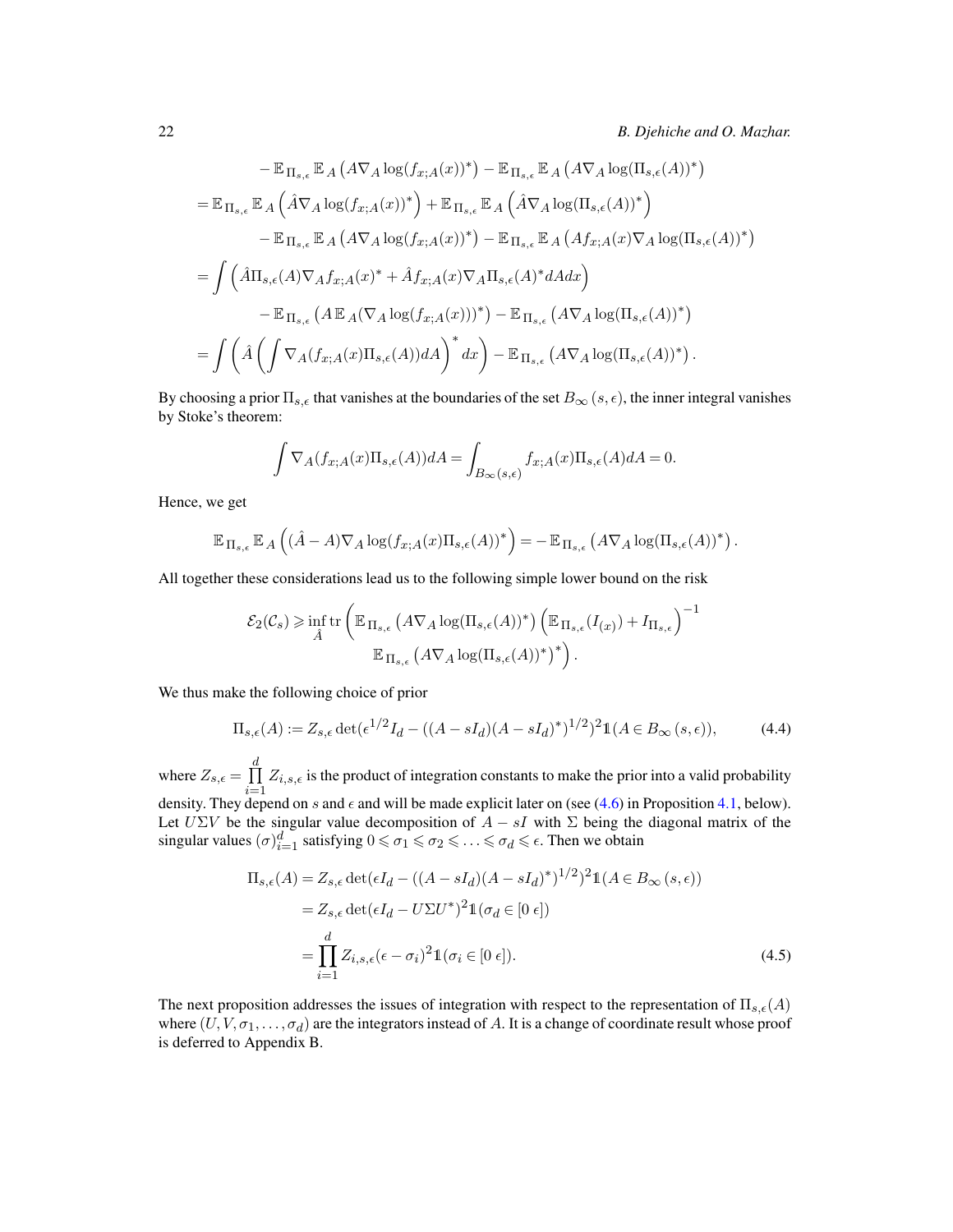<span id="page-22-0"></span>**Proposition 4.1.** *Let*  $f : \mathcal{M}_{d \times d}(\mathcal{A}) \to \mathbb{R}$  *be an integrable function of dA the Lebesgue measure on*  $B_{\infty}(s,\epsilon)$  and, for all  $i \in [1 \ d]$ , let  $d\sigma_i$  be the Lebesgue measure on  $[0 \ \varepsilon]$ . There exist two probability *measures* dU *and* dV *on the orthogonal group of matrices* O(d) *such that*

$$
\mathbb{E}(f(A)) = \int f(A(U, \sigma_1, \dots, \sigma_d, V)) \left( \prod_{i=1}^d Z_{i,s,\epsilon} (\epsilon - \sigma_i)^2 \sigma_i^{d-1} \mathbb{1}(\sigma_i \in [0 \epsilon]) d\sigma_i \right) dU dV,
$$

*where*

<span id="page-22-1"></span>
$$
Z_{i,s,\epsilon} = \left(\int_0^{\epsilon} (\epsilon - \sigma_i)^2 \sigma_i^{d-1} d\sigma_i\right)^{-1} = \frac{d(d+1)(d+2)}{2\epsilon^{d+2}}.
$$
 (4.6)

*Proof.* See Appendix B.

In view of Proposition [4.1](#page-22-0) it is clear that if A is in the boundary of  $B_{\infty}(s, \epsilon)$ , we have  $\Pi_{s,\epsilon}(A)$  = 0. Moreover, we can hope for independence of priors after a change of variables from A to  $(U, V, \sigma_1, \ldots, \sigma_d)$ . Hence, with this choice of prior we only need to compute  $\mathbb{E}_{\Pi_{s,\epsilon}}(I_{(x)}), I_{\Pi_{s,\epsilon}}$ , and  $-\mathbb{E}_{\Pi_{s,\epsilon}}(A\nabla_A \log(\Pi_{s,\epsilon}(A))^*)$  as we argued previously. We start with the term  $I_{\Pi_{s,\epsilon}}$ .

To compute  $-\mathbb{E}_{\Pi_{s,\epsilon}}\left(A\nabla_A\log(\Pi_{s,\epsilon}(A))^*\right)$  we need a formula for computing the gradient  $\nabla_A\log(\Pi_{s,\epsilon}(A))$ in the new coordinates  $(U, V, \sigma_1, \ldots, \sigma_d)$ . This is given in the next lemma whose proof is to the end of this section.

<span id="page-22-2"></span>**Lemma 4.2.** *Set*  $\tilde{A} := A - sI_d$ *. We have* 

$$
\nabla_A \log \Pi_{s,\epsilon}(A) = -2 \left( \epsilon I_d - (\tilde{A}\tilde{A}^*)^{1/2} \right)^{-1} \left( \tilde{A}\tilde{A}^* \right)^{-1/2} \tilde{A}
$$

$$
= -2U \left( \epsilon I_d - \Sigma \right)^{-1} V^*.
$$

In view of Lemma [4.2,](#page-22-2) we have

$$
-\mathbb{E}_{\Pi_{s,\epsilon}}\left(A\nabla_{A}\log(\Pi_{s,\epsilon}(A))^{*}\right) = 2\mathbb{E}_{\Pi_{s,\epsilon}}\left((sI_{d}+U\Sigma V^{*})V\left(\epsilon I_{d}-\Sigma\right)^{-1}U^{*}\right)
$$
  
\n
$$
= 2s\int_{V}VdV\int_{\Sigma}\Pi_{s,\epsilon}(\Sigma)\left(\epsilon I_{d}-\Sigma\right)^{-1}d\Sigma\int_{U}U^{*}dU + 2\mathbb{E}_{\Pi_{s,\epsilon}}\left(U\Sigma\left(\epsilon I_{d}-\Sigma\right)^{-1}U^{*}\right)
$$
  
\n
$$
= 2\int_{U}U\left(\int_{\Sigma}\Sigma\left(\epsilon I_{d}-\Sigma\right)^{-1}\Pi_{s,\epsilon}(\Sigma)d\Sigma\right)U^{*}dU
$$
  
\n
$$
= 2\int_{U}UU^{*}dUZ_{1,s,\epsilon}\left(\int_{\Sigma}\left(\epsilon-s\right)s1(s\in[0\epsilon])s^{d-1}ds\right)I_{d}
$$
  
\n
$$
= 2Z_{1,s,\epsilon}\frac{\epsilon^{d+2}}{(d+1)(d+2)}I_{d} = dI_{d}.\qquad \text{(by (4.6))}
$$

We also have

$$
I_{\Pi_{s,\epsilon}} = \frac{2(d+1)(d+2)}{\epsilon^2} I_d.
$$
\n(4.7)

 $\Box$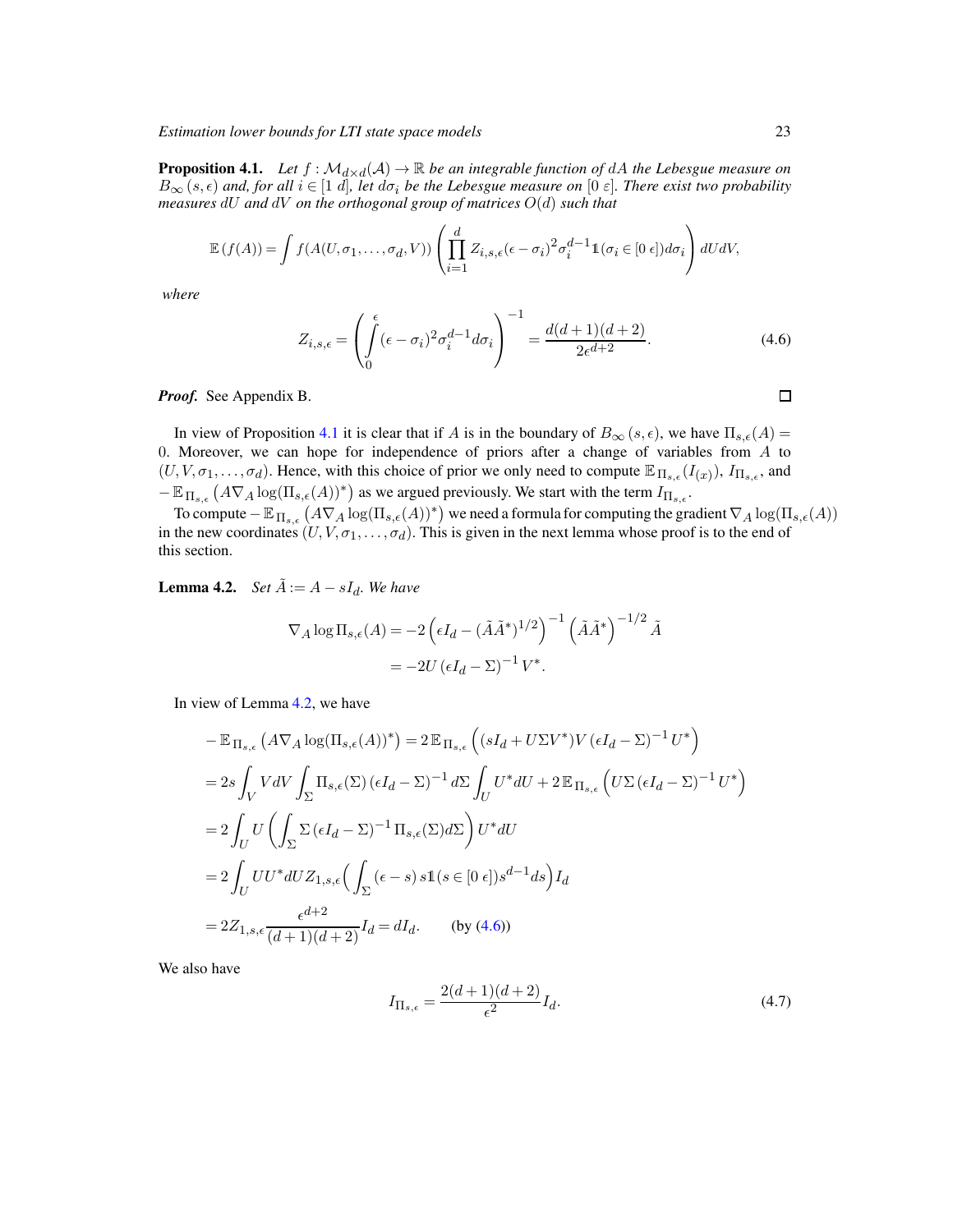Indeed, using Lemma [4.2](#page-22-2) we have

$$
I_{\Pi_{s,\epsilon}} = \mathbb{E}_{\Pi_{s,\epsilon}}((\nabla_A \log \Pi_{s,\epsilon}(A))(\nabla_A \log \Pi_{s,\epsilon}(A))^*) = 4 \mathbb{E}\left(U(\epsilon I_d - \Sigma)^{-2} U^*\right)
$$
  
\n
$$
= 4 \int_U U\Big(\int_{\Sigma} (\epsilon I_d - \Sigma)^{-2} \prod_{i=1}^d Z_{i,s,\epsilon} (\epsilon - s_i)^2 \mathbb{1}(s_i \in [0 \epsilon]) s_i^{d-1} ds_i\Big) U^* dU
$$
  
\n
$$
= 4 \int_U U U^* dU Z_{1,s,\epsilon} \Big(\int_{\Sigma} (\epsilon - s)^{-2} (\epsilon - s)^2 \mathbb{1}(s \in [0 \epsilon]) s^{d-1} ds\Big) I_d
$$
  
\n
$$
= 4 Z_{1,s,\epsilon} \Big(\int_0^{\epsilon} s^{d-1} ds\Big) I_d = 4 Z_{1,s,\epsilon} \frac{\epsilon^d}{d} I_d = \frac{2(d+1)(d+2)}{\epsilon^2} I_d. \qquad \text{(by (4.6))}
$$

The choice of prior we made in [\(4.4\)](#page-21-0) actually defers all the difficulty of the problem into the previous two calculations. Indeed, we can get a straightforward estimate for the term  $\mathbb{E}_{\Pi_{s,\epsilon}}(I_{(x)})$  as follows:

$$
\mathbb{E}_{\Pi_{s,\epsilon}}(I_{(x)}) = \mathbb{E}_{\Pi_{s,\epsilon}}(\mathbb{E}_{A}(\nabla_{A}\log(f_{x;A}(x))\nabla_{A}\log(f_{x;A}(x))^{*}))
$$
\n
$$
= \mathbb{E}_{\Pi_{s,\epsilon}}\left(\left(\sum_{i=1}^{N-1} (N-i)|A^{i-1}B|_{S_{2}}^{2}\right)(BB^{*})^{-1}\right)
$$
\n
$$
\leq |B|_{S_{2}}^{2}(BB^{*})^{-1}\mathbb{E}_{\Pi_{s,\epsilon}}\left(\sum_{i=0}^{N-2} (N-1-i)|A|_{S_{\infty}}^{2i}\right)
$$
\n
$$
\leq |B|_{S_{2}}^{2}(BB^{*})^{-1}\left(\sum_{i=0}^{N-2} (N-1-i)(s+\epsilon)^{2i}\right).
$$

Putting together all the above estimates, we obtain

$$
\mathcal{E}_{2}(\mathcal{C}_{s}) \geq \inf_{\hat{A}} \text{tr}\left(\mathbb{E}_{\prod_{s,\epsilon}}\left(A\nabla_{A}\log(\Pi_{s,\epsilon}(A))^{*}\right)\left(\mathbb{E}_{\prod_{s,\epsilon}}(I_{(x)})+I_{\Pi_{s,\epsilon}}\right)^{-1}\right)
$$
  
\n
$$
\geq d^{2} \text{tr}\left(|B|_{S_{2}}^{2}(BB^{*})^{-1}\left(\sum_{i=0}^{N-2}(N-1-i)(s+\epsilon)^{2i}\right)+\frac{2(d+1)(d+2)}{\epsilon^{2}}I_{d}\right)^{-1}
$$
  
\n
$$
= \frac{d^{2}}{|B|_{S_{2}}^{2}} \text{tr}\left((BB^{*})^{-1}\left(\left(\sum_{i=0}^{N-2}(N-1-i)(s+\epsilon)^{2i}\right)I_{d}+\frac{2(d+2)^{2}}{\epsilon^{2}}\frac{BB^{*}}{|B|_{S_{2}}^{2}}\right)\right)^{-1}
$$
  
\n
$$
\geq \frac{d^{2}}{|B|_{S_{2}}^{2}} \text{tr}\left((BB^{*})^{-1}\left(\left(\sum_{i=0}^{N-2}(N-1-i)(s+\epsilon)^{2i}\right)I_{d}+\frac{2(d+2)^{2}}{\epsilon^{2}}I_{d}\right)\right)^{-1}
$$
  
\n
$$
\geq d^{2}\frac{\text{tr}(BB^{*})}{|B|_{S_{2}}^{2}}\left(\left(\sum_{i=0}^{N-2}(N-1-i)(s+\epsilon)^{2i}\right)+\frac{2(d+2)^{2}}{\epsilon^{2}}\right)^{-1}
$$
  
\n
$$
\geq d^{2}\left(\sum_{i=0}^{N-2}(N-1-i)(s+\epsilon)^{2i}+\frac{2(d+2)^{2}}{\epsilon^{2}}\right)^{-1}.
$$

 $\Box$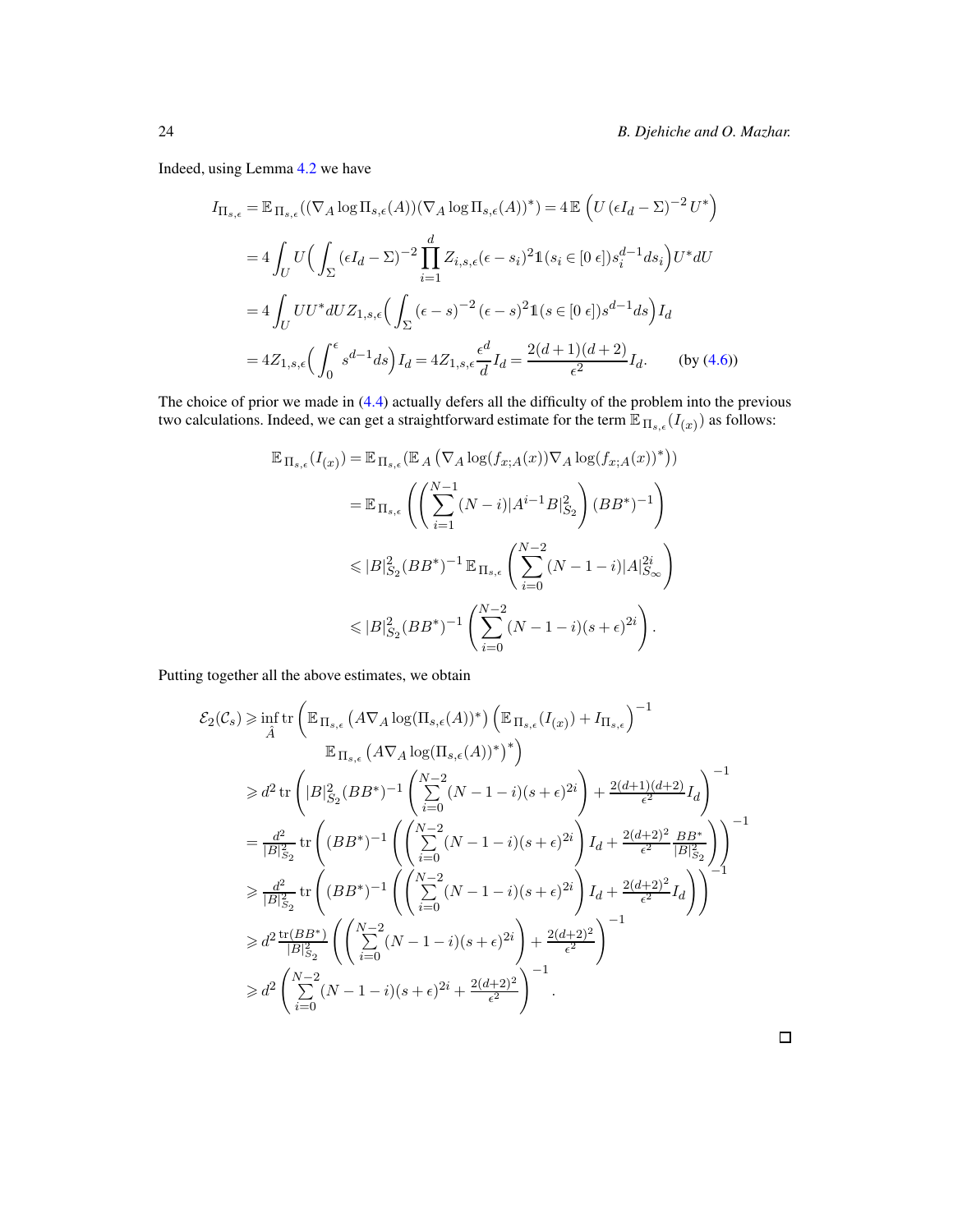In the next corollary we give lower bounds for the minimax mean square error risk which correspond to different ranges of the sample size N when  $s \in [0, 1) \cup (1, +\infty)$  and for the case  $s = 1$ .

**Corollary 4.1.** *(a)* If  $s \in [0, 1)$ *, for all*  $\alpha \in (0, 1)$  *and* N *such that* 

<span id="page-24-2"></span><span id="page-24-1"></span>
$$
N \geqslant \frac{16(d+2)^2}{\alpha(1-s)^2},\tag{4.8}
$$

*we have*

$$
\mathcal{E}_2(\mathcal{C}_s) \ge \frac{d^2(1 - (s+1)^2/4)}{(1+\alpha)N}.
$$
\n(4.9)

*(b)* If  $s > 1$ , for all  $\alpha \in (0, 1)$  and N such that

$$
N \geqslant \log_2\left(\frac{d+2}{\alpha}\right) + 3,\tag{4.10}
$$

*we have*

$$
\mathcal{E}_2(\mathcal{C}_s) \ge \frac{d^2((s+1)^2 - 1)^2}{(1+\alpha)(s+1)^{2N}}.\tag{4.11}
$$

*(c)* If  $s = 1$ *, we have* 

$$
\mathcal{E}_2(\mathcal{C}_1) \ge \frac{\log^2(d+2)}{3N^2(1+2/d)^2}.
$$
\n(4.12)

This corollary generalizes the results of the previous section by providing rates that apply to all estimators as opposed to just the least square estimator. These rates do not suffer from the shortcomings of the results in [\[17](#page-39-0)] and [\[9\]](#page-39-1), discussed in the introduction. Indeed, they offer a clear description of the minimax rate over all matrices since any matrix A belongs to  $\mathcal{C}_{s_{\min}(A)}$ , whereas [\[17\]](#page-39-0) only provides rates for scaled orthogonal matrices. They also make appear the dimension factor missing in [\[9\]](#page-39-1). Note also that the overall minimax rate is given for all  $\alpha \in (0,1)$  by

$$
\mathcal{E}_2(\mathcal{C}_0) \ge \frac{3d^2}{4(1+\alpha)N}, \quad \text{valid for} \quad N \ge \frac{16(d+2)^2}{\alpha}.\tag{4.13}
$$

These results go even beyond by answering the questions mentioned in the introduction and show the existence of an estimation rate that is independent of the covariance structure provided by the matrix  $B$ in [\(1.1\)](#page-0-0). They also show that the difficulty of the estimation problem in the class  $\mathcal{C}_s$  is ultimately related to the parameter  $s$  which is the least singular value lower bound. This provides a clear characterization of the phase transition phenomena discussed in the introduction. Indeed, the estimation problem over the class  $\mathcal{C}_s$  becomes easier if s increases and we witness the appearance of the three regimes  $s < 1$ ,  $s = 1$ , and  $s > 1$  as described in the corollary.

<span id="page-24-0"></span>Remark 2. *As in the results of Section 3, the rates provided by this corollary hold for specific sets of values for* N*. These values get arbitrarily large if* s *is arbitrarily close to* 1 *which is just an artifact of the proof that has nothing to do with the lower bound provided by Theorem [4.1.](#page-19-0) To avoid this issue we*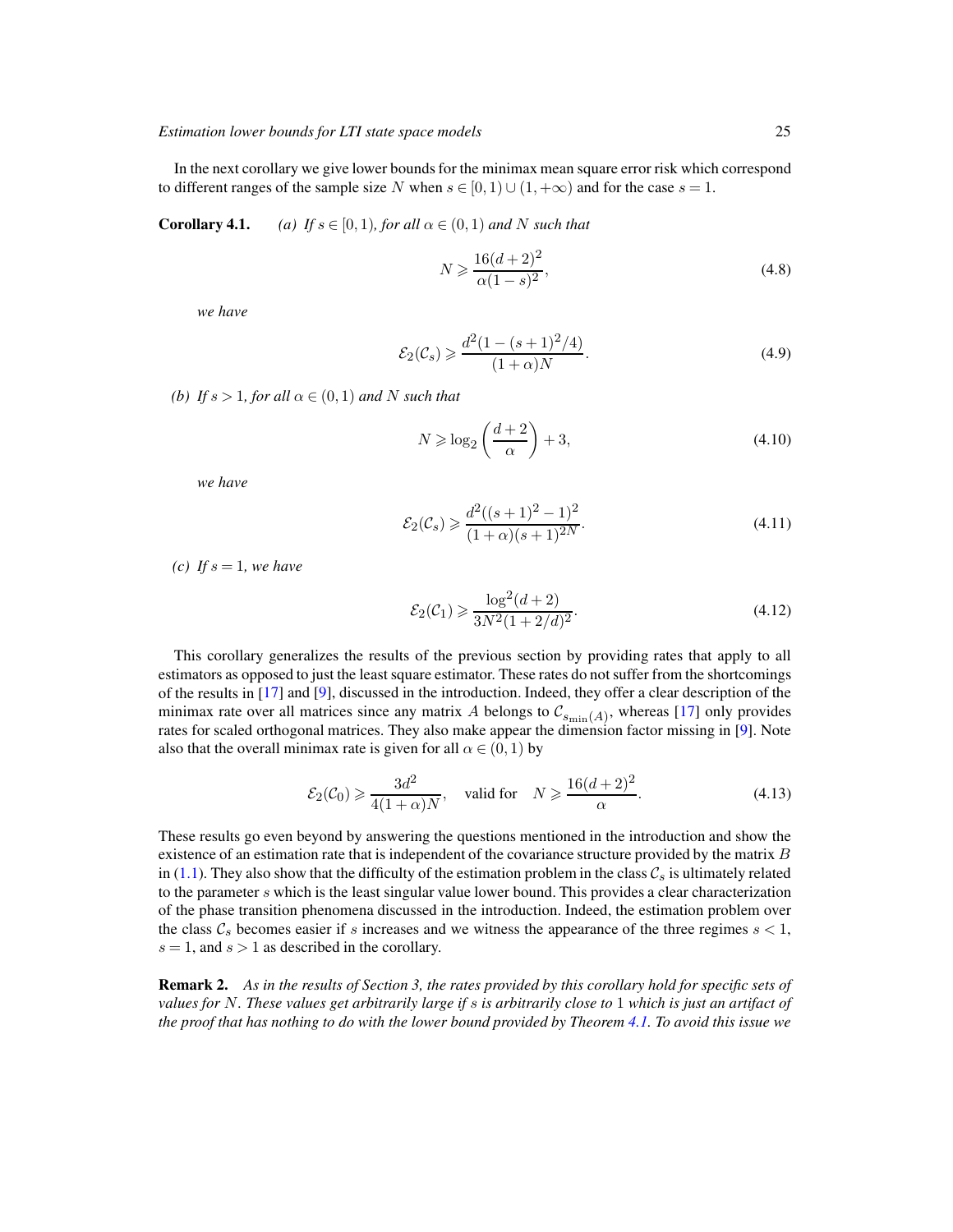26 *B. Djehiche and O. Mazhar.*

 $can\ reduce\ the\ size\ of\ the\ first\ set\ of\ values\ of\ s\ to\ s\in\left[0,1-\left(\frac{(d+2)^2}{N}\right)\ \right]$  $\left(\frac{+2}{N}\right)^{1/4}$ . Plugging in these values, *the condition in* [\(4.8\)](#page-24-1) *and the rate* [\(4.9\)](#page-24-2) *become*

$$
N \geq \frac{16^2}{\alpha^2} (d+2)^2 \implies \mathcal{E}_2(\mathcal{C}_s) \geq \frac{d^2 (1 - (s+1)^2/4)}{(1+\alpha)N}.
$$

*This clearly removes the issue of arbitrarily large* N *if* s *is close to* 1*, but the drawback is in getting a rate*  $N^{-2}$  *on the larger set*  $s \in \left[1 + \left(\frac{(d+2)^2}{N}\right)\right]$  $\left(\frac{+2}{N}\right)^{1/4}, 1\Big]$ , which is too optimistic for a minimax lower *bound in this case.*

*Proof of Corollary 4.1.* Starting from Theorem [4.1](#page-19-0) and using the upper bound of the term

$$
\left(\sum_{i=0}^{N-2} (N-1-i)(s+\epsilon)^{2i} + \frac{2(d+2)^2}{\epsilon^2}\right)^{-1}
$$

displayed in Lemma [4.5](#page-38-0) in Appendix C, below, we obtain

<span id="page-25-1"></span>
$$
\mathcal{E}_2(\mathcal{C}_s) \geq \begin{cases} d^2 \left( \frac{N}{1 - (s + \epsilon)^2} + \frac{1}{(1 - (s + \epsilon)^2)^2} + \frac{2(d + 2)^2}{\epsilon^2} \right)^{-1} & \text{if } 0 < s + \epsilon < 1, \\ d^2 \left( \frac{(s + \epsilon)^{2N}}{((s + \epsilon)^2 - 1)^2} + \frac{2(d + 2)^2}{\epsilon^2} \right)^{-1} & \text{if } s + \epsilon > 1. \end{cases} \tag{4.14}
$$

(a) For  $s \in [0, 1)$ , we take  $\epsilon = \frac{1-s}{2}$  to have

$$
\mathcal{E}_2(\mathcal{C}_s) \geq d^2 \left( \frac{N}{1 - (s+1)^2/4} + \frac{1}{(1 - (s+1)^2/4)^2} + \frac{8(d+2)^2}{(1-s)^2} \right)^{-1}.
$$

Therefore, for all  $\alpha \in (0,1)$ , if we take N such that

<span id="page-25-0"></span>
$$
N \ge \frac{2}{\alpha(1 - (s+1)^2/4)} \vee \frac{16(d+2)^2(1 - (s+1)^2/4)}{\alpha(1-s)^2},\tag{4.15}
$$

we obtain

$$
\mathcal{E}_2(\mathcal{C}_s) \geq \frac{d^2(1 - (s+1)^2/4)}{(1+\alpha)N}.
$$

Using the elementary inequality  $1 - (s+1)^2/4 \ge (1-s)^2/4$  we see that the condition [\(4.15\)](#page-25-0) is satisfied for the values of  $N$  such that

$$
N \geqslant \frac{16(d+2)^2}{\alpha(1-s)^2}.
$$

(b) For the case  $s > 1$ , we take  $\epsilon = 1$  in [\(4.14\)](#page-25-1) to get the lower bound

$$
\mathcal{E}_2(\mathcal{C}_s) \geq \frac{d^2}{\frac{(s+1)^{2N}}{((s+1)^2-1)^2} + 2(d+2)^2}.
$$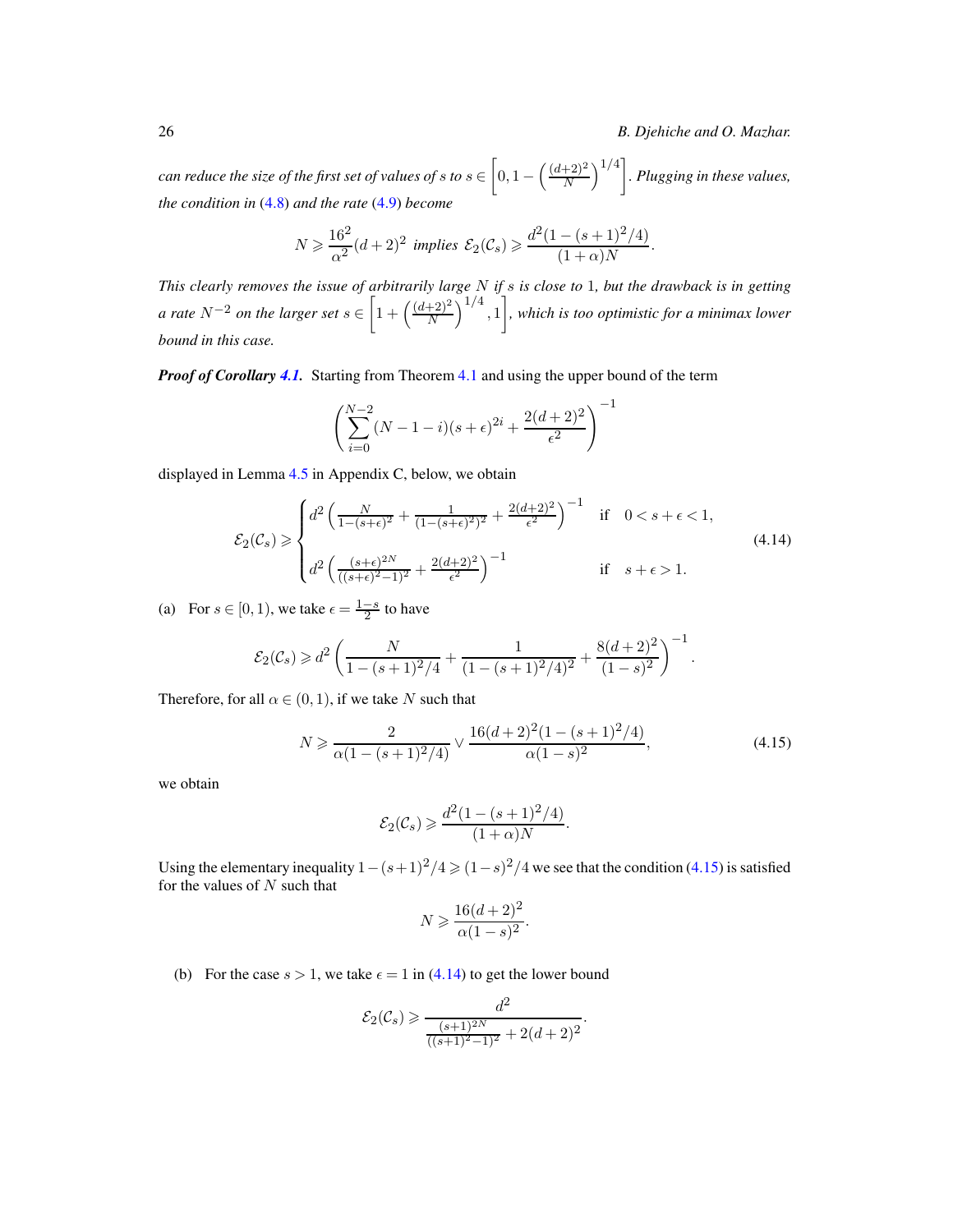Hence, for all  $\alpha \in (0,1)$ , if we take N such that

<span id="page-26-0"></span>
$$
2N\log(s+1) \geq 2\log((s+1)^2 - 1) + 2\log(2) + 2\log(d+2) + \log\left(\frac{1}{\alpha}\right),\tag{4.16}
$$

we obtain

$$
\mathcal{E}_2(\mathcal{C}_s) \geq \frac{d^2((s+1)^2 - 1)^2}{(1+\alpha)(s+1)^{2N}}.
$$

The condition  $(4.16)$  on the values of N is satisfied if we take N such that

$$
N \geq 2 + \frac{\log(2)}{2\log(s+1)} + \frac{\log(d+2)}{\log(s+1)} + \frac{1}{2\log(s+1)}\log\left(\frac{1}{\alpha}\right) \geq \log_2\left(\frac{d+2}{\alpha}\right) + 3.
$$

(c) For the case  $s = 1$  we still have  $s + \epsilon > 1$  the result in Eq. [\(4.14\)](#page-25-1) is still valid and yields

$$
\mathcal{E}_2(\mathcal{C}_1) \geq d^2 \left( \frac{(1+\epsilon)^{2N}}{\epsilon^2} + \frac{2(d+2)^2}{\epsilon^2} \right)^{-1} \geq d^2 \left( e^{2N\epsilon} + 2(d+2)^2 \right)^{-1} \epsilon^2.
$$

Hence, for  $\epsilon = \frac{\log d + 2}{N}$  $\frac{a+2}{N}$ , we obtain

$$
\mathcal{E}_2(\mathcal{C}_1) \geqslant \frac{\log^2(d+2)}{3N^2(1+2/d)^2}
$$

.

| <b>Proof of lemma 4.2.</b> Throughout this proof we use the notation $\{G\}(H)$ for the action of a linear op-                             |
|--------------------------------------------------------------------------------------------------------------------------------------------|
| erator $G$ on an element $H$ whenever this action is not easily represented by usual matrix multiplication                                 |
| or scalar product, G will always be represented as the gradient $\nabla_A$ of some matrix value function                                   |
| computed at point A of the Lie group of invertible matrices and $H$ will be an element of the cor-                                         |
| responding Lie algebra which is identified with $\mathcal{M}_{d\times d}(\mathbb{R})$ such that $ H _{S_2} < \infty$ , a condition that is |
| always satisfied since we are in finite dimensions (see $[13]$ for the differential geometric notions).                                    |

For ease of notation we set  $C := \epsilon I_d - (\tilde{A}\tilde{A}^*)^{1/2}$ ,  $\tilde{\Pi}_{s,\epsilon}(A) = \det \left( \epsilon I_d - (\tilde{A}\tilde{A}^*)^{1/2} \right)^2$ , where  $\tilde{A} :=$  $A - sI_d$ . We note that

$$
\nabla_A \log \Pi_{s,\epsilon}(A) = \nabla_A \log \tilde{\Pi}_{s,\epsilon}(A) = \frac{\nabla_A \tilde{\Pi}_{s,\epsilon}(A)}{\tilde{\Pi}_{s,\epsilon}(A)}.
$$

We also define the bracket of two matrices  $M$  and  $N$  as

$$
[M,N] := MN^* + NM^*.
$$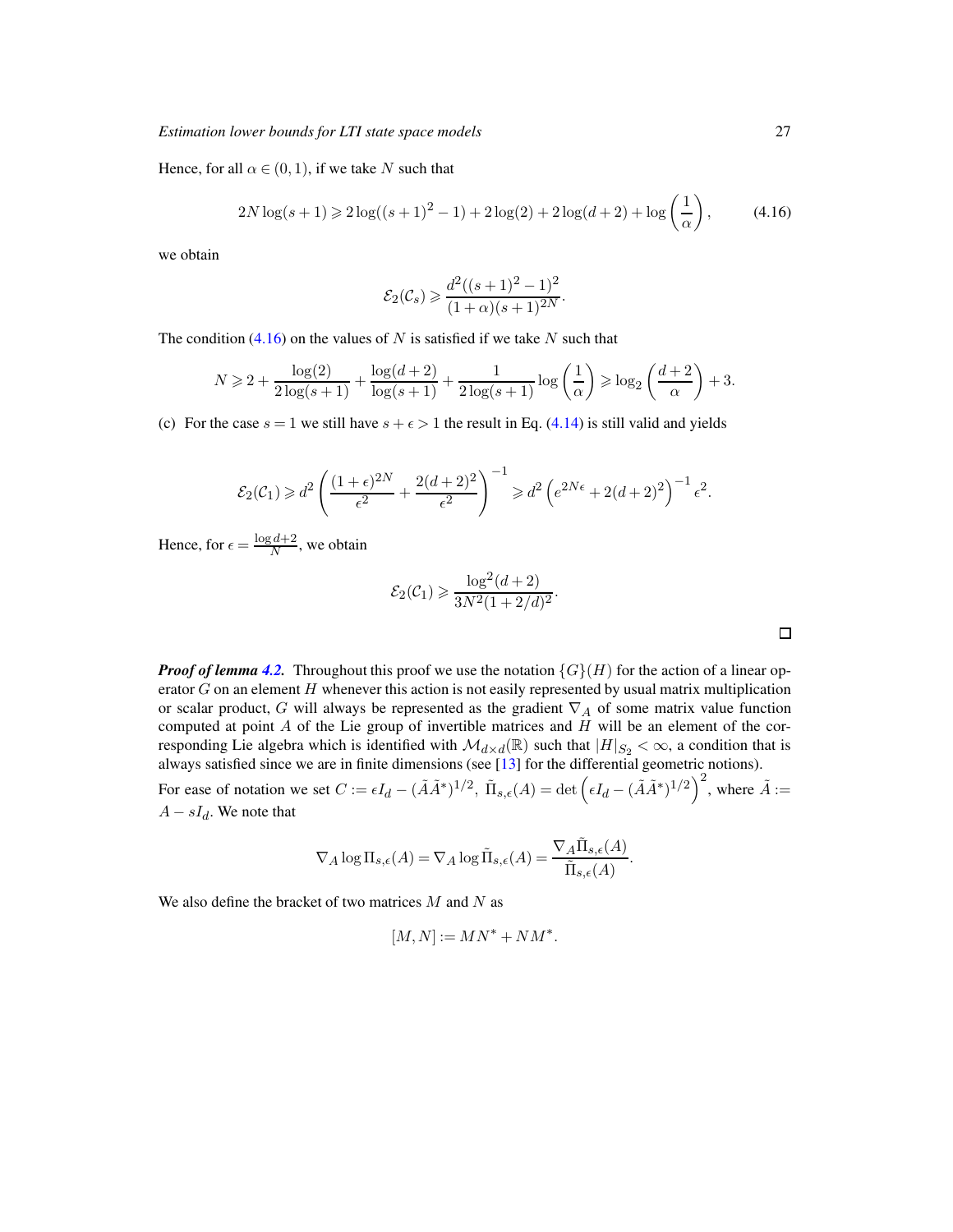Using the exponential map, we compute the gradient as follows:

$$
\langle \nabla_A \tilde{\Pi}_{s,\epsilon}(A), H \rangle = \frac{d}{dt} \det \left( \left( \epsilon I_d - \left( (e^{tHA^{-1}} A - sI_d)(e^{tHA^{-1}} A - sI_d)^* \right)^{1/2} \right)^2 \right) \Big|_{t=0}
$$
  
\n
$$
= \tilde{\Pi}_{s,\epsilon}(A) \operatorname{tr} \left( C^{-2} \frac{d}{dt} \left( \epsilon^2 I_d - \left( (e^{tHA^{-1}} A - sI_d)(e^{tHA^{-1}} A - sI_d)^* \right)^{1/2} \right)^2 \Big|_{t=0} \right)
$$
  
\n
$$
= \tilde{\Pi}_{s,\epsilon}(A) \operatorname{tr} \left( C^{-2} \left\{ \nabla_A \left( \epsilon I_d - (\tilde{A}\tilde{A}^*)^{1/2} \right)^2 \right\} (H) \right)
$$
  
\n
$$
= \tilde{\Pi}_{s,\epsilon}(A) \operatorname{tr} \left( C^{-1} \left\{ \nabla_A \left( \epsilon I_d - (\tilde{A}\tilde{A}^*)^{1/2} \right) \right\} (H) + C^{-2} \left\{ \nabla_A \left( \epsilon I_d - (\tilde{A}\tilde{A}^*)^{1/2} \right) \right\} (H) C \right\}
$$
  
\n
$$
= 2\tilde{\Pi}_{s,\epsilon}(A) \operatorname{tr} \left( C^{-1} \left\{ \nabla_A \left( \epsilon I_d - (\tilde{A}\tilde{A}^*)^{1/2} \right) \right\} (H) \right).
$$

Therefore,

$$
\langle \nabla_A \log \Pi_{s,\epsilon}(A), H \rangle = -2 \operatorname{tr} \left( C^{-1} \left\{ \nabla_A \left( \tilde{A} \tilde{A}^* \right)^{1/2} \right\}(H) \right).
$$

Noting that

$$
(\tilde{A}+H)(\tilde{A}+H)^*=\tilde{A}\tilde{A}^*+[\tilde{A},H]+HH^*,
$$

we recognize the gradient from the linear part of this last expression by its action on  $H$  thought the bracket  $[\tilde{A}, H]$  and we write

$$
\left\{\nabla_A \tilde{A} \tilde{A}^*\right\}(H) := [\tilde{A}, H].
$$

Let W be a non-singular matrix commuting with  $\tilde{A}\tilde{A}^*$  so that we have

$$
\operatorname{tr}\left(\mathcal{W}^{-1}\tilde{A}H^*\right) = \frac{1}{2}\operatorname{tr}\left(\mathcal{W}^{-1}[\tilde{A},H]\right) = \frac{1}{2}\operatorname{tr}\left(\mathcal{W}^{-1}\left\{\nabla_A\tilde{A}\tilde{A}^*\right\}(H)\right)
$$

$$
= \frac{1}{2}\operatorname{tr}\left(\mathcal{W}^{-1}\left\{\nabla_A\left(\tilde{A}\tilde{A}^*\right)^{1/2}\left(\tilde{A}\tilde{A}^*\right)^{1/2}\right\}(H)\right)
$$

$$
= \operatorname{tr}\left(\mathcal{W}^{-1}\left(\tilde{A}\tilde{A}^*\right)^{1/2}\left\{\nabla_A\left(\tilde{A}\tilde{A}^*\right)^{1/2}\right\}(H)\right).
$$

Taking

$$
\mathcal{W} := \left(\tilde{A}\tilde{A}^*\right)^{1/2}C,
$$

we have

$$
\operatorname{tr}\left(C^{-1}\left\{\nabla_A\left(\tilde{A}\tilde{A}^*\right)^{1/2}\right\}(H)\right) = \operatorname{tr}\left(C^{-1}\left(\tilde{A}\tilde{A}^*\right)^{-1/2}\tilde{A}H^*\right).
$$

Therefore,

$$
\langle \nabla_A \log \Pi_{s,\epsilon}(A), H \rangle = -2 \operatorname{tr} \left( C^{-1} \left( \tilde{A} \tilde{A}^* \right)^{-1/2} \tilde{A} H^* \right).
$$

Hence, we obtain

$$
\nabla_A \log \Pi_{s,\epsilon}(A) = -2\left(\epsilon I_d - (\tilde{A}\tilde{A}^*)^{1/2}\right)^{-1} (\tilde{A}\tilde{A}^*)^{-1/2}(A - sI_d)
$$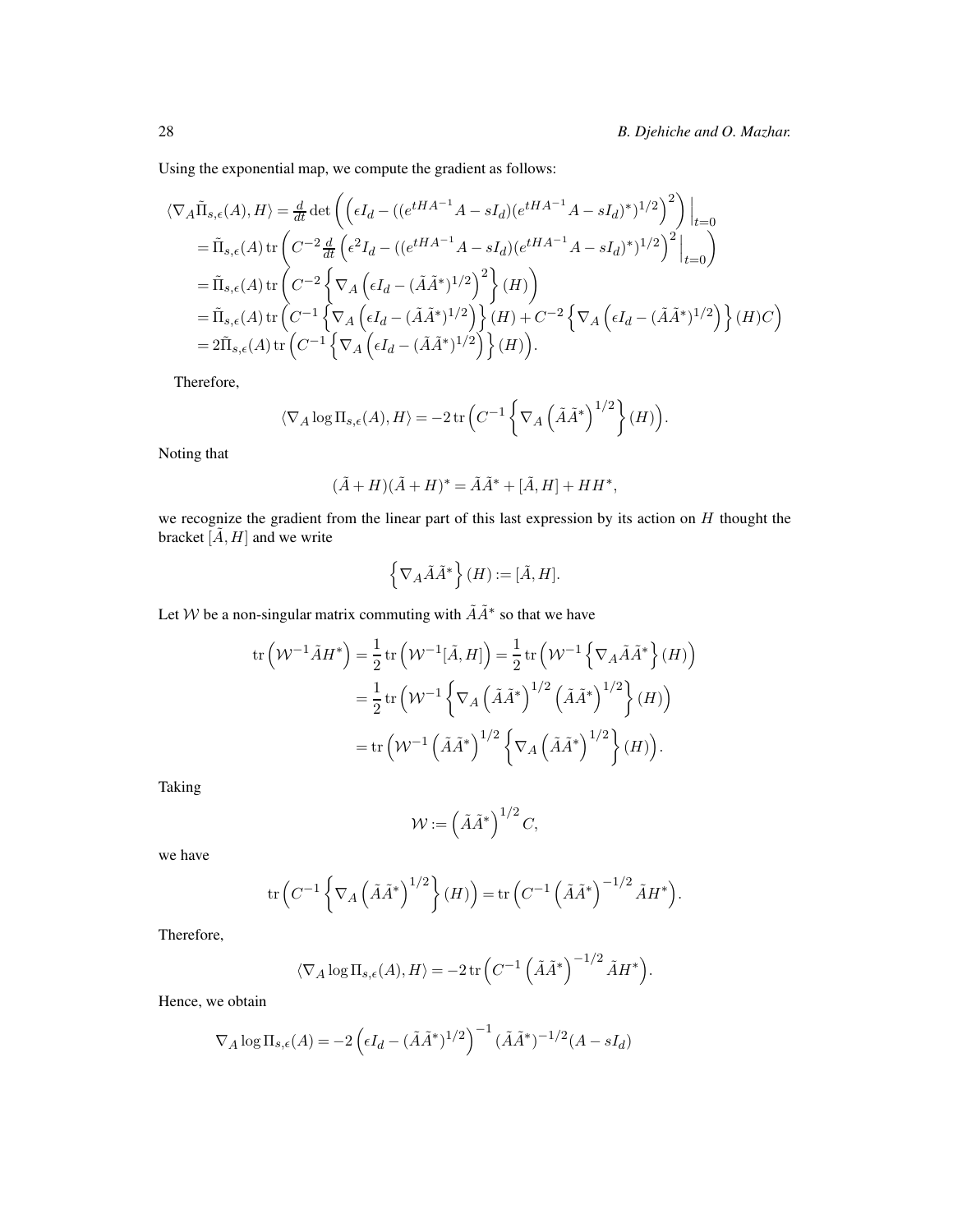*Estimation lower bounds for LTI state space models* 29

$$
= -2\left(\epsilon U U^* - (U\Sigma V V^* \Sigma U^*)^{1/2}\right)^{-1} (U\Sigma V V^* \Sigma U^*)^{-1/2} U \Sigma V
$$
  
=  $-2U \left(\epsilon I_d - \Sigma\right)^{-1} U^* U \Sigma^{-1} U^* U \Sigma V = -2U \left(\epsilon I_d - \Sigma\right)^{-1} V^*.$ 

## Appendix A: Proof of the main probabilistic inequalities

The proof of both Proposition [2.1](#page-11-0) and Proposition [2.2](#page-11-1) relay on a generic chaining argument. We start by recalling few concepts from the generic chaining literature [\[18,](#page-40-0) [7\]](#page-39-11) to fix the notation. Let  $(A, d)$  be a metric space. The distance of a point  $t \in A$  to a subset  $A \subseteq A$  is defined as

$$
d(t, \mathbb{A}) = \inf_{s \in \mathbb{A}} d(t, s).
$$

The diameter of the set  $A$  is

$$
\Delta(\mathbb{A}) = \sup_{(s,t) \in \mathbb{A}^2} d(t,s),
$$

and the covering number  $N(A, d, u)$  is the smallest number of balls in  $(A, d)$  of radius less than u needed to cover A (*i.e.*, whose union includes A). A ball of center  $c \in A$  and radius  $r \ge 0$  with respect to a distance d or a metric  $|\cdot|_d$  will be denoted  $B_d(c,r)$  or  $B_{|\cdot|_d}(c,r)$ , respectively.

The gamma- $\alpha$  functional  $\gamma_{\alpha}(\mathcal{A}, d)$  for the metric space  $(\mathcal{A}, d)$  and its corresponding upper bound by the Dudley chaining integral are defined as follows:

$$
\gamma_{\alpha}(\mathcal{A}, d) := \inf \sup_{t \in \mathcal{A}} \sum_{r=0}^{\infty} 2^{r/\alpha} d(t, \mathbb{A}_r) \lesssim \int_0^{\Delta(\mathcal{A})} (\log N(\mathcal{A}, d, u))^{1/\alpha} du,
$$
 (4.17)

where the infimum is taken over all sequences of sets  $(\mathbb{A}_r)_{r \in \mathbb{N}}$  in A with  $|\mathbb{A}_0| = 1$  and  $|\mathbb{A}_r| \leq 2^{2^r}$ ([\[18\]](#page-40-0)). If  $d(x, y) = ||x - y||$  for some norm  $|| \cdot ||$  as it is usually the case, we also use the notation  $\gamma_{\alpha}(\mathcal{A}, \|\cdot\|)$  for  $\gamma_{\alpha}(\mathcal{A}, d)$ .

*Proof of Proposition* [2.1](#page-11-0). The inequality will be obtained as a result of using the following generic chaining theorem due to Dirksen [\[3,](#page-39-12) Theorem 3.5]

**Theorem 4.3** (Dirksen [\[3](#page-39-12)]). Let  $\mathbb{B}$  *be a set of matrices and*  $\varepsilon = (\varepsilon_0, \ldots, \varepsilon_{N-1})$  *a column vector of independent zero mean standard normal vectors. Then for all*  $t \geq 1$  *we have* 

$$
\mathbb{P}\left(\sup_{\mathcal{B}\in\mathbb{B}}||\mathcal{B}\varepsilon|_{2}^{2}-\mathbb{E}\left(|\mathcal{B}\varepsilon|_{2}^{2}\right)|\geqslant C\left(E+\sqrt{t}V+tU\right)\right)\leqslant\exp\left(-t\right),\tag{4.18}
$$

*where,*

$$
E = \gamma_2^2(\mathbb{B}, |\cdot|_{S_{\infty}}) + \Delta_{S_2}(\mathbb{B})\gamma_2(\mathbb{B}, |\cdot|_{S_{\infty}}), \quad V = \Delta_{S_4}^2(\mathbb{B}), \quad U = \Delta_{S_{\infty}}^2(\mathbb{B}).
$$

We want to bound

$$
\sup_{|u|_2 \leq 1} |u^* \Psi^{-1/2} (\sum_{i=1}^{N-1} x_i x_i^*) \Psi^{-1/2} u - u^* u|.
$$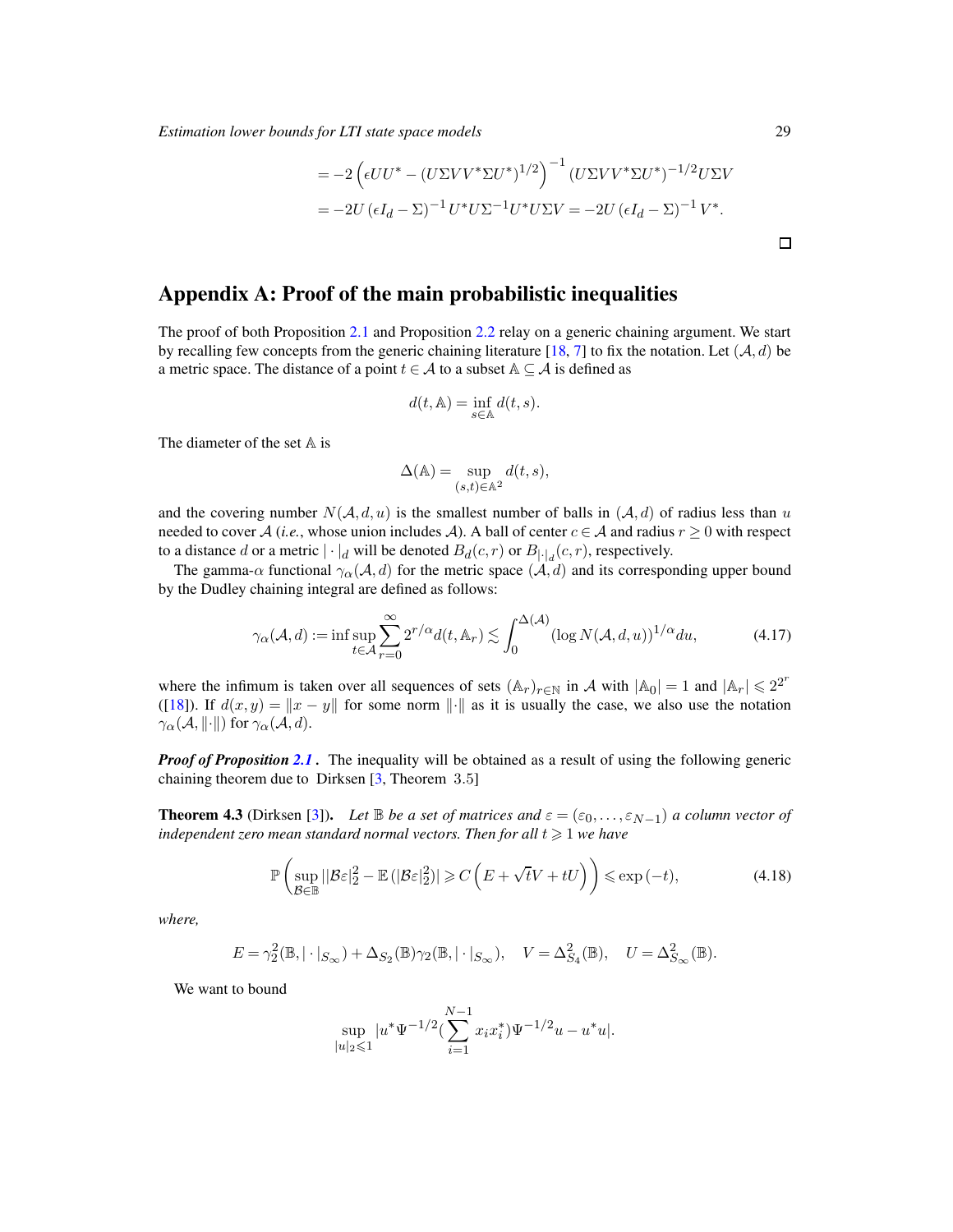To this end, define the bloc lower triangular Toeplitz matrix with the lower bloc coefficients

$$
(\mathcal{B}_u)_{i,j} = B^* A^{*i \vee j-1} \Psi^{-1/2} u.
$$

Note that

$$
u^* \Psi^{-1/2} \left( \sum_{i=1}^{N-1} x_i x_i^* \right) \Psi^{-1/2} u = \sum_{k=1}^{N-1} \left( \sum_{i=0}^{k-1} u^* \Psi^{-1/2} A^{k-1-i} B \varepsilon_i \right) \left( \sum_{j=t}^{N} u^* \Psi^{-1/2} A^{k-1-j} B \varepsilon_j \right)^*
$$
  
= 
$$
\sum_{i=0}^{N-1} \sum_{j=0}^{N-1} \varepsilon_i^* \left( \sum_{t \ge i,j}^{N-1} (u^* \Psi^{-1/2} A^{k-1-i} B) (u^* \Psi^{-1/2} A^{k-1-j} B)^* \right) \varepsilon_j = |\mathcal{B}_u \varepsilon|_2^2.
$$

This defines a second order chaos. Since  $B_u$  is Toeplitz

$$
\begin{aligned} |\mathcal{B}_u|_{S_\infty} &\leqslant \sup_{s\in[0\ 1]} |B^*(\sum_{k=1}^{N-2}A^{*k}e^{j2\pi ks})\Psi^{-1/2}u|_2\\ &\leqslant |u|_2\sup_{s\in[0\ 1]}|\Psi^{-1/2}(\sum_{t=0}^{N-2}A^ke^{j2\pi ks})B|_{S_\infty}. \end{aligned}
$$

On the other hand

$$
|\mathcal{B}_u|_{S_2} = \left(\sum_{i=1}^{N-1} \sum_{k=0}^{i-1} (u^* \Psi^{-1/2} A^{i-1-k} B)(u^* \Psi^{-1/2} A^{i-1-k} B)^*\right)^{1/2}
$$
  
=  $(u^* \Psi^{-1/2} \sum_{i=1}^{N-1} \sum_{k=0}^{i-1} (A^{i-1-k} B B^* A^{*i-1-k}) \Psi^{-1/2} u)^{1/2} = |u|_2.$ 

This also implies that

$$
|\mathcal{B}_u|_{S_4} = (\langle \mathcal{B}_u^* \mathcal{B}_u, \mathcal{B}_u^* \mathcal{B}_u \rangle)^{1/4} \leq (|\mathcal{B}_u^* \mathcal{B}_u|_{S_1} |\mathcal{B}_u^* \mathcal{B}_u|_{S_{\infty}})^{1/4}
$$
  
= 
$$
(|\mathcal{B}_u|_{S_2} |\mathcal{B}_u|_{S_{\infty}})^{1/2} = (|u|_2 |\mathcal{B}_u|_{S_{\infty}})^{1/2}.
$$

Defining  $\mathbb{B}_2 = \{u, |u|_2 \le 1\}$  and  $\mathcal{L}_{A,B} = \sup_{s \in [0,1]} |\Psi^{-1/2}(\sum_{k=0}^{N-2} A^k e^{j2\pi ks})B|_{S_\infty}^2$  we obtain

$$
\Delta_{S_{\infty}}(\mathbb{B}) \leq \mathcal{L}_{A,B}, \Delta_{S_2}(\mathbb{B}) = 1 \text{ and } \Delta_{S_4}(\mathbb{B}) \leq \mathcal{L}_{A,B}^{1/2}.
$$

Consider the Gaussian vector  $g \sim \mathcal{N}(0, \mathcal{L}_{A,B}^2 I_d)$  and the Gaussian process  $G_u = \langle g, u \rangle$  indexed over  $\mathbb{B}_2$ . The process is zero mean with covariance structure

$$
\mathbb{E}\left\langle g,u\right\rangle\langle g,v\rangle=\mathbb{E}\left\langle v,gg^*u\right\rangle=\langle v,u\rangle\mathcal{L}_{A,B}^2.
$$

Using Talagrand Majorizing Measure Theorem, we have

$$
\gamma_2(\mathbb{B}_2, |\mathcal{B}_u|_{S_{\infty}}) \leq \gamma_2(\mathbb{B}_2, |u|_2 \mathcal{L}_{A,B}) = \mathbb{E} \sup_{u \in \mathbb{B}} \langle g, u \rangle = \mathbb{E} |g|_2 \leq (\mathbb{E} |g|_2^2)^{1/2} = d^{1/2} \mathcal{L}_{A,B}.
$$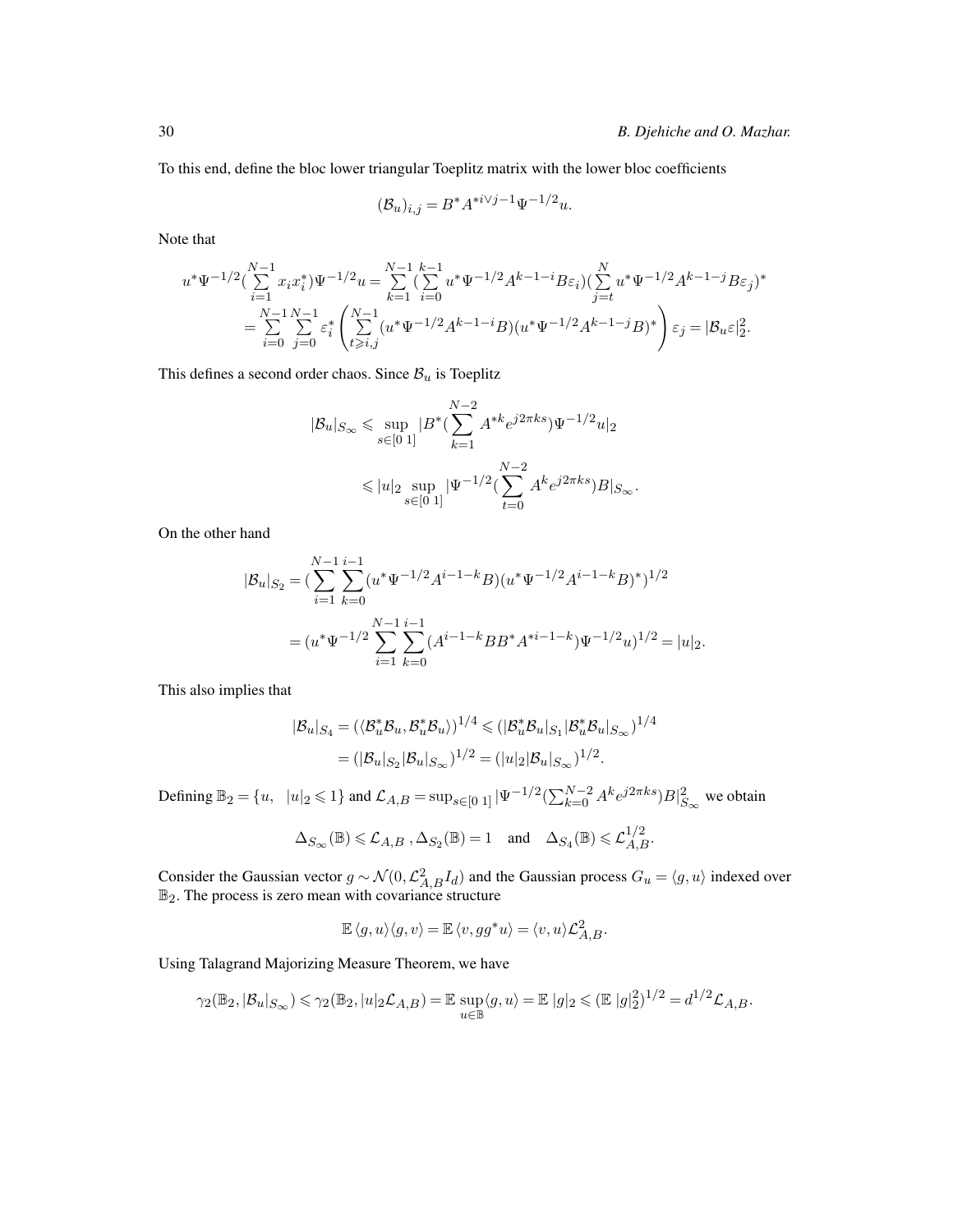We can apply the generic chaining result of Dirksen [\[3,](#page-39-12) Theorem 6.5] to obtain the desired bound: With probability  $1 - e^{-t}$ 

$$
\begin{aligned} |\Psi^{-1/2}(\sum_{i=1}^{N-1} x_i x_i^*) \Psi^{-1/2} - I_d|_{S_{\infty}} &\lesssim d\mathcal{L}_{A,B} + (d\mathcal{L}_{A,B})^{1/2} + t\mathcal{L}_{A,B} + (t\mathcal{L}_{A,B})^{1/2} \\ &\lesssim (d\vee t)\mathcal{L}_{A,B} + (d\vee t)^{1/2}\mathcal{L}_{A,B}^{1/2} . \end{aligned}
$$

*Proof of Proposition [2.1.](#page-11-0)* We start by expressing the norm as a sumpremum

$$
\mathbb{E}\left|\Psi^{-1/2}\left(\sum_{i=1}^{N-1}x_i\varepsilon_i^*\right)\right|^2_{S_{\infty}} = \mathbb{E}\sup_{\substack{|u|_2=1 \ |v|_2=1}} \langle u, \Psi^{-1/2}\left(\sum_{i=1}^{N-1}x_i\varepsilon_i^*\right)v\rangle^2
$$

$$
= \mathbb{E}\sup_{\substack{|u|_2=1 \ |u|_2=1}} \left(\sum_{i=1}^{N-1}\sum_{j=0}^{i-1} \langle u, \varepsilon_i \rangle \langle v, \Psi^{-1/2}A^{i-j-1}B\varepsilon_j \rangle\right)^2.
$$

We note as well that

$$
\mathbb{E}\left(\sum_{i=1}^{N-1}\sum_{j=0}^{i-1}\langle u,\varepsilon_i\rangle\langle v,\Psi^{-1/2}A^{i-j-1}B\varepsilon_j\rangle\right)=0.
$$

Hence, the problem reduces to a bound on the second moment of the supremum of a second order Gaussian chaos given by  $\varepsilon^* W_{u,v} \varepsilon$  over the set  $(u,v) \in \mathbb{S} = \mathbb{S}_2^{d-1} \times \mathbb{S}_2^{d-1}$  where  $W_{u,v}$  is the bloc lower triangular matrix with constant bloc diagonals given by

$$
W_{u,v} = \begin{bmatrix} 0 & 0 & 0 \\ uv^* \Psi^{-1/2} B & 0 & 0 \\ uv^* \Psi^{-1/2} AB & uv^* \Psi^{-1/2} B & 0 \\ uv^* \Psi^{-1/2} A^{N-2} B & uv^* \Psi^{-1/2} A^{N-3} B & uv^* \Psi^{-1/2} A^{N-4} B \dots uv^* \Psi^{-1/2} B & 0 \end{bmatrix}
$$

and  $\varepsilon$  is the vector obtained from putting all the  $\varepsilon_i$  together in one column vector. Hanson-Wright in-equality (see Rudelson and Vershynin [\[14\]](#page-39-13)) yields that with probability  $1-e^{-t}$  the following inequality holds

$$
|\varepsilon^* W_{u_1, v_1} \varepsilon - \varepsilon^* W_{u_2, v_2} \varepsilon| \leq t^{1/2} |W_{u_1, v_1} - W_{u_2, v_2}|_{S_2} + t |W_{u_1, v_1} - W_{u_2, v_2}|_{S_{\infty}},
$$

which in turn provides a mixed tail control of the increment of the process  $\varepsilon^*W_{u,v}\varepsilon$ . Let us define the following distances  $d_2$  and  $d_\infty$  on the set  $\mathbb{S} = \mathbb{S}_2^{d-1} \times \mathbb{S}_2^{d-1}$  making it a compact metric space. For all  $(u_1, v_1)$  and  $(u_2, v_2)$  in S

$$
d_2((u_1, v_1), (u_2, v_2)) = |W_{u_1, v_1} - W_{u_2, v_2}|_{S_2}
$$
  
= 
$$
\left(\text{tr}(\sum_{k=0}^{N-2} (N-1-k)(A^k B)^* \Psi^{-1/2} (u_1 v_1^* - u_2 v_2^*)^* (u_1 v_1^* - u_2 v_2^*) \Psi^{-1/2} A^k B)\right)^{1/2}
$$

 $\Box$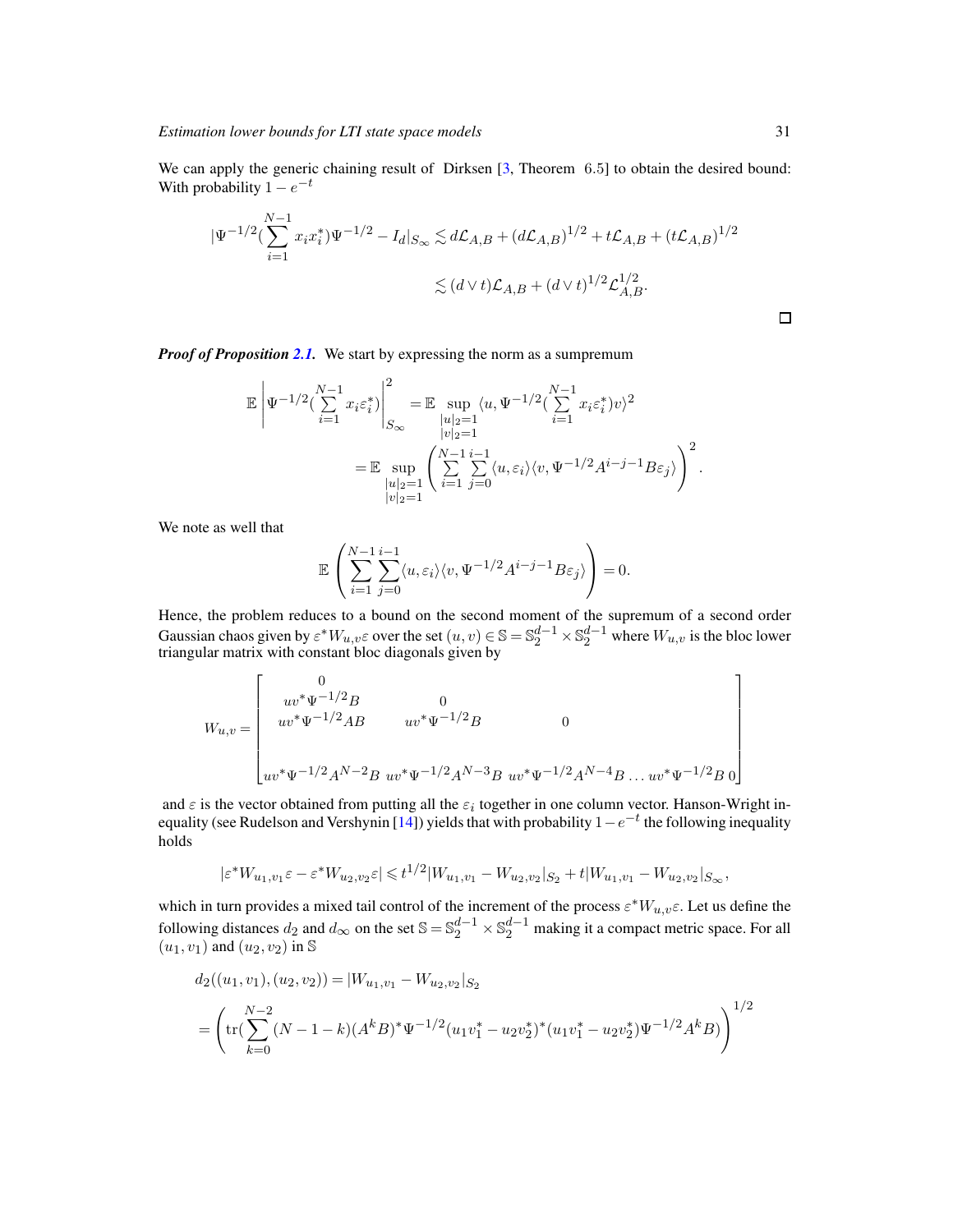32 *B. Djehiche and O. Mazhar.*

$$
= \left( \langle \Psi^{-1/2} (u_1 v_1^* - u_2 v_2^*)^* (u_1 v_1^* - u_2 v_2^*) \Psi^{-1/2} , \sum_{k=0}^{N-2} (N-1-k) A^k B (A^k B)^* ) \rangle \right)^{1/2}
$$
  
= 
$$
\left( \langle \Psi^{-1/2} (u_1 v_1^* - u_2 v_2^*)^* (u_1 v_1^* - u_2 v_2^*) \Psi^{-1/2} , \Psi ) \rangle \right)^{1/2} = |u_1 v_1^* - u_2 v_2^*|_{S_2}
$$

and

<span id="page-31-0"></span>
$$
d_{\infty}((u_1, v_1), (u_2, v_2)) = |W_{u_1, v_1} - W_{u_2, v_2}|_{S_{\infty}}
$$
  
\n
$$
= \sup_{s \in [0 \ 1]} |(u_1v_1^* - u_2v_2^*)\Psi^{-1/2} \sum_{k=0}^{N-2} e^{j2\pi sk} A^k B|_{S_{\infty}}
$$
  
\n
$$
\leq \sup_{s \in [0 \ 1]} |\Psi^{-1/2} \sum_{k=0}^{N-2} e^{j2\pi sk} A^k B|_{S_{\infty}} |(u_1v_1^* - u_2v_2^*)|_{S_{\infty}}
$$
  
\n
$$
\leq \sup_{s \in [0 \ 1]} |\Psi^{-1/2} \sum_{k=0}^{N-2} e^{j2\pi sk} A^k B|_{S_{\infty}} (|u_1 - u_2|_2 + |v_1 - v_2|_2), \tag{4.19}
$$

where in the last step we used Lemma [4.2](#page-36-1) that appears in Appendix C. We also define the set  $\mathcal{S}_W$  =  ${W_{u,v} | (u, v) \in \mathbb{S}}$ . The generic chaining result proved independently by Talagrand [\[18](#page-40-0), Theorem 2.2.23] and Dirksen [\[3](#page-39-12), Theorem 3.5] provides us with the following bound on the second moment of the supremum of this second order Gaussian chaos:

$$
\left(\mathbb{E}\left|\Psi^{-1/2}\left(\sum_{i=1}^{N-1}x_{i}\varepsilon_{i}^{*}\right)\right|_{S_{\infty}}^{2}\right)^{1/2} = \left(\mathbb{E}\sup_{\substack{|u|_{2}=1\\|v|_{2}=1}}\left(\varepsilon^{*}W_{u,v}\varepsilon\right)^{2}\right)^{1/2}
$$

$$
\lesssim \gamma_{2}(\mathbb{S}_{W},|\cdot|_{S_{2}}) + \gamma_{1}(\mathbb{S}_{W},|\cdot|_{S_{\infty}}) + 2\sup_{\substack{|u|_{2}=1\\|v|_{2}=1}}\left(\mathbb{E}\left(\varepsilon^{*}W_{u,v}\varepsilon\right)^{2}\right)^{1/2}.\quad(4.20)
$$

We compute the last tree terms starting from the last one. We have

<span id="page-31-1"></span>
$$
\mathbb{E}\left((\varepsilon^* W_{u,v}\varepsilon)^2\right) = \mathbb{E}\left(\left(\sum_{i=1}^{N-1}\sum_{j=0}^{i-1}\langle\varepsilon_i, u\rangle\langle\Psi^{-1/2}A^{i-j-1}B\varepsilon_j, v\rangle\right)^2\right)
$$
\n
$$
= \mathbb{E}\left(\sum_{i=1}^{N-1}\sum_{j=0}^{i-1}\langle\varepsilon_i, u\rangle\langle\Psi^{-1/2}A^{i-j-1}B\varepsilon_j, v\rangle\right)\left(\sum_{k=1}^{N-1}\sum_{l=0}^{k-1}\langle\varepsilon_k, u\rangle\langle\Psi^{-1/2}A^{i-j-1}B\varepsilon_l, v\rangle\right)
$$
\n
$$
= \mathbb{E}\left(\left(\sum_{i=1}^{N-1}\langle\varepsilon_i, u\rangle^2\sum_{j=0}^{i-1}\langle\Psi^{-1/2}A^{i-j-1}B\varepsilon_j, v\rangle^2\right)\right)
$$
\n
$$
= |u|_2^2\left(\langle\Psi^{-1/2}(\sum_{i=1}^{N-1}\sum_{j=0}^{i-1}A^{i-j-1}B(A^{i-j-1}B)^*)\Psi^{-1/2}, vv^*\rangle\right) = |u|_2^2|v|_2^2 = |uv^*|_{S_2}^2.
$$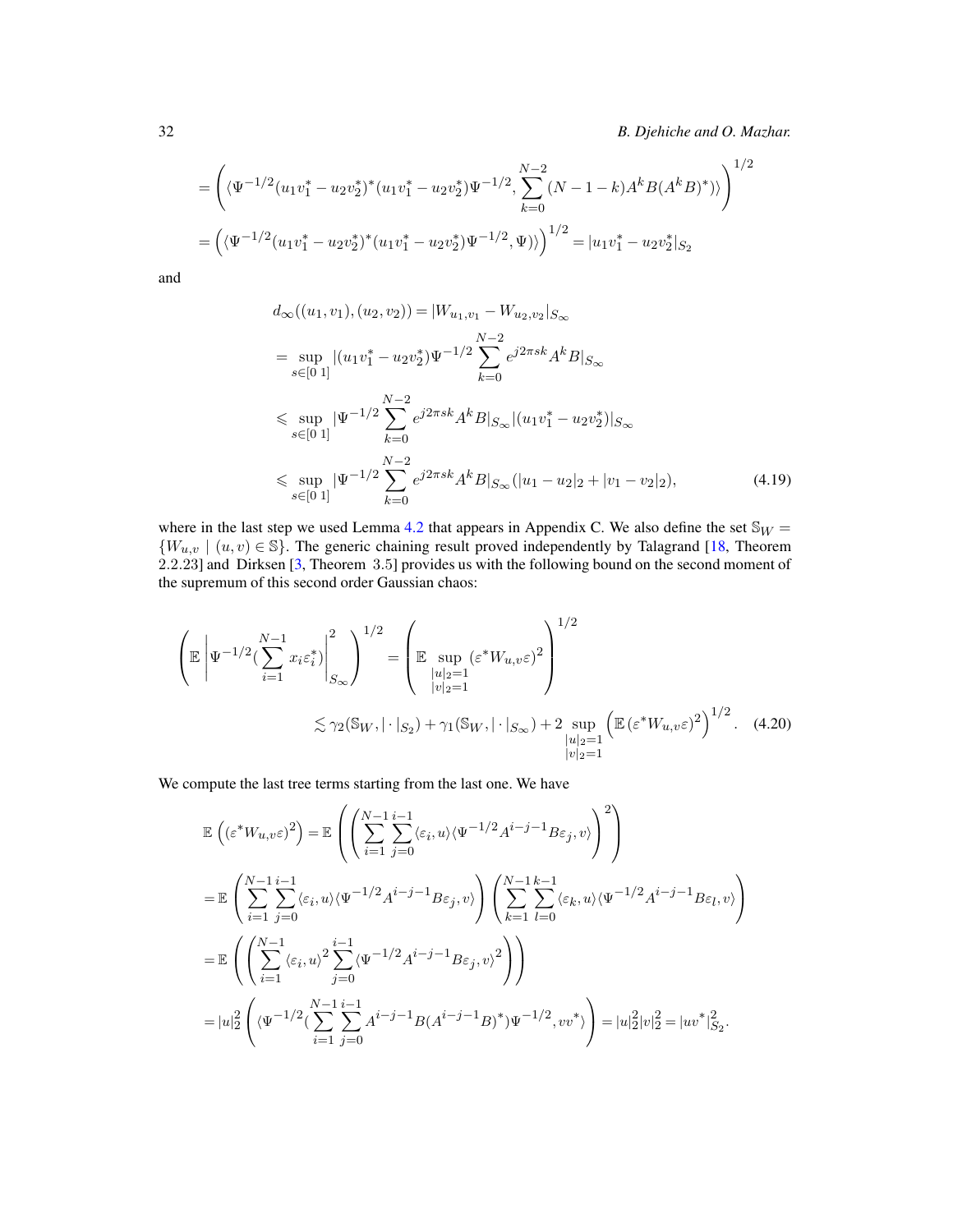Therefore, the last term is

$$
\sup_{\substack{|u|_2=1\\|v|_2=1}} \mathbb{E} \left( \varepsilon^* W_{u,v} \varepsilon \right)^2 = 1. \tag{4.21}
$$

We define the Gaussian process  $G_{u,v} = \langle G, uv^* \rangle$  and note that

$$
\mathbb{E}\left((G_{u,v}-G_{u,v})^2\right)^{1/2} = |u_1v_1^*-u_2v_2^*|_{S_2} = d_2((u_1,v_1),(u_2,v_2)).
$$

Hence, using Talagrand majorizing measure Theorem [\[18,](#page-40-0) Chapter 2] and a classical bound on the operator norm of Gaussian random matrices [\[19,](#page-40-1) Chapter 7] we get

<span id="page-32-0"></span>
$$
\gamma_2(\mathbb{S}_W, |\cdot|_{S_2}) = \gamma_2(\mathbb{S}, d_2) \simeq \mathbb{E} \sup_{(u,v) \in \mathbb{S}} \langle G, uv^* \rangle = \mathbb{E} |G|_{S_{\infty}} \leq 2d^{1/2}.
$$
 (4.22)

To estimate the last term  $\gamma_1(\mathbb{S}_W, |\cdot|_{S_{\infty}})$ , recall that from [\(4.19\)](#page-31-0) for all  $(u, v) \in \mathbb{S}$  we have

$$
|W_{u,v}|_{S_{\infty}} \leqslant \sup_{s \in [0,1]} |\Psi^{-1/2} \sum_{k=0}^{N-2} e^{j2\pi sk} A^k B|_{S_{\infty}} (|u_1 - u_2|_2 + |v_1 - v_2|_2),
$$

we define the distances  $d_{\infty_1}$  and  $d_{\infty_2}$  on S by

$$
d_{\infty_1}((u_1, v_1), (u_2, v_2)) = |u_1 - u_2|_2
$$
 and  $d_{\infty_2}((u_1, v_1), (u_2, v_2)) = |v_1 - v_2|_2$ .

Thus, we have the following norm domination  $d_{\infty} \le \mathcal{L}_{A,B}^{1/2}(d_{\infty_1} + d_{\infty_2})$  valid on S. Using the subadditive property and the scaling property of the  $\gamma_1$  functional [\[18,](#page-40-0) Chapter 2] we can upper bound the  $\gamma_1$  term by

$$
\gamma_1(\mathbb{S}_W, |\cdot|_{S_{\infty}}) \lesssim \gamma_1(\mathbb{S}_W, \mathcal{L}_{A,B}^{1/2}(d_{\infty_1} + d_{\infty_2}))
$$
  

$$
\lesssim \gamma_1(\mathbb{S}_W, \mathcal{L}_{A,B}^{1/2}d_{\infty_1}) + \gamma_1(\mathbb{S}_W, \mathcal{L}_{A,B}^{1/2}d_{\infty_2}) \lesssim \mathcal{L}_{A,B}^{1/2}\gamma_1(\mathbb{S}_2^{d-1}, d_{\infty_1}),
$$

A classical covering number estimate for the unit sphere gives  $\mathcal{N}(\mathbb{S}_2^{d-1}, d_{\infty_1}, u) \leqslant (\frac{3}{u})^d$  (see e.g. [\[19](#page-40-1)]). Plugged in the last expression we obtain

$$
\begin{aligned} \gamma_1(\mathbb{S}_W,|\cdot|_{S_\infty}) &\lesssim \mathcal{L}_{A,B}^{1/2} \gamma_1(\mathbb{S},d_{\infty_1}) \lesssim \mathcal{L}_{A,B}^{1/2} \left(\int_0^2 \log(\mathcal{N}(\mathbb{S}_2^{d-1},d_{\infty_1},u))du\right)\\ &\lesssim \mathcal{L}_{A,B}^{1/2}d\int_0^2 \log \frac{3}{u}du \lesssim \mathcal{L}_{A,B}^{1/2}d. \end{aligned}
$$

Collectively, this last estimate with the results [\(4.20\)](#page-31-1), [\(4.20\)](#page-31-1), and [\(4.22\)](#page-32-0) gives the desired bound

$$
\left(\mathbb{E}\left|\Psi^{-1/2}(\sum_{i=1}^{N-1}x_i\varepsilon_i^*)\right|_{S_{\infty}}^2\right)^{1/2}\lesssim \mathcal{L}_{A,B}^{1/2}d.
$$

 $\Box$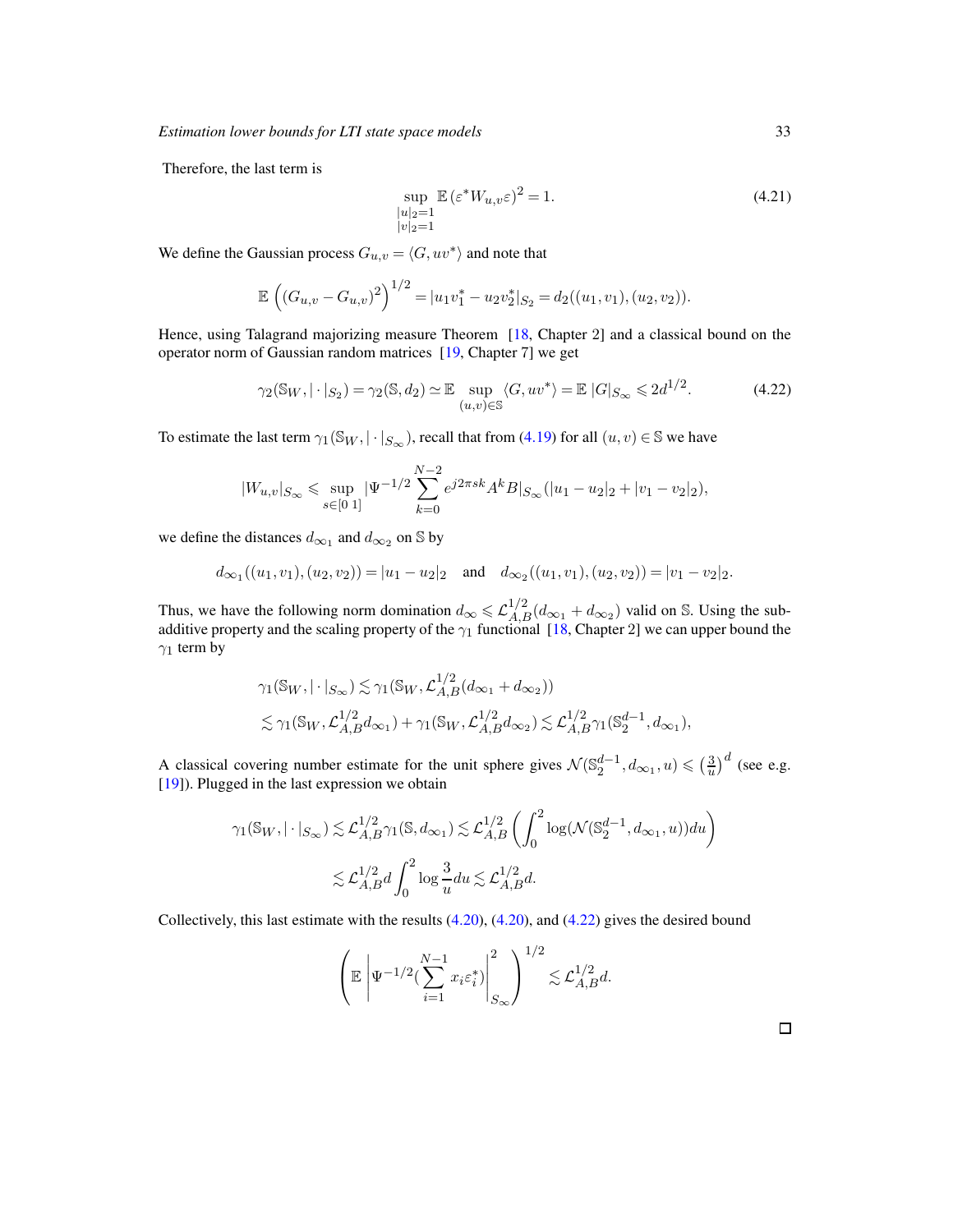### Appendix B: Proof of the change of variable formula

*Proof of Proposition* [\(4.1\)](#page-22-0). The parametrizations of the set of matrices are related through the singular values decomposition given as  $A - sI_d = U\Sigma V$  where

$$
\Sigma = \mathrm{diag}(\sigma_1, \ldots, \sigma_d).
$$

We recall that the singular values  $\sigma_1, \ldots, \sigma_d$  are the positive square roots of the solutions of the polynomial equation  $0 = \det(\lambda I_d - (A - sI)(A - sI)^*)$ . Thus the set of matrices with non-distinct singular values can be identified with the set of such polynomials with non-distinct zeros. Since the prior  $\Pi_{s,\epsilon}$ is absolutely continuous to the Lebesgue measure  $dA$ , this set is of measure 0. Hence in what follows we assume without loss of generality that all the singular values of A are distinct.

Let the set of ordered singular values be

$$
\mathbb{R}^d_{>} = \{ ((\sigma_1, \sigma_2, \dots, \sigma_d) \mid 0 < \sigma_1 < \sigma_2 < \dots < \sigma_d \},
$$

which is a d-dimensional manifold on which we take the natural parametrization  $\mathbb{R}^d > \mathcal{M}_{d \times d}(\mathbb{R})$ for  $\Sigma_{\sigma} = \text{diag}(\sigma_1, \sigma_2, \dots, \sigma_d)$ . Let also  $O(d)$  the set of orthogonal matrices on which we impose that the first non-zero entry of each column is positive, this is a  $M = d(d-1)/2$ -dimensional manifold on which we take two parametrizations  $p_u : \mathbb{R}^M \to O(d)$  for  $U_{p_u}$  and  $q_v : \mathbb{R}^M \to O(d)$  for  $V_{q_v}$  (see [\[13](#page-39-10)] for the differential geometric notions). We denote the parameter by

$$
\theta = (p_u, s_1, \dots, s_d, p_v) \in O(d) \times \mathbb{R}^d > O(d).
$$

In [\(4.5\)](#page-21-1), we wrote the density  $\Pi_{s,\epsilon}(A)$  as product of terms  $Z_{i,s,\epsilon}(\epsilon - \sigma_i)^2 \mathbb{1}(\sigma_i \in [0, \epsilon])$ , for any integrable function of A, we have

$$
\mathbb{E}(f(A)) = \int f(A)\Pi_{s,\epsilon}(A)dA = \int f(A_{\theta})\Pi_{s,\epsilon}(A_{\theta}) \left| \frac{\partial A}{\partial \theta}(A_{\theta}) \right| d\theta
$$

$$
= \int f(A_{\theta}) \left| \frac{\partial A}{\partial \theta}(A_{\theta}) \right| \left( \prod_{i=1}^{d} Z_{i,s,\epsilon}(\epsilon - \sigma_i)^2 \mathbb{1}(\sigma_i \in [0 \epsilon]) d\sigma_i \right) dp_u dp_v,
$$

where  $\left|\frac{\partial A}{\partial \theta}(A_{\theta})\right|$  is the Jacobian determinant for the change of variable of  $\theta$  to A.  $\overline{\phantom{a}}$ 

Thus, the Jacobian determinant  $\left. \frac{\partial A}{\partial \theta} (A_{\theta}) \right|$  is the Jacobian of the map

$$
\eta : (p_u, \sigma, q_v) \in O(d) \times \mathbb{R}^d > \mathcal{O}(d) \to \eta(p_u, \sigma, q_v) = U_{p_u} \Sigma_{\sigma} V_{q_v}^* \in \mathcal{M}_{d \times d}(\mathbb{R}).
$$

Since we consider  $O(d)$  restricted to matrices with the first non-zero entry positive, this map is a smooth bijection. Differentiating the matrix  $A$  with respect to the parameters we obtain

$$
\frac{\partial A}{\partial p_u} = \frac{\partial U}{\partial p_u} \Sigma V^*, \qquad \frac{\partial A}{\partial q_u} = U \Sigma \frac{\partial V^*}{\partial q_v}, \qquad \frac{\partial A}{\partial \sigma} = U \frac{\partial \Sigma}{\partial \sigma} V^*.
$$

Now, since  $V \in O(d)$ , we have

$$
0 = \frac{\partial VV^*}{\partial q_v} = \frac{\partial V}{\partial q_v}V^* + V\frac{V^*}{\partial q_v}.
$$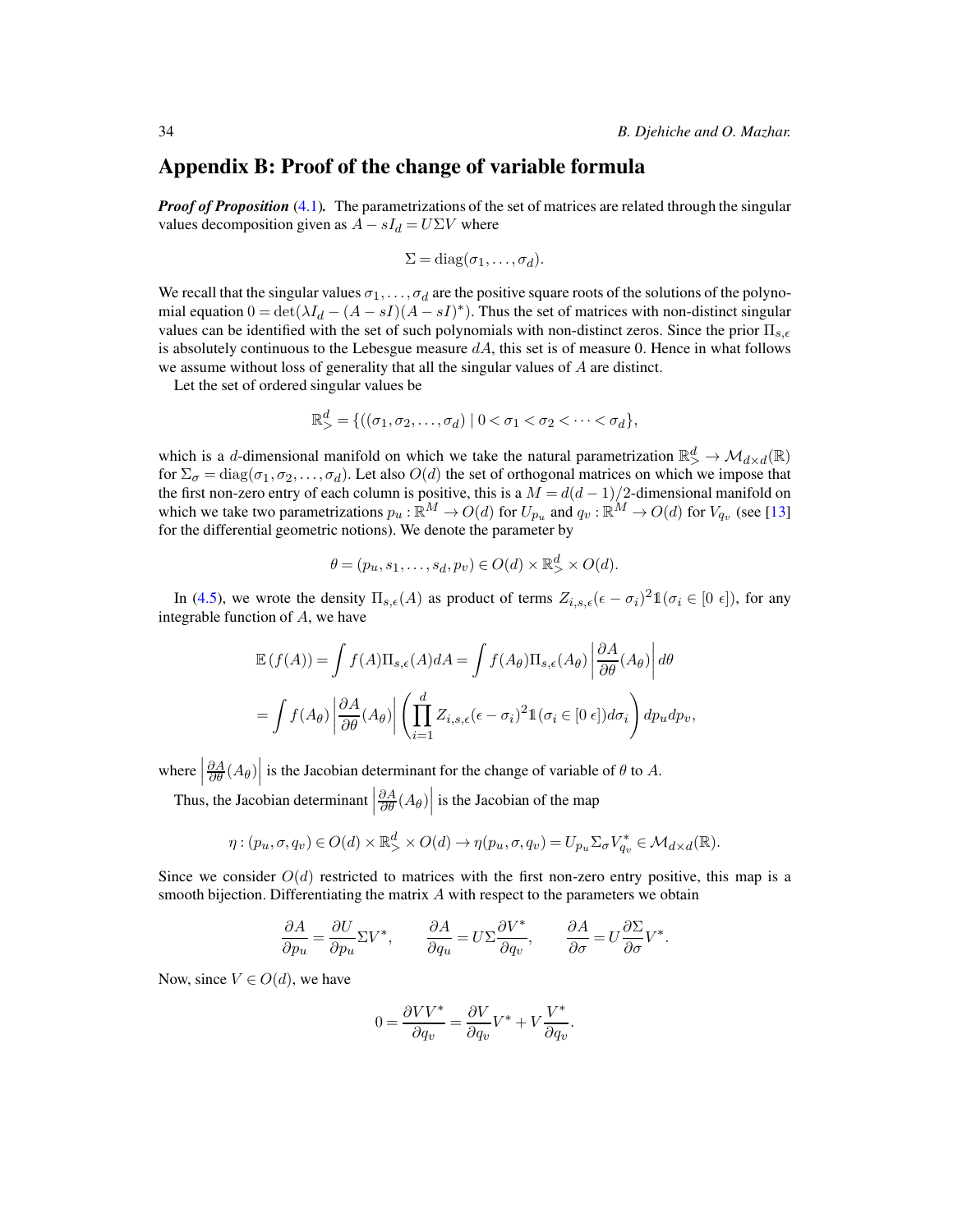Therefore,

<span id="page-34-0"></span>
$$
\frac{V^*}{\partial q_v} = -V^* \frac{\partial V}{\partial q_v} V^*,
$$

Thus, we obtain the system

$$
\begin{cases}\nU^* \frac{\partial A}{\partial p_u} V = U^* \frac{\partial U}{\partial p_u} \Sigma, \\
U^* \frac{\partial A}{\partial q_u} V = -\Sigma V^* \frac{\partial V}{\partial q_v}, \\
U^* \frac{\partial A}{\partial \sigma} V = \frac{\partial \Sigma}{\partial \sigma}.\n\end{cases}
$$
\n(4.23)

From here onward we denote the vectorized version of any matrix B by the symbol  $\overrightarrow{B}$ . We define the matrix representation of the linear operator  $X \in \mathcal{M}_{d \times d}(\mathbb{R})$  representing the linear map  $A \to B$  such that  $B = U^*AV$  which in vector format is equivalent to  $X\overrightarrow{A} = \overrightarrow{B}$ . we have

$$
\langle X \overrightarrow{A}, X \overrightarrow{A} \rangle = \langle U^* A V, U^* A V \rangle = \langle A, A \rangle = \langle \overrightarrow{A}, \overrightarrow{A} \rangle.
$$

Hence, for all A we have  $\langle \overrightarrow{A}, X^*X \overrightarrow{A} \rangle = \langle \overrightarrow{A}, \overrightarrow{A} \rangle$  and  $|\det(X)|^2 = |\det(X^*X)| = 1$ . Moreover the system of equations  $(4.23)$  in matrix format becomes

$$
X\left[\frac{\partial \overrightarrow{A}}{\partial \sigma_{1}},\ldots,\frac{\partial \overrightarrow{A}}{\partial \sigma_{d}},\frac{\partial \overrightarrow{A}}{\partial p_{u_{1}}},\ldots,\frac{\partial \overrightarrow{A}}{\partial p_{u_{M}}},\frac{\partial \overrightarrow{A}}{\partial q_{v_{1}}},\ldots,\frac{\partial \overrightarrow{A}}{\partial q_{v_{M}}}\right]=\left[\frac{\partial \overrightarrow{\Sigma}}{\partial \sigma_{1}},\ldots,\frac{\partial \overrightarrow{\Sigma}}{\partial \sigma_{d}},\overrightarrow{S_{u_{1}}\Sigma},\ldots,\overrightarrow{S_{u_{M}}\Sigma},\overrightarrow{\Sigma S_{v_{1}}},\ldots,\overrightarrow{\Sigma S_{v_{M}}}\right]
$$
(4.24)

with the definitions  $S_{u_i} = U^* \frac{\partial U}{\partial p_{u_i}}$  and  $S_{v_i} = V^* \frac{\partial V}{\partial p_{v_i}}$ . Since the Jacobin determinant of X is 1, by taking the determinant of both sides of equation  $(4.24)$  we obtain  $\left| \frac{1}{2} \right|$  $\left. \frac{\partial A}{\partial \theta} (A_{\theta}) \right|$  is equal to the determinant of the last matrix. The entries of the last matrix are

$$
\left(\frac{\partial \overrightarrow{\Sigma}}{\partial \sigma_k}\right)_{i,j} = \left(\frac{\partial \Sigma}{\partial \sigma_k}\right)_{i,j} = \delta_{i,j}\delta_{j,k},
$$
\n
$$
\left(\overrightarrow{S_{u_k}\Sigma}\right)_{i,j} = \left(U^*\frac{\partial U}{\partial p_{u_k}}\Sigma\right)_{i,j} = \sigma_j\left(U^*\frac{\partial U}{\partial p_{u_k}}\right)_{i,j},
$$
\n
$$
\left(\overrightarrow{\Sigma S_{v_k}}\right)_{i,j} = \left(-\Sigma V^*\frac{\partial V}{\partial q_{v_k}}\right)_{i,j} = -\sigma_i\left(V^*\frac{\partial V}{\partial q_{v_k}}\right)_{i,j}.
$$

In matrix form, this defines a block matrix of the form

<span id="page-34-1"></span>
$$
\begin{bmatrix} I_d & & \\ & S_I & \\ & & S_{II} \end{bmatrix}
$$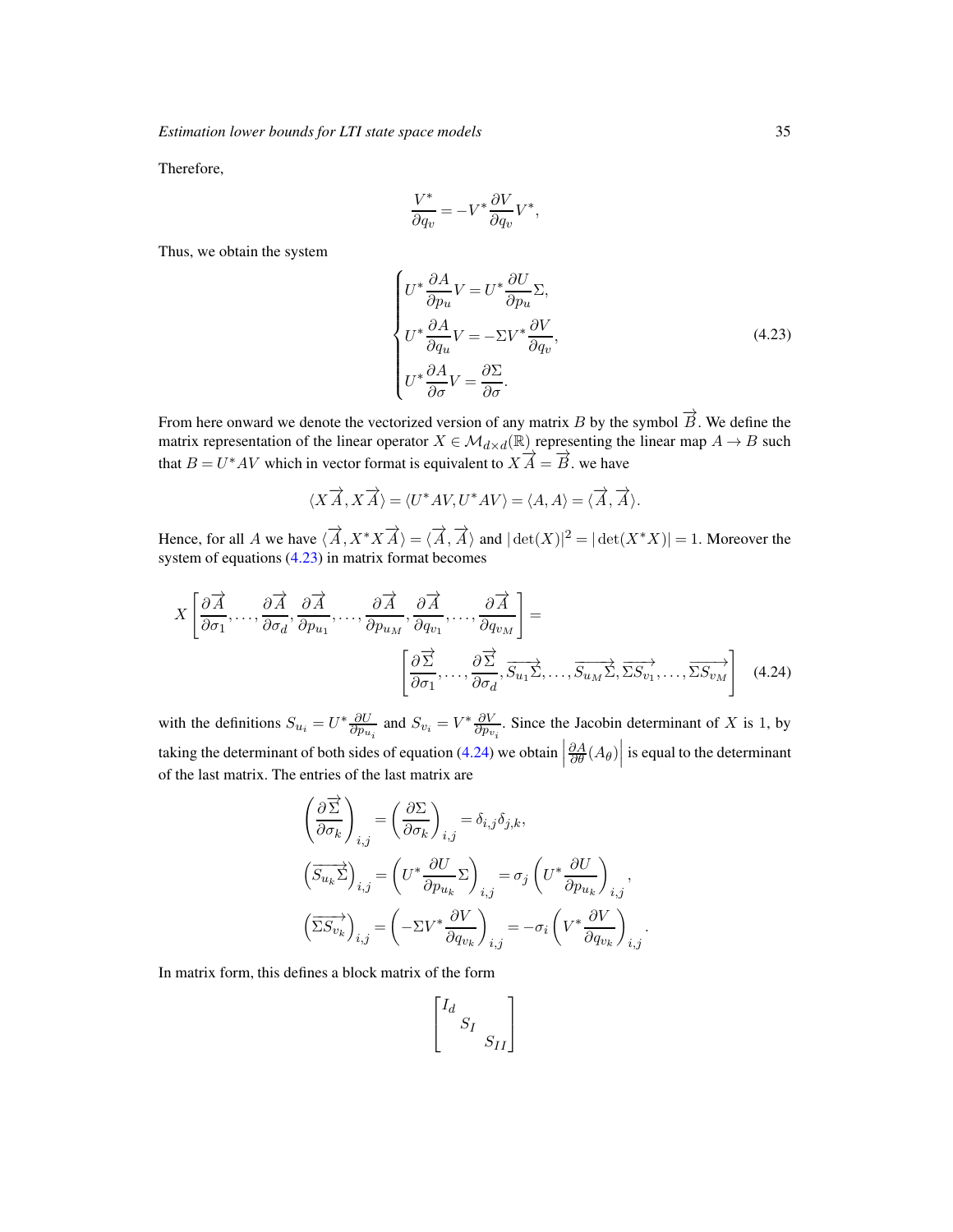where  $S_I \in \mathcal{M}_{M \times M}(\mathbb{R})$  is a matrix of columns given by

$$
\sigma_j \Big[ \left( U^* \frac{\partial U}{\partial p_{u_1}} \right)_{i,j}, \left( U^* \frac{\partial U}{\partial p_{u_2}} \right)_{i,j}, \dots, \left( U^* \frac{\partial U}{\partial p_{u_M}} \right)_{i,j} \Big]
$$

which depends only on the  $\sigma_i$  and  $p_u$  and  $S_{II} \in \mathcal{M}_{M \times M}(\mathbb{R})$  is a matrix of columns given by

$$
\sigma_i \Big[ -\left( V^* \frac{\partial V}{\partial q_{v_1}} \right)_{i,j}, -\left( V^* \frac{\partial V}{\partial q_{v_2}} \right)_{i,j}, \dots, -\left( V^* \frac{\partial V}{\partial q_{v_M}} \right)_{i,j} \Big].
$$

which depends only on the  $\sigma_i$  and  $p_v$ . From the above considerations, it is easy to see that

$$
\left|\frac{\partial A}{\partial \theta}(A_{\theta})\right| = \prod_{i=1}^{d} \sigma_i^{d-1} g(p_u) h(p_v),
$$

where  $g(p_u)$  is the absolute value of the determinant of the matrix with columns

$$
\Big[\left(U^*\frac{\partial U}{\partial p_{u_1}}\right)_{i,j},\left(U^*\frac{\partial U}{\partial p_{u_2}}\right)_{i,j},\ldots,\left(U^*\frac{\partial U}{\partial p_{u_M}}\right)_{i,j}\Big]
$$

and  $h(p_v)$  is the absolute value of the determinant of the matrix with columns

$$
\Big[ -\left( V^* \frac{\partial V}{\partial q_{v_1}} \right)_{i,j}, -\left( V^* \frac{\partial V}{\partial q_{v_2}} \right)_{i,j}, \dots, -\left( V^* \frac{\partial V}{\partial q_{v_M}} \right)_{i,j} \Big].
$$

Therefore, with  $dU = g(p_u)dp_u$  and  $dV = h(p_v)dp_v$ , we have

$$
\mathbb{E}(f(A)) = \int f(A)\Pi_{s,\epsilon}(A)dA
$$
  
= 
$$
\int f(A_{\theta})\Pi_{s,\epsilon}(A_{\theta})\prod_{i=1}^{d} \sigma_i^{d-1} g(p_u)h(p_v)d\theta
$$
  
= 
$$
\int f(A_{\theta})\left(\prod_{i=1}^{d} Z_{i,s,\epsilon}(\epsilon - \sigma_i)^2 \sigma_i^{d-1} \mathbb{1}(\sigma_i \in [0 \epsilon])d\sigma_i\right)g(p_u)h(p_v)dp_udp_v
$$
  
= 
$$
\int f(A_{\theta})\left(\prod_{i=1}^{d} Z_{i,s,\epsilon}(\epsilon - \sigma_i)^2 \sigma_i^{d-1} \mathbb{1}(\sigma_i \in [0 \epsilon])d\sigma_i\right)dUdV.
$$

Moreover, recalling that

$$
\Pi_{s,\epsilon}(A) = Z_{s,\epsilon} \det(\epsilon I_d - ((A - sI_d)(A - sI_d)^*)^{1/2})^2 \mathbb{1}(A \in B_{\infty}(s,\epsilon))
$$

is the density of a probability measure supported on  $B_{\infty}(s, \epsilon)$  and taking  $f(A) = \mathbb{1}\{A \in B_{\infty}(s, \epsilon)\}\$ we get

$$
1=\int_{B_\infty(s,\epsilon)}\left(\prod_{i=1}^d Z_{i,s,\epsilon}(\epsilon-\sigma_i)^2\sigma_i^{d-1}1\!\!1(\sigma_i\in[0\ \epsilon])d\sigma_i\right)dUdV,
$$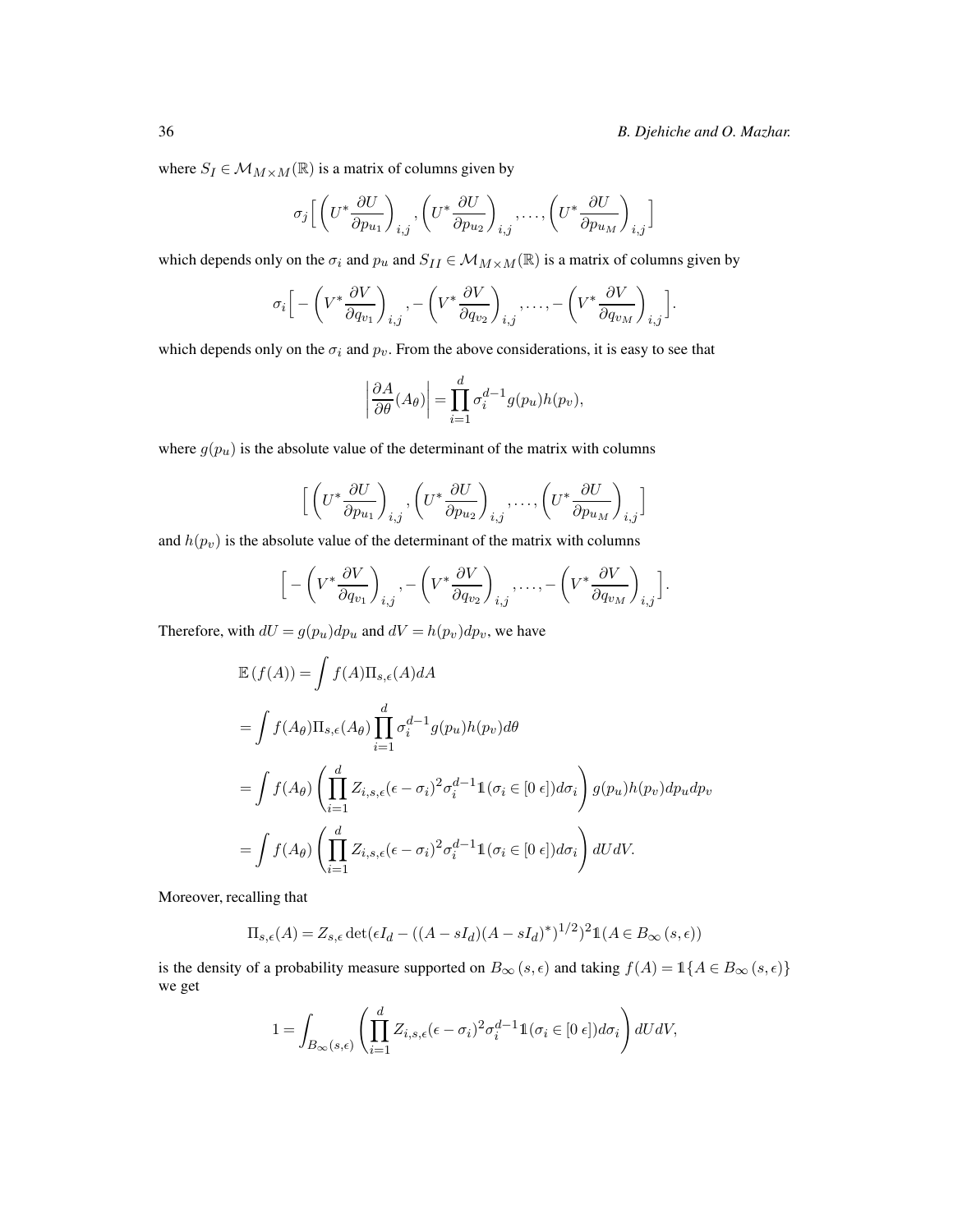meaning that  $dU$  and  $dV$  are both probability measures and for all  $i \in [0, d]$  we have

$$
Z_{i,s,\epsilon} = \left(\int\limits_0^{\epsilon} (\epsilon - \sigma_i)^2 \sigma_i^{d-1} d\sigma_i\right)^{-1} = \frac{d(d+1)(d+2)}{2\epsilon^{d+2}}.
$$

# Appendix C: Technical results

<span id="page-36-1"></span>**Proposition 4.2.** *For*  $(u_1, v_1)$  *and*  $(u_2, v_2)$  *in*  $\mathbb{S}_2^{d-1} \times \mathbb{S}_2^{d-1}$  *the following norm inequality holds:*  $|u_1v_1^*-u_2v_2^*|_{S_{\infty}} \leqslant |u_1-u_2|_2+|v_1-v_2|_2.$ 

*Proof.* Take  $(u_1, v_1)$  and  $(u_2, v_2)$  both in  $\mathbb{S}_2^{d-1} \times \mathbb{S}_2^{d-1}$  and note that

$$
|u_1v_1^* - u_2v_2^*|_{S_{\infty}}^2 = \sup_{a \in \mathbb{S}_2^{d-1}} |u_1\langle v_1, a \rangle - u_2\langle v_2, a \rangle|^2_2
$$
  
\n
$$
= \sup_{a \in \mathbb{S}_2^{d-1}} |u_1|^2_2\langle v_1, a \rangle^2 + |u_2|^2_2\langle v_2, a \rangle^2 - 2\langle u_1, u_2 \rangle \langle v_1, a \rangle \langle v_2, a \rangle
$$
  
\n
$$
= \sup_{a \in \mathbb{S}_2^{d-1}} \langle v_1, a \rangle^2 + \langle v_2, a \rangle^2 + (|u_1 - u_2|^2_2 - 2) \langle v_1, a \rangle \langle v_2, a \rangle
$$
  
\n
$$
= \sup_{a \in \mathbb{S}_2^{d-1}} \langle v_1 - v_2, a \rangle^2 + |u_1 - u_2|^2_2 \langle v_1, a \rangle \langle v_2, a \rangle
$$
  
\n
$$
\leq \sup_{a \in \mathbb{S}_2^{d-1}} \langle v_1 - v_2, a \rangle^2 + |u_1 - u_2|^2_2
$$
  
\n
$$
\leq |v_1 - v_2|^2_2 + |u_1 - u_2|^2_2.
$$

Taking the square root we obtain

$$
|u_1v_1^*-u_2v_2^*|_{S_{\infty}} \leq (|u_1-u_2|_2^2+|v_1-v_2|_2^2)^{1/2} \leq |u_1-u_2|_2+|v_1-v_2|_2.
$$

The next lemma provides lower and upper estimates for  $\mathcal{L}_{A,B}$  for a general linear state space model parametrized by a matrix A.

<span id="page-36-0"></span>**Lemma 4.4.** *If the matrix A satisfies Assumption [1](#page-15-3) and the matrix B is full rank, then for all*  $\alpha \in (0\ 1)$ *and* N *such that*

$$
N \geqslant \frac{1}{\alpha (1 - s_{\min}^2(A_u^{-1}) \vee s_{\min}^2(A_s))},
$$

 $\Box$ 

 $\Box$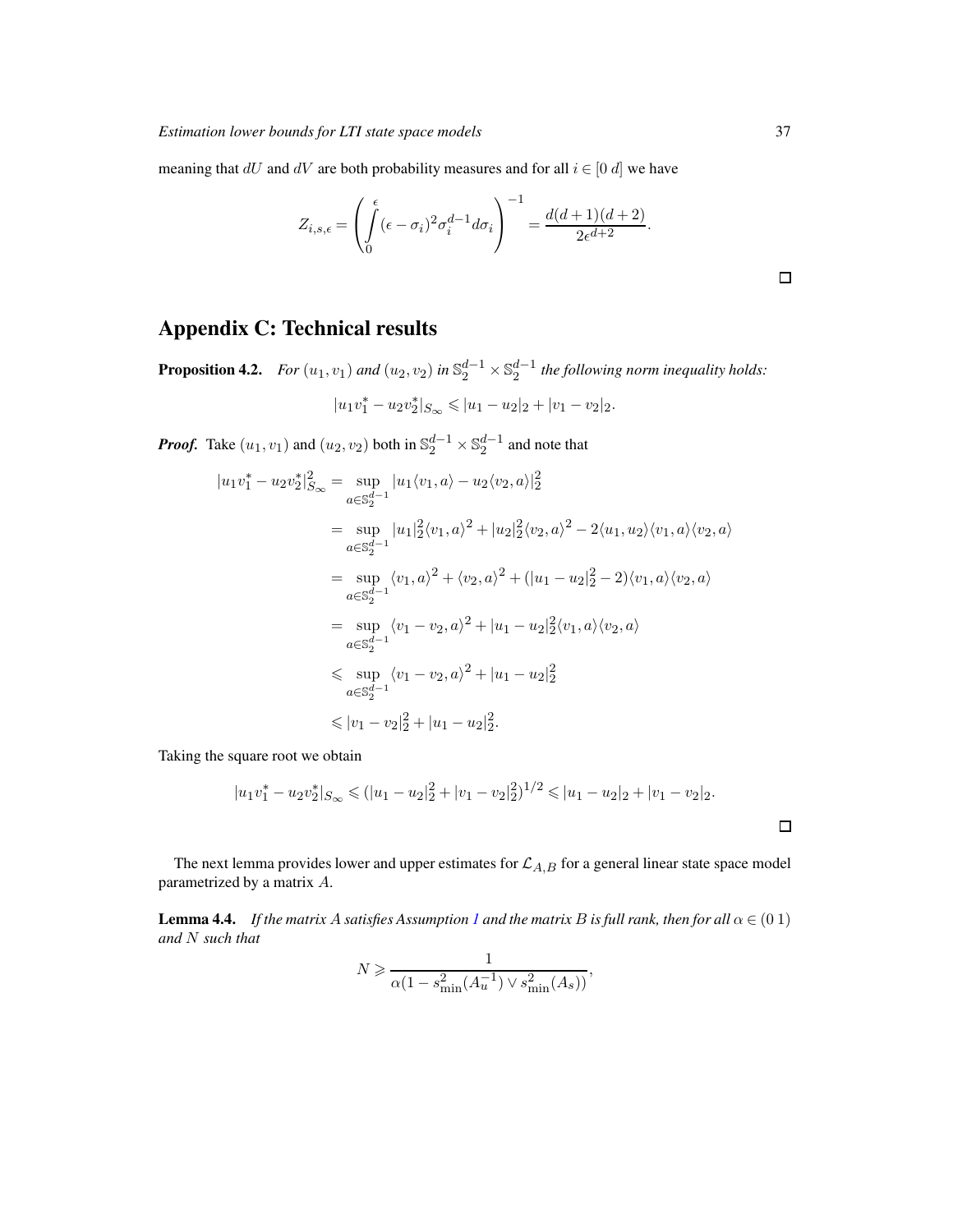*we have*

$$
\mathcal{L}_{A,B} \leqslant \frac{\left(\frac{1}{1-|A_u^{-1}|_{S_{\infty}}}+\frac{1}{1-|A_s|_{S_{\infty}}}+1\right)}{\frac{(1-\alpha)N}{1-s_{\min}^2(A_u^{-1})}\wedge \frac{(1-\alpha)N}{1-s_{\min}^2(A_s)}\wedge \frac{1}{3}\cosh^2(\tilde{B}).
$$

*Proof.* Define

<span id="page-37-0"></span>
$$
D = \begin{bmatrix} A_u^{-N} \\ & I_s \end{bmatrix} S^{-1} \quad \text{and} \quad \Psi_D = D \Psi D^*.
$$

Observe that

$$
\mathcal{L}_{A,B} = \sup_{s \in [0, 1]} |B^*(\sum_{k=0}^N A^{*k} e^{-j2\pi ks}) D^*(D^{*-1} \Psi^{-1} D^{-1}) D(\sum_{k=0}^N A^k e^{j2\pi ks}) B|_{S_{\infty}}
$$
  
\n
$$
= \sup_{s \in [0, 1]} |\Psi_D^{-1/2}(\sum_{k=0}^N D\tilde{A}^k e^{j2\pi ks}) \tilde{B}|_{S_{\infty}}^2 \le |\Psi_D^{-1}|_{S_{\infty}} \sup_{s \in [0, 1]} |(\sum_{k=0}^{N-2} D\tilde{A}^k e^{j2\pi ks}) \tilde{B}|_{S_{\infty}}^2
$$
  
\n
$$
= \frac{\sup_{s \in [0, 1]} |\sum_{k=0}^{N-2} D\tilde{A}^k e^{j2\pi ks}|_{S_{\infty}}^2 |\tilde{B}|_{S_{\infty}}^2}{\lambda_{\min}(\Psi_D)}.
$$
\n(4.25)

An upper bound for the supremum appearing in the last expression is obtained through a separation of the contribution of the each of the stable, unstable, and limit stable parts of the matrix  $A$  as follows:

$$
\sup_{s \in [0 \ 1]} |\sum_{k=0}^{N-2} D\tilde{A}^k e^{j2\pi ks} |_{S_{\infty}} = \sup_{s \in [0 \ 1]} \left| \sum_{k=0}^{N-2} e^{j2\pi ks} \begin{bmatrix} (A_u^{-1})^{N-2-k} & A_s^k & & \\ & A_s^k & & \\ & & \frac{1}{N-1} A_{\text{ls}}^k \end{bmatrix} \right|_{S_{\infty}}
$$
\n
$$
= \sup_{s \in [0 \ 1]} \left| \begin{bmatrix} \sum_{k=0}^{N-2} e^{j2\pi ks} (A_u^{-1})^{N-2-k} \\ \sum_{k=0}^{N-2} e^{j2\pi ks} A_s^k & \\ \sum_{k=0}^{N-2} e^{j2\pi ks} \frac{1}{N-1} A_{\text{ls}}^k & \end{bmatrix} \right|_{S_{\infty}}
$$
\n
$$
\leq \left( \frac{1}{1 - |A_u^{-1}|_{S_{\infty}}} + \frac{1}{1 - |A_s|_{S_{\infty}}} + 1 \right) |B|_{S_{\infty}}.
$$

Consider the matrices

$$
\Theta(i,k) := \begin{bmatrix} (A_u^{-1})^{N-2-i+k} & & \\ & A_s^{i-1-k} & \\ & & \frac{1}{N-1}A_{\rm ls}^{i-1-k} \end{bmatrix}.
$$

The term involving the least eigenvalue in [\(4.25\)](#page-37-0) can be simplified by noting that

$$
\lambda_{\min} \left( \sum_{i=1}^{N-1} \sum_{k=0}^{i-1} \Theta(i,k) \tilde{B} \tilde{B}^* \Theta(i,k)^* \right) \geq \lambda_{\min} (\tilde{B} \tilde{B}^*) \sum_{i=1}^{N-1} \sum_{k=0}^{i-1} \lambda_{\min} (\Theta(i,k) \Theta(i,k)^*)
$$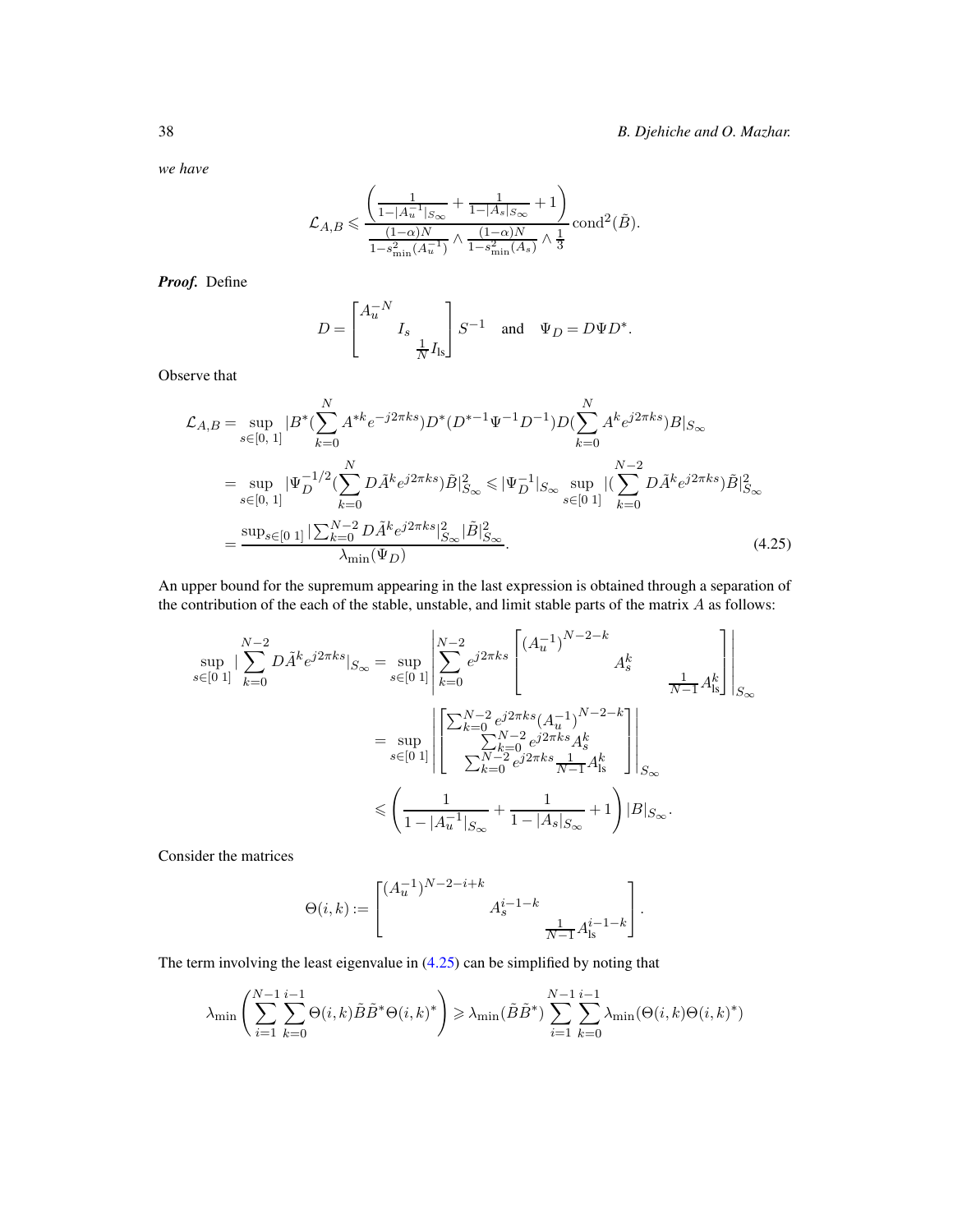*Estimation lower bounds for LTI state space models* 39

$$
\begin{split} &\geqslant s_{\min}^2(\tilde{B})\left(\sum_{i=0}^{N-2}(N-1-i)s_{\min}^{2i}(A^{-1}_u)\wedge\sum_{i=0}^{N-2}(N-1-i)s_{\min}^{2i}(A_s)\wedge\frac{1}{3}\right)\\ &\geqslant s_{\min}^2(\tilde{B})\left(\frac{(1-\alpha)N}{1-s_{\min}^2(A^{-1}_u)}\wedge\frac{(1-\alpha)N}{1-s_{\min}^2(A_s)}\wedge\frac{1}{3}\right), \end{split}
$$

where in the last inequality we used the lower estimate from Lemma [4.5](#page-38-0) in this Appendix valid for

$$
N \geqslant \frac{1}{\alpha(1 - s_{\min}^2(A_u^{-1}))} \vee \frac{1}{\alpha(1 - s_{\min}^2(A_s))}.
$$

This last estimate together with Eq. [\(4.25\)](#page-37-0) give us the result. Namely,

$$
\mathcal{L}_{A,B} \leqslant \frac{\left( \frac{1}{1-|A_u^{-1}|_{S_{\infty}}} + \frac{1}{1-|A_s|_{S_{\infty}}} + 1 \right)}{\frac{(1-\alpha)N}{1-s^2_{\min}(A_u^{-1})} \wedge \frac{(1-\alpha)N}{1-s^2_{\min}(A_s)} \wedge \frac{1}{3} \frac{s^2_{\min}(\tilde{B})}{\sinh} }.
$$

<span id="page-38-0"></span>Lemma 4.5. *We have*

*(a)*

$$
\sum_{i=0}^{N-2} (N-1-i)a^i \leqslant \begin{cases} \frac{N}{1-a} + \frac{1}{(1-a)^2} & \text{if } a \in [0,1),\\ \frac{a^N}{(a-1)^2} & \text{if } a > 1. \end{cases}
$$

*(b) For a and*  $\alpha \in (0, 1)$ *,* 

$$
\sum_{i=0}^{N-2} (N-1-i)a^i \geqslant \frac{(1-\alpha)N}{1-a} \quad \text{for} \quad N \geqslant \frac{1}{\alpha(1-a)}.
$$

*Proof.* (a) Let  $b = 1/a$ , since  $a \neq 1$  and  $a > 0$ , we have

$$
\sum_{i=0}^{N-2} (N-1-i)a^{i} = a^{N-2} \sum_{i=1}^{N-1} ib^{i-1} = a^{N-2} \sum_{i=1}^{N-1} \frac{db^{i}}{db} = a^{N-2} \sum_{i=1}^{N-1} \frac{dx^{i}}{dx} \Big|_{x=b}
$$
  
=  $a^{N-2} \frac{d}{dx} \sum_{i=0}^{N-1} x^{i} \Big|_{x=b} = a^{N-2} \frac{d}{dx} \frac{x^{N}-1}{x-1} \Big|_{x=b}$   
=  $a^{N-2} \frac{Nb^{N-1}(b-1) - (b^{N}-1)}{(b-1)^{2}}$   
 $\leq \frac{Nb(b-1) + b^{-(N-2)}}{(b-1)^{2}}$   
 $\leq \begin{cases} \frac{N}{1-a} + \frac{a^{N}}{(1-a)^{2}} & \text{if } a \in (0,1), \\ \frac{a^{N}}{(1-a)^{2}} & \text{if } a > 1. \end{cases}$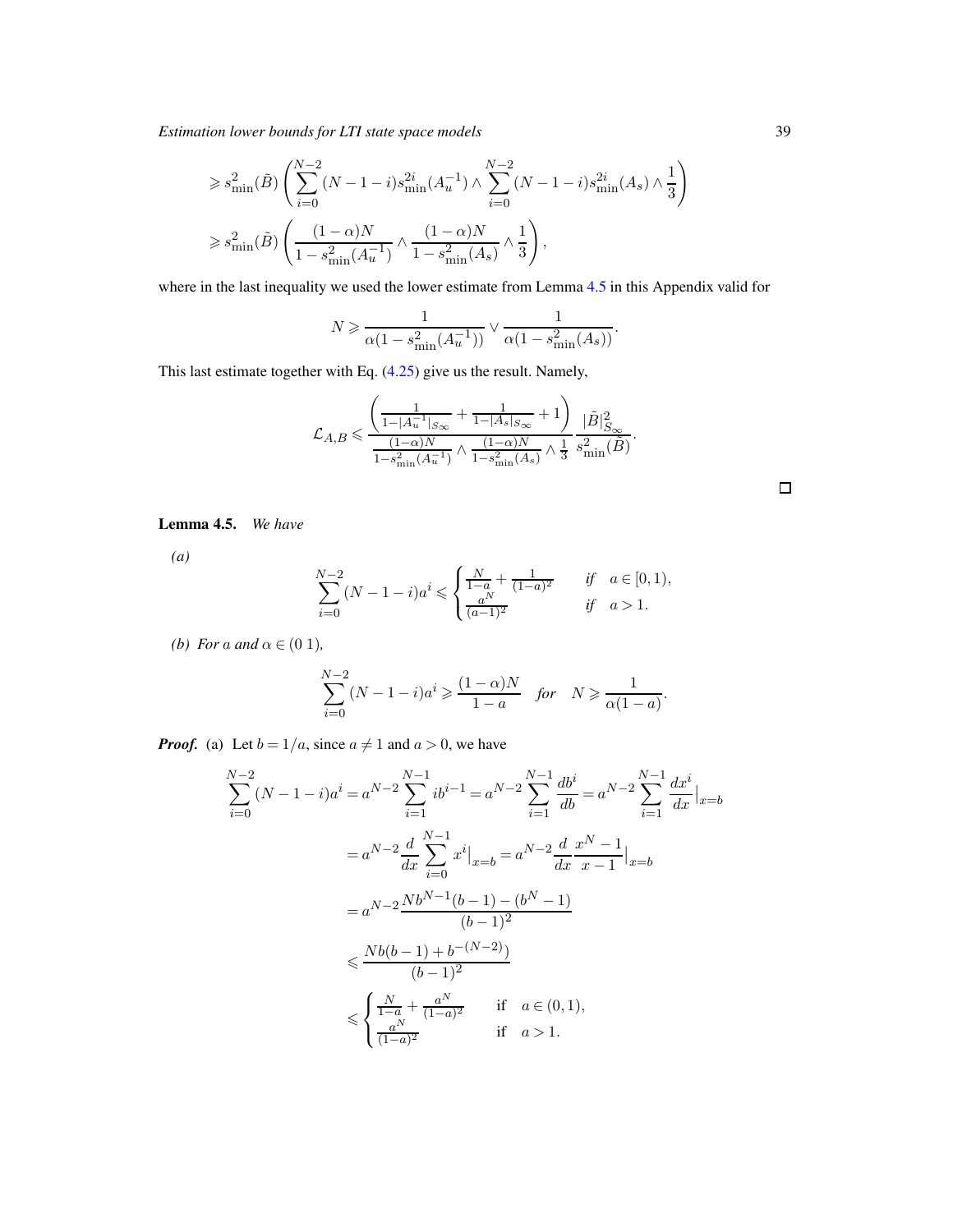(b) We note that the last equality also gives, for all  $\alpha \in (0,1)$ ,

$$
\sum_{i=0}^{N-2} (N-1-i)a^{i} = \frac{a^{N} + (N-1) - Na}{(1-a)^{2}} \ge \frac{(1-\alpha)N}{1-a} \quad \text{for} \quad N \ge \frac{1}{\alpha(1-a)}.
$$

# **References**

- <span id="page-39-7"></span>[1] Adamczak, R., Litvak, A.E., Pajor, A., Tomczak-Jaegermann, N., 2011. Sharp bounds on the rate of convergence of the empirical covariance matrix. Comptes Rendus Mathematique 349, 195–200.
- [2] Chan, N.H., Wei, C.Z., 1988. Limiting Distributions of Least Squares Estimates of Unstable Autoregressive Processes. The Annals of Statistics 16, 367 – 401.
- <span id="page-39-12"></span>[3] Dirksen, S., 2015. Tail bounds via generic chaining. Electron. J. Probab. 20, 1–29.
- [4] Djehiche, B., Mazhar, O., Rojas, C.R., 2021. Finite impulse response models: A non-asymptotic analysis of the least squares estimator. Bernoulli 27, 976 – 1000.
- <span id="page-39-9"></span>[5] Gassiat, E., Pollard, D., Stoltz, G., 2013. Revisiting the van Trees inequality in the spirit of Hajek and Le Cam URL: <https://stoltz.perso.math.cnrs.fr/Publications/vanTrees-LeCam-TempWeb.pdf>.
- <span id="page-39-8"></span>[6] Gill, R.D., Levit, B.Y., 1995. Applications of the van Trees inequality: a Bayesian Cramér-Rao bound. Bernoulli 1, 59 – 79.
- <span id="page-39-11"></span>[7] Giné, E., Nickl, R., 2015. Mathematical Foundations of Infinite-Dimensional Statistical Models. Cambridge Series in Statistical and Probabilistic Mathematics, Cambridge University Press. doi:.
- <span id="page-39-6"></span>[8] Ibragimov, I.A., Khasminskii, R.Z., 1981. Statistical estimation : asymptotic theory / I. A. Ibragimov, R. Z. Hasminskii ; translated by Samuel Kotz. Springer-Verlag New York.
- <span id="page-39-1"></span>[9] Jedra, Y., Proutiere, A., 2019. Sample complexity lower bounds for linear system identification, in: 2019 IEEE 58th Conference on Decision and Control (CDC), pp. 2676–2681.
- <span id="page-39-4"></span>[10] Lai, T., Wei, C., 1982a. Asymptotic properties of projections with applications to stochastic regression problems. Journal of Multivariate Analysis 12, 346–370.
- <span id="page-39-5"></span>[11] Lai, T., Wei, C., 1983. Asymptotic properties of general autoregressive models and strong consistency of least-squares estimates of their parameters. Journal of Multivariate Analysis 13, 1–23.
- [12] Lai, T.L., Wei, C.Z., 1982b. Least Squares Estimates in Stochastic Regression Models with Applications to Identification and Control of Dynamic Systems. The Annals of Statistics 10, 154 – 166.
- <span id="page-39-10"></span>[13] Lang, S., 1999. Differential Calculus. Springer New York, New York, NY.
- <span id="page-39-13"></span>[14] Rudelson, M., Vershynin, R., 2013. Hanson-wright inequality and sub-gaussian concentration. Electron. Commun. Probab. 18, 1–9.
- <span id="page-39-2"></span>[15] Sarkar, T., Rakhlin, A., 2019. Near optimal finite time identification of arbitrary linear dynamical systems, in: Chaudhuri, K., Salakhutdinov, R. (Eds.), Proceedings of the 36th International Conference on Machine Learning, PMLR. pp. 5610–5618.
- <span id="page-39-3"></span>[16] Shirani Faradonbeh, M.K., Tewari, A., Michailidis, G., 2018. Finite time identification in unstable linear systems. Automatica 96, 342–353.
- <span id="page-39-0"></span>[17] Simchowitz, M., Mania, H., Tu, S., Jordan, M., Recht, B., 2018. Learning without mixing: Towards a sharp analysis of linear system identification, in: Proceedings of the 31st Conference On Learning Theory, pp. 439–473.